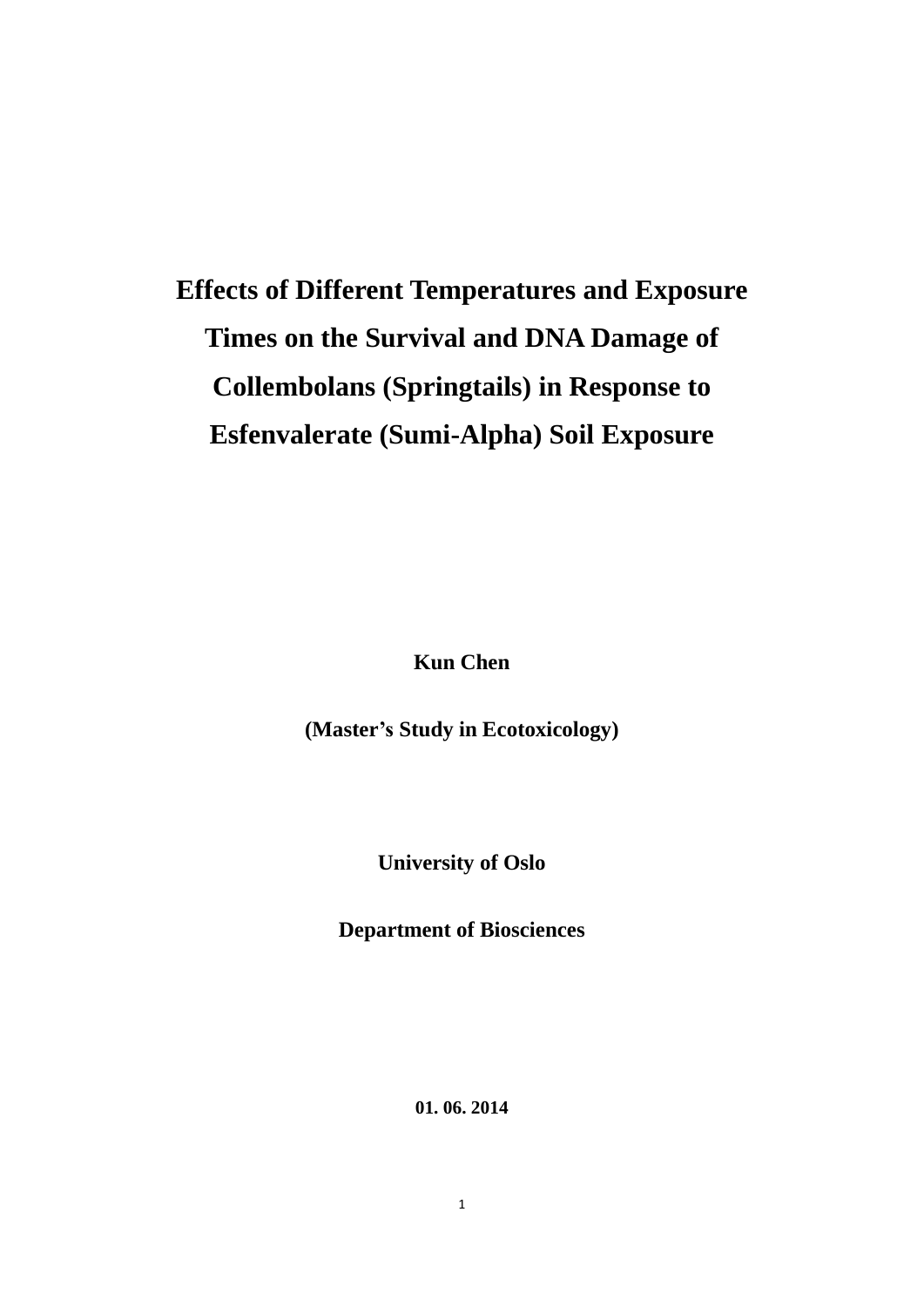# **Contents**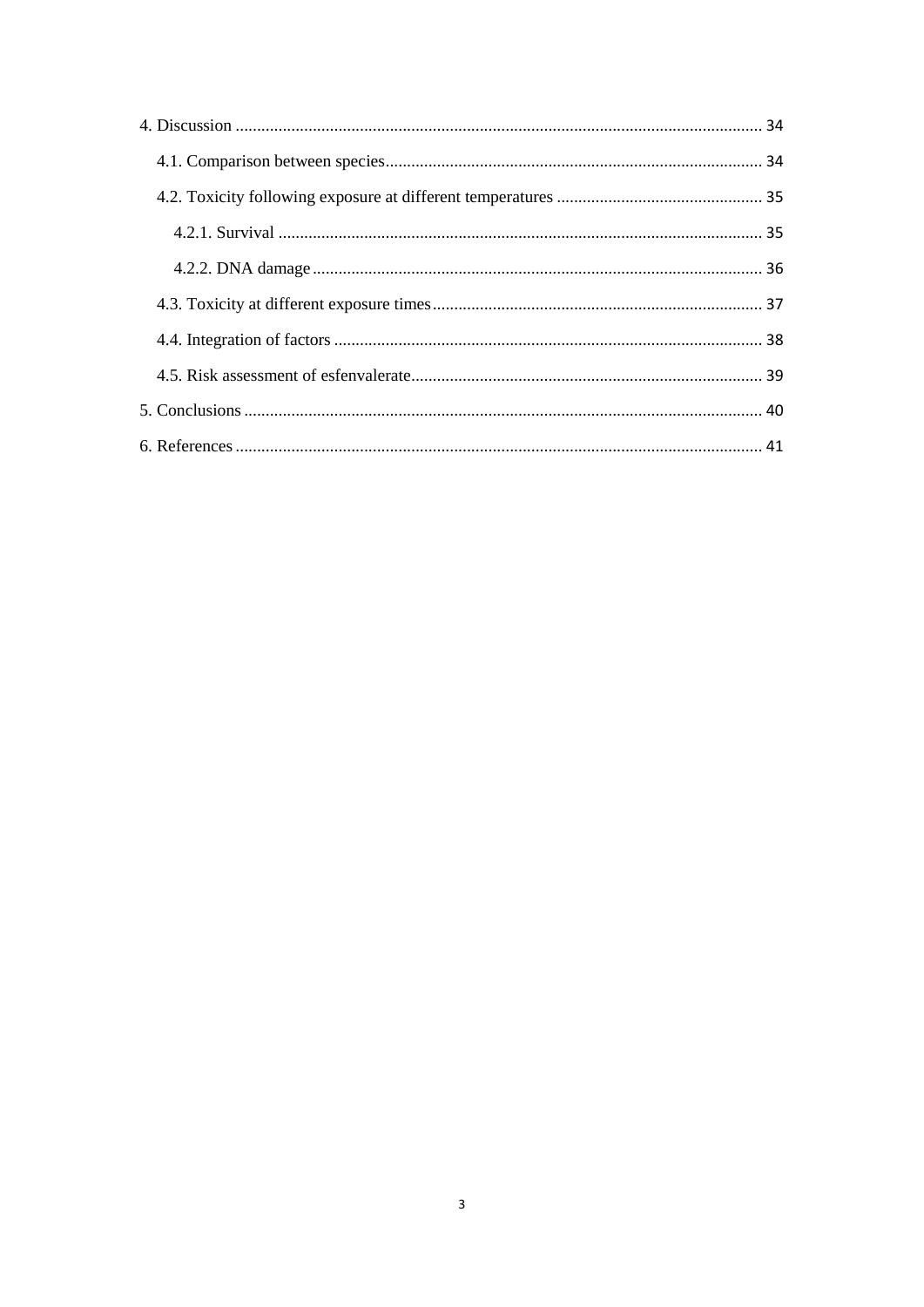# **Acknowledgments**

I would like to show my deep gratitude to my supervisors Line Emilie Tvedt Sverdrup, Ketil Hylland, and Hans Petter Leinaas, for allowing me to participate in their project to do my thesis, for providing me technical and professional guidance, and taking the time to read my thesis with extremely valuable comments. I am greatly thankful for the technique guidance on the Comet Assay and Neutral Red Assay given by Andrea Lenderink. I also forward my thanks to Heidi Sjursen Konestabo, Tor Fredrik Holth, and Sagnik Sengupta for their help and advice.

I am grateful for the kindly help and patient explanation of Lise B  $\alpha$  kenes during my two years' study.

I am sincerely thankful for the Aquatic Biology and Toxicology for providing me theoretical and technical knowledge and the necessary equipment for my study. Further thankful for the Department of Biosciences, and the University of Oslo for giving me the opportunity to study there.

And I am greatly thankful to my friends and family for their spiritual and financial support to me.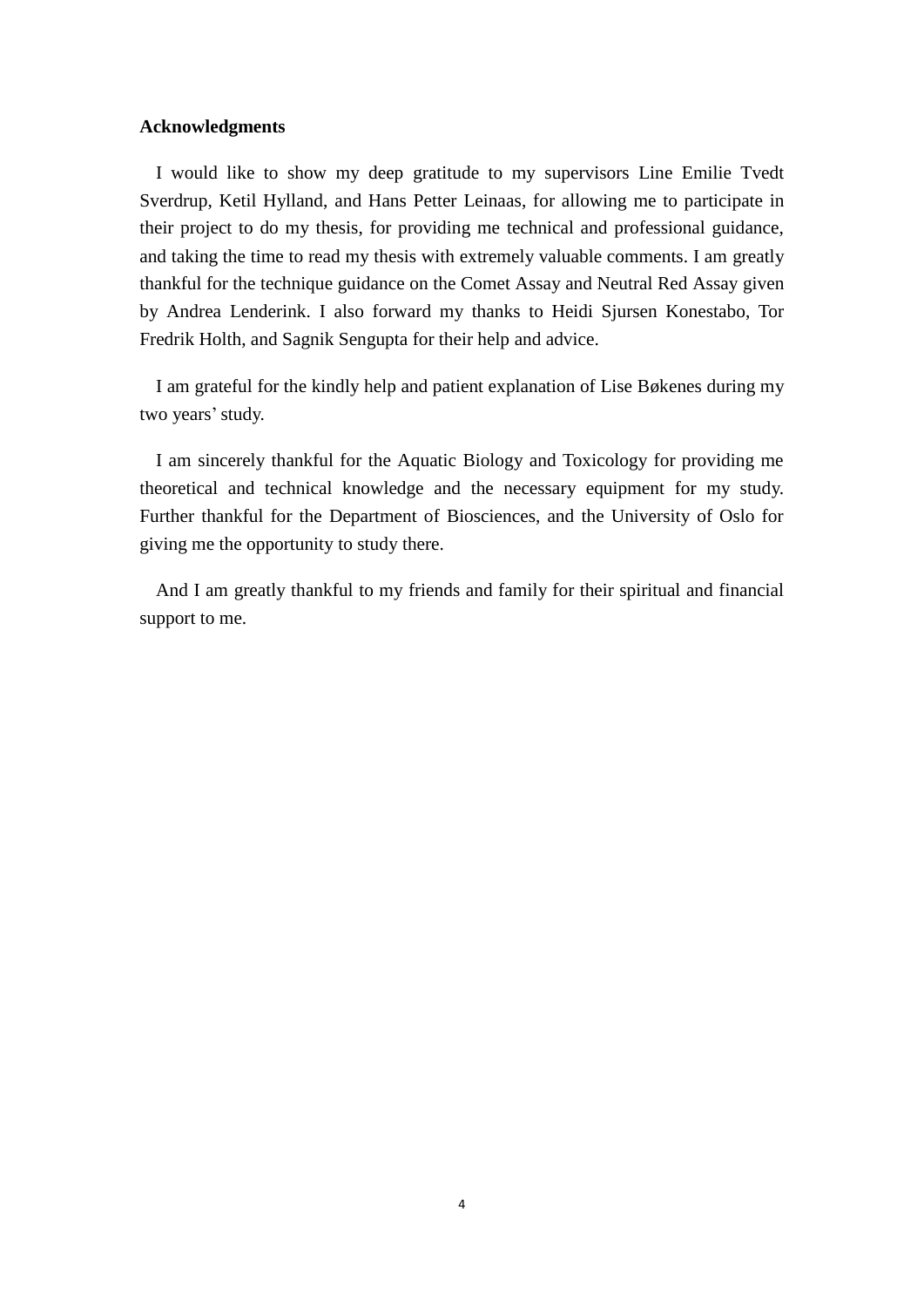## <span id="page-4-0"></span>*Abstract*

There are multiple environmental factors that can affect the toxicity of a chemical to an organism in its natural environment. These include temperature, humidity, predation, competition, diseases, and presence of other chemicals. Due to this, extrapolation from laboratory to field conditions in a risk assessment is challenging. While low concentrations of a chemical may cause significant sub-lethal effect, such as DNA damage, which are not visible at the individual performance level, higher concentrations may affect endpoints of direct ecological relevance such as survival and reproduction. By including more than one endpoint in a toxicity study, the different levels of responses of the organisms can also be compared.

Collembolans lives worldwide in the upper layer of soil, they have small body size and a short life cycle. They are generally considered sensitive to chemical changes in the soil, which makes them suitable as test organisms in toxicity studies. Collembola constitute a diverse group when it comes to living environment, taxonomy and physiology, and these differences may manifest as differences in sensitivity to chemicals between species.

To add insight into how temperature and exposure time could affect the toxicity of a commonly used pesticide to collembolans, a series of experiments were performed in which two species of collembola (*Folsomia quadrioculata* and *Onychiurus* sp. separately exposed in soil) were investigated for lethal and sub-lethal responses to the chemical esfenvalerate. Both temperature and exposure time is especially relevant to risk assessment of pesticides used in Norway as soil temperatures here are much lower than that used in standard laboratory tests and most pesticides degrade more slowly at low temperatures (with longer exposure as a result).

Toxicity of a fixed concentration series of esfenvalerate in the form of the commercial product "Sumi-Alpha" was investigated for both collembola species at three different temperatures (5℃, 10℃, and 20℃) for short-term exposure (1 week) and at 20℃ for long-term (5 weeks) exposure. From the short-term exposure experiments, survival was assessed for both species and DNA damage in the *Onychiurus* sp. In long-term experiments, survival and reproduction were measured for both species, so did the DNA damage for *Onychiurus* sp.

Effects on survival (LC50) in short-term studies ranged from 44 to 50 mg/kg soil for *F. quadrioculata* and 53 to 54 mg/kg soil for *Onychiurus* sp. In long-term studies, LC50-values were lower; 30 mg/kg soil for *F. quadrioculata* and 30 mg/kg soil for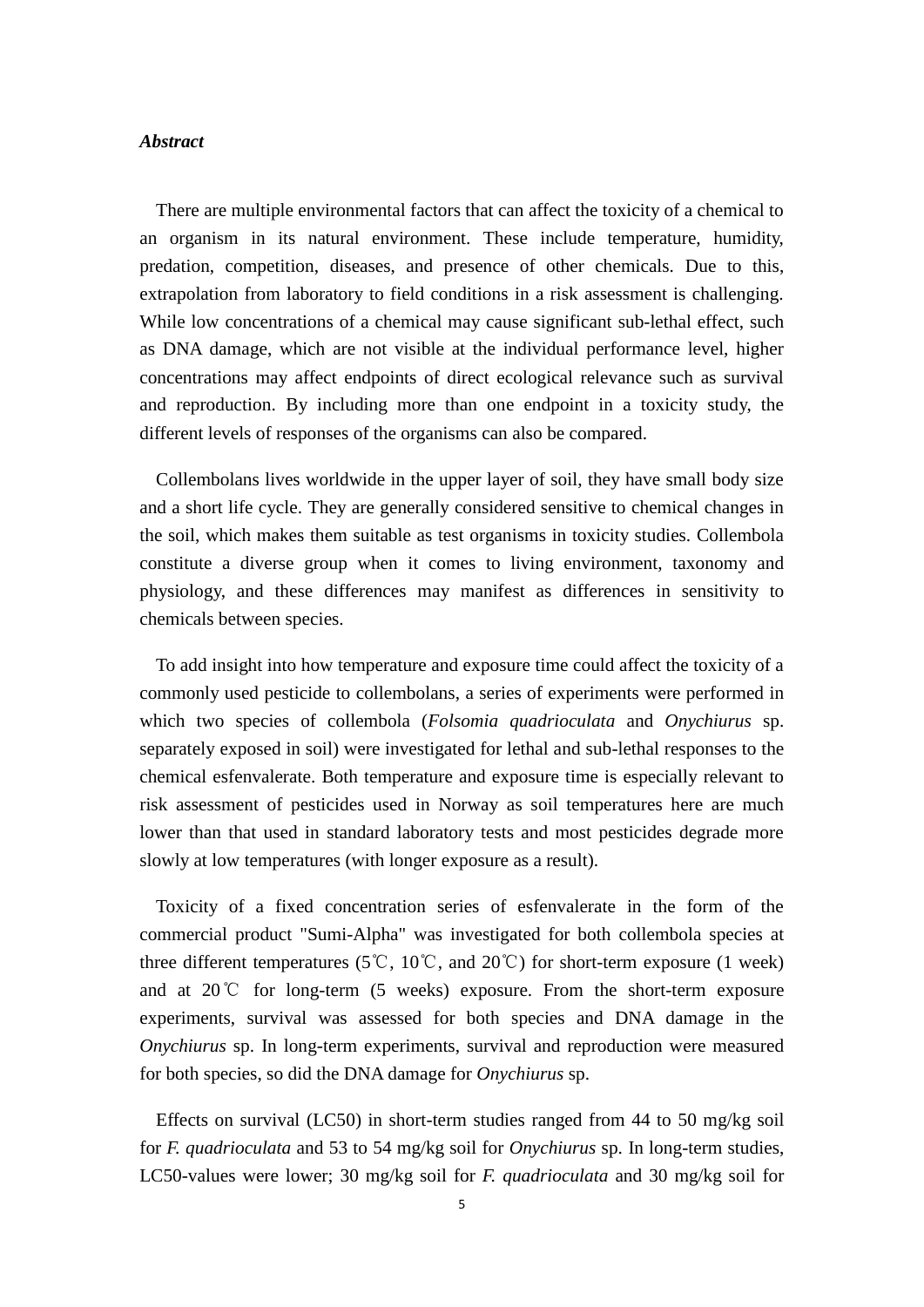*Onychiurus* sp. In long-term experiments, reproduction was insignificantly affected for both species already at the lowest exposure concentration (20 mg/kg soil for *F. quadrioculata* and 25 mg/kg soil for *Onychiurus* sp). DNA damage between different exposure durations on *Onychiurus* sp. was significant (P<0.001), and the estimated 50% effect concentration was 30 mg/kg.

There was only a small difference in sensitivity between the two species, for all endpoints and exposure times. LC50 values were lower at long-term exposure compared to short-term exposure for both species (*F. quadrioculata*: P=0.0867, n=4; *Onychiurus* sp.: P=0.0001, n=4).

From the results of this study, exposure temperatures in the range of 5-20 ℃ and exposure times in the range of 1 to 5 weeks do not seem to have a very large influence on the toxicity of esfenvalerate to soil-dwelling collembolans.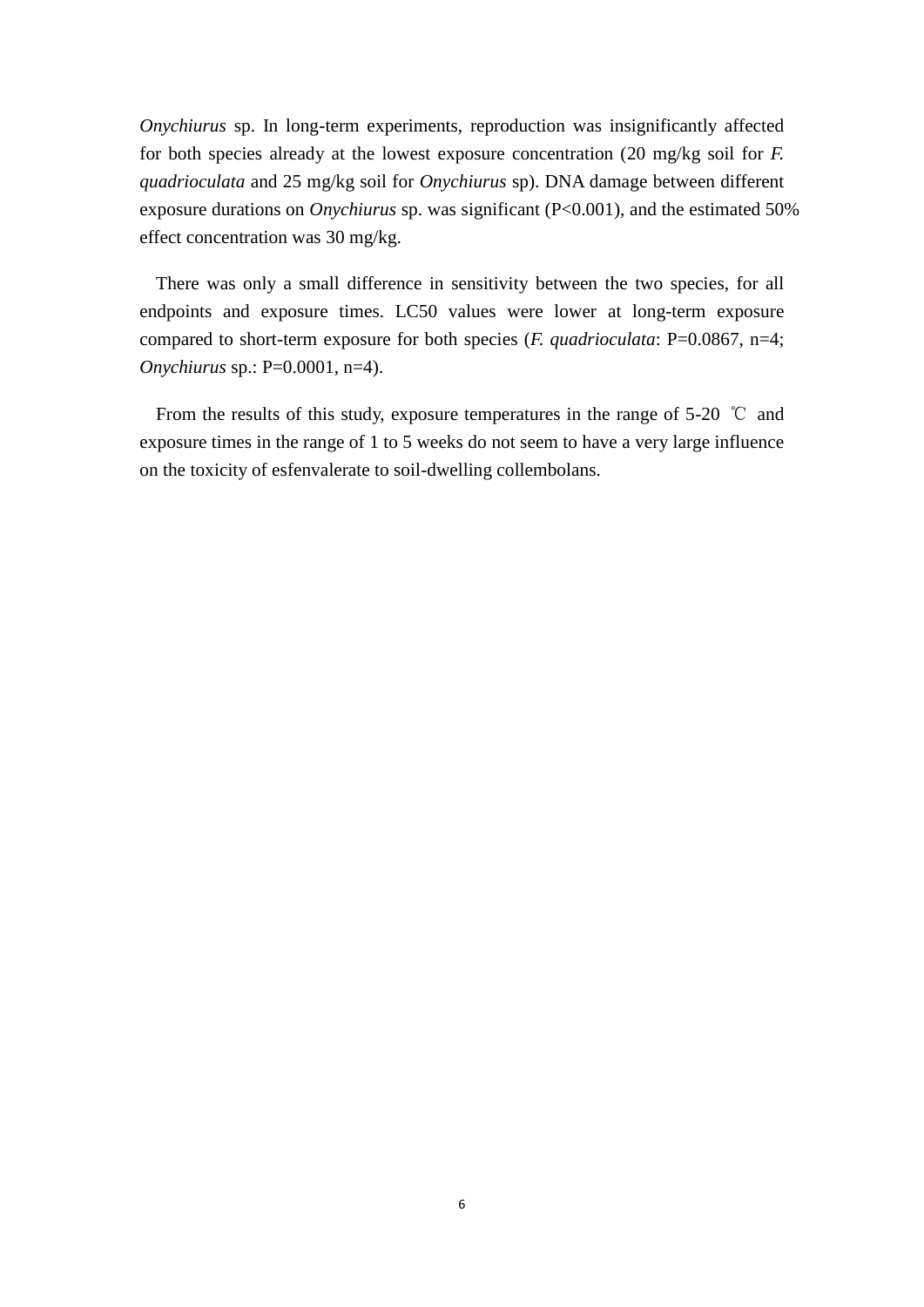# <span id="page-6-0"></span>**1. Introduction**

In the modern world, chemical pesticides are widely used in agriculture to protect crops and vegetables. Although pesticides are subject to extensive ecotoxicological testing (biodegradability, bioaccumulation and toxicity to aquatic and terrestrial organisms) prior to approval of use, the environmental fate of these pesticides is only partly understood, and sometimes they cause unintended effects. Following their application in agricultural areas, the highest concentrations of pesticides will occur within the crop (on plant material and in the soil underneath), but many chemicals are mobile and can be transported with air or drainage water and potentially expose non-target organisms further away. Effects on the community of organisms inhabiting the crop soil may negatively affect the function of the soil as a growth medium, and effects on non-target soil dwelling organisms is therefore one of the focused areas for assessing pesticide impact.

Chemicals may cause several types of damage to animals. While high concentrations typically cause reduced survival and reproduction of sensitive species, lower concentrations of chemicals may cause sub-lethal effects such as DNA damage. In the environmental risk assessment of pesticides, information on their use pattern is combined with fate parameters and effect studies in order to characterize their expected impact. Local conditions such as temperature, rainfall/humidity, soil type, and topography may significantly influence on degradation rates and chemical migration patterns.

Norway typically has lower average soil temperatures than what is used in standard laboratory testing. Lower temperature typically results in a slower degradation of the chemical, and this effect may be accounted for with a standard approach in fate modeling. However, the net effect of temperature on the toxicity of chemicals is less understood; temperature may affect up-take, metabolism and excretion, as well as the general sensitivity of the organism.

The current study aimed at increasing the understanding of how temperature affects the toxicity of pesticides in soil, and included a range of experiments to characterize the effect of temperature on survival and sub-lethal responses in two species of collembolans (springtails); the small colored species *Folsomia quadrioculata* and the larger, white species *Onychiurus* sp. The pesticide esfenvalerate, in the form of the commercial product Sumi-Alpha, was chosen as a model substance. The original plan of the study included two pesticides and two types of soil – farm soil and forest soil.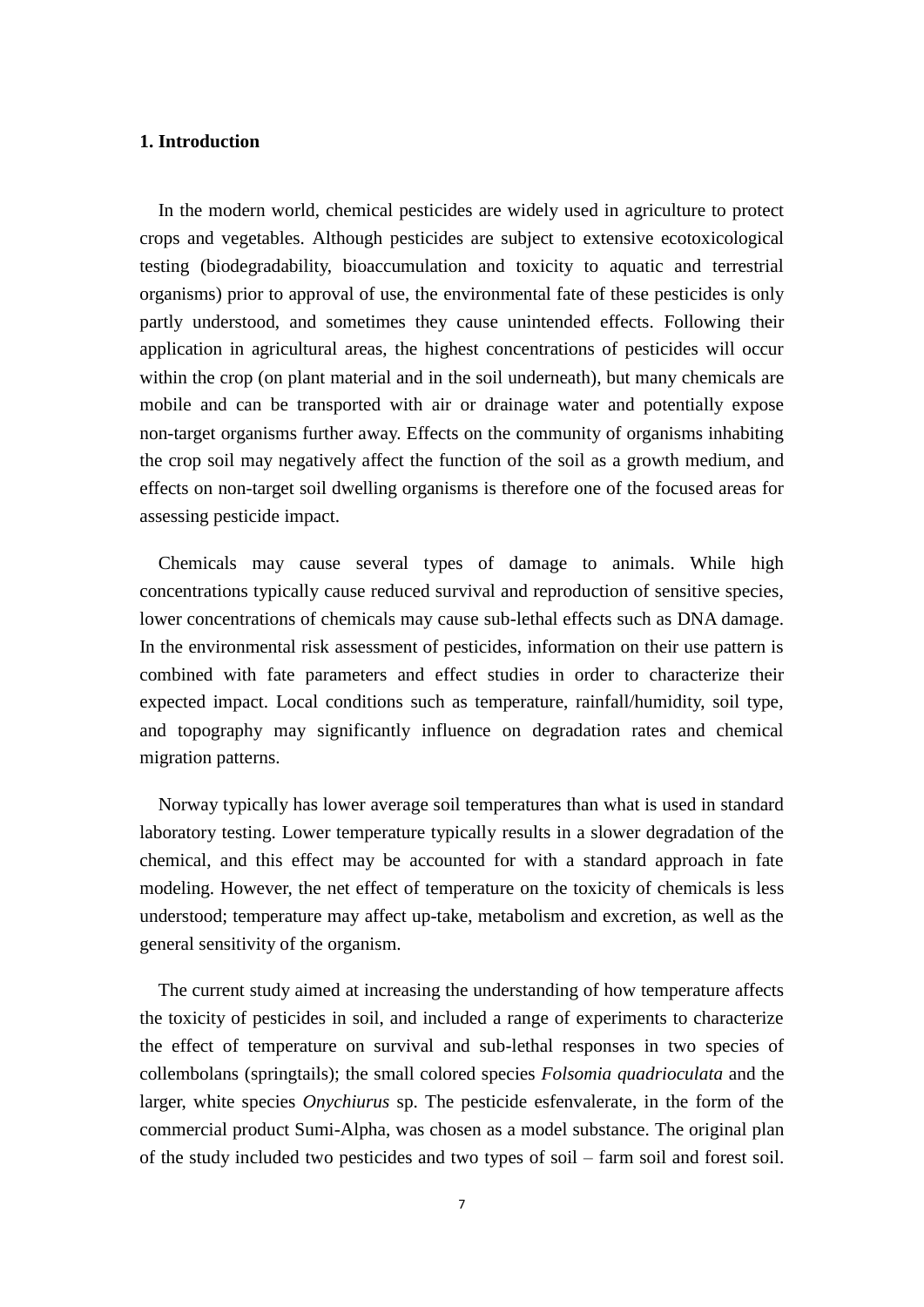However, due to unexpected experimental and methodological challenges – and very limited opportunities to do things over (slow reproduction in springtail cultures and the mere time it takes to run experiments) – the contents of the study was reduced to one pesticide and one soil type.

The experiments included both short-term (1 week) and longer-term (5 weeks) exposure. In longer-term exposures, survival and reproduction was assessed, in addition to sub-lethal effects. I investigated two different measures of sub-lethal effect, DNA damage and membrane stability of hemocytes (lysosomes).

In a pilot experiment, it became clear that it would be very difficult to extract hemolymph from *Folsomia quadrioculata*. Consequently, analysis of DNA damage and membrane stability was only performed using *Onychiurus.* For *F. quadrioculata,* endpoints measured were survival and reproduction following long-term exposure.

# <span id="page-7-0"></span>**1.1. Test animals: Collembolans (Springtails)**

Springtails are no longer classified as insects, but they belong to the hexapod group of arthropods. They have internal mouthparts, six or fewer abdominal segments, and a special structure called furcula, which is a tail-like appendage under the retinaculum structure on the last body segment. The furcula is used to jump when the animal is threatened. Some species have lost their jumping organ altogether (Hopkin, 1997).

Collembolans are small animals mostly a few millimeters long. They are abundant and live worldwide, from equatorial (Maunsell *et al.*, 2013) to Polar Regions (Krab *et al.*, 2013). Most of them prefer a moist living environment and are sensitive to desiccation. They can be found in the upper layer of soil, rotten woods, grass tufts, and fallen leaves. Springtails are omnivorous, with a diet typically containing fungal hyphae (Hopkin, 1997), bacteria (Haubert *et al.*, 2006; Chamberlain *et al.*, 2006), or decaying organisms (Chamberlain *et al.*, 2006). Most of them are harmless, only a few species are pests of food crops.

Collembolans generally have early breeding, and a short life cycle. As a group, they can live no more than a year (Hopkin, 1997). Because of the short breeding time, small body size, abundance and sensitivity, collembolans are frequently used in the ecotoxicology research – for instance, to investigate the toxicity of organic chemicals (Domene *et al.*, 2008), heavy metals (Meli *et al.*, 2013), as well as in studies of other environmental stressors (Holmstrup *et al.*, 2008). *Folsomia candida* is one of the most comprehensively studied and widely used Collembola species in ecotoxicology. *F. candida* is significantly larger than *F. quadrioculata*. It is even larger than *Onychiurus*.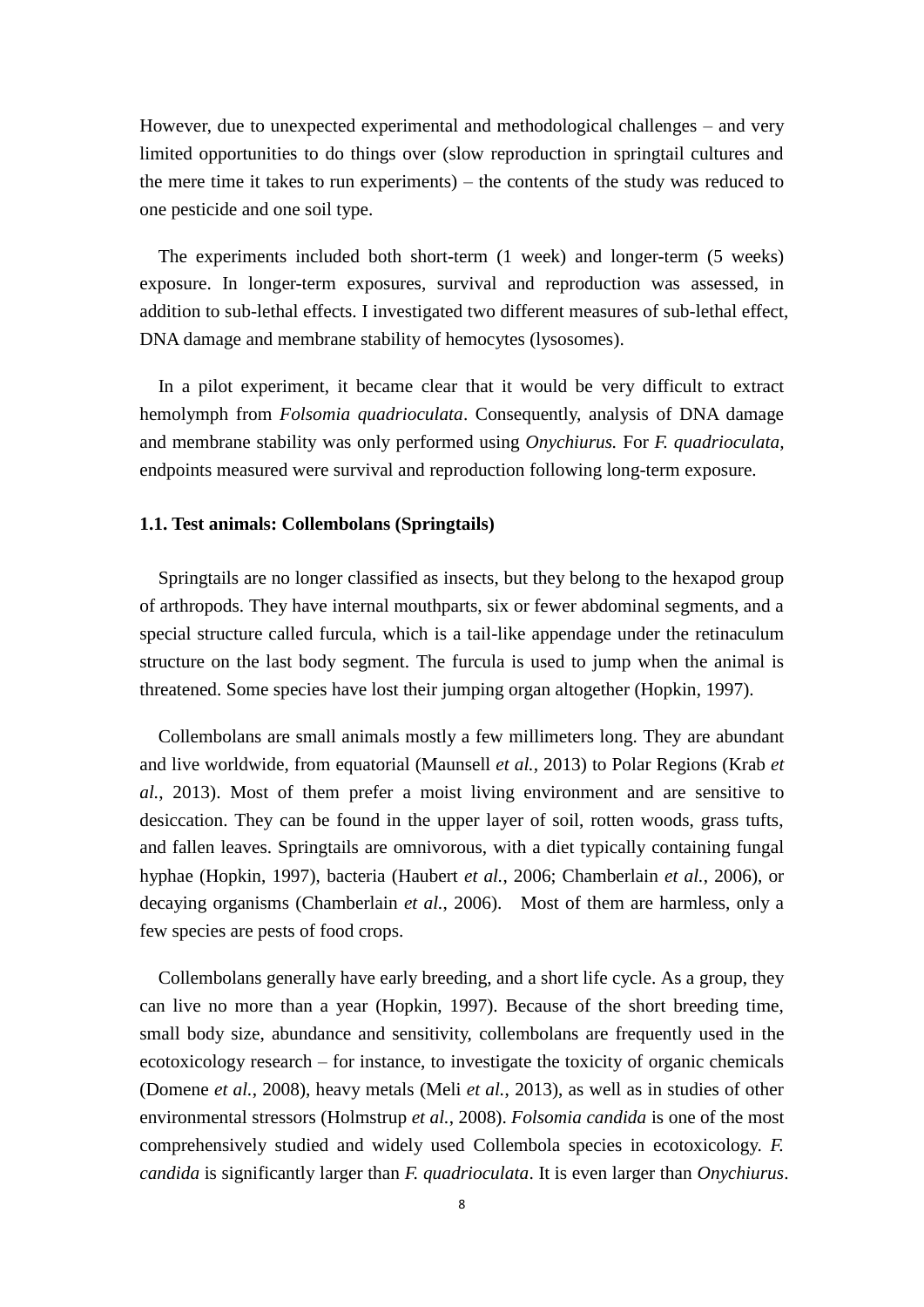However, *F. candida* and *F. quadrioculata* both belong to the family *Isotomidae*, while *Onychiurus* belongs to *Onychiuridae*.

The Onychiuridae lack pigments and are blind. They also lack the furcula, and are thus unable to jump (Hopkin, 1997). The adult is around 1.5 mm long. They live in the soil for most of their lives, or under stones or wood on the surface of the ground. *F. quadrioculata* is smaller than *Onychiurus* sp. and their pigments give them a gray color. *F. quadrioculata* lives closer to the surface of soil than *Onychiurus* sp. (Hopkin, 1997[fig.9.4 page165]). They have furcula and typically move faster. Because of the differences in living environment, taxonomy and physiology, these two species may differ in their sensitivity to chemicals.

# <span id="page-8-0"></span>**1.2. Test substance: Esfenvalerate**

For the current study, a pesticide, esfenvalerate, was chosen as the model toxicant.

The chemical name of esfenvalerate is (S)-cyano (3-phenoxyphenyl) methyl-(S)-4-chloro-alpha-(1-methylethyl) benzeneacetate.



It is a synthetic pyrethroid insecticide (Fishel, 2014), which has toxic effects on a wide range of insects, like beetles and flies. It is widely used in agriculture to protect crops, vegetables and fruit trees.

In its pure form, esfenvalerate is a white crystalline solid, which has a melting point at 23 C. It has a low vapor pressure  $(0.067 \text{ mPa}$  at 25 C), is stable in acid environments, but will decompose in basic solutions. Laskowski (2002) summarized the physical and chemical properties of pyrethroids in the book 'Reviews of Environmental Contamination and Toxicology', and characterizes esfenvalerate as having low water solubility, low volatility, and a high affinity to soil and sediment particles.

In the risk assessment of esfenvalerate by the Norwegian Scientific Committee for Food Safety (Sverdrup *et al.*, 2009), it was concluded that esfenvalerate had a strong sorption to soils. A typical degradation pattern was a rapid initial decomposition followed by a much slower decrease in soil concentrations. The hydrolysis of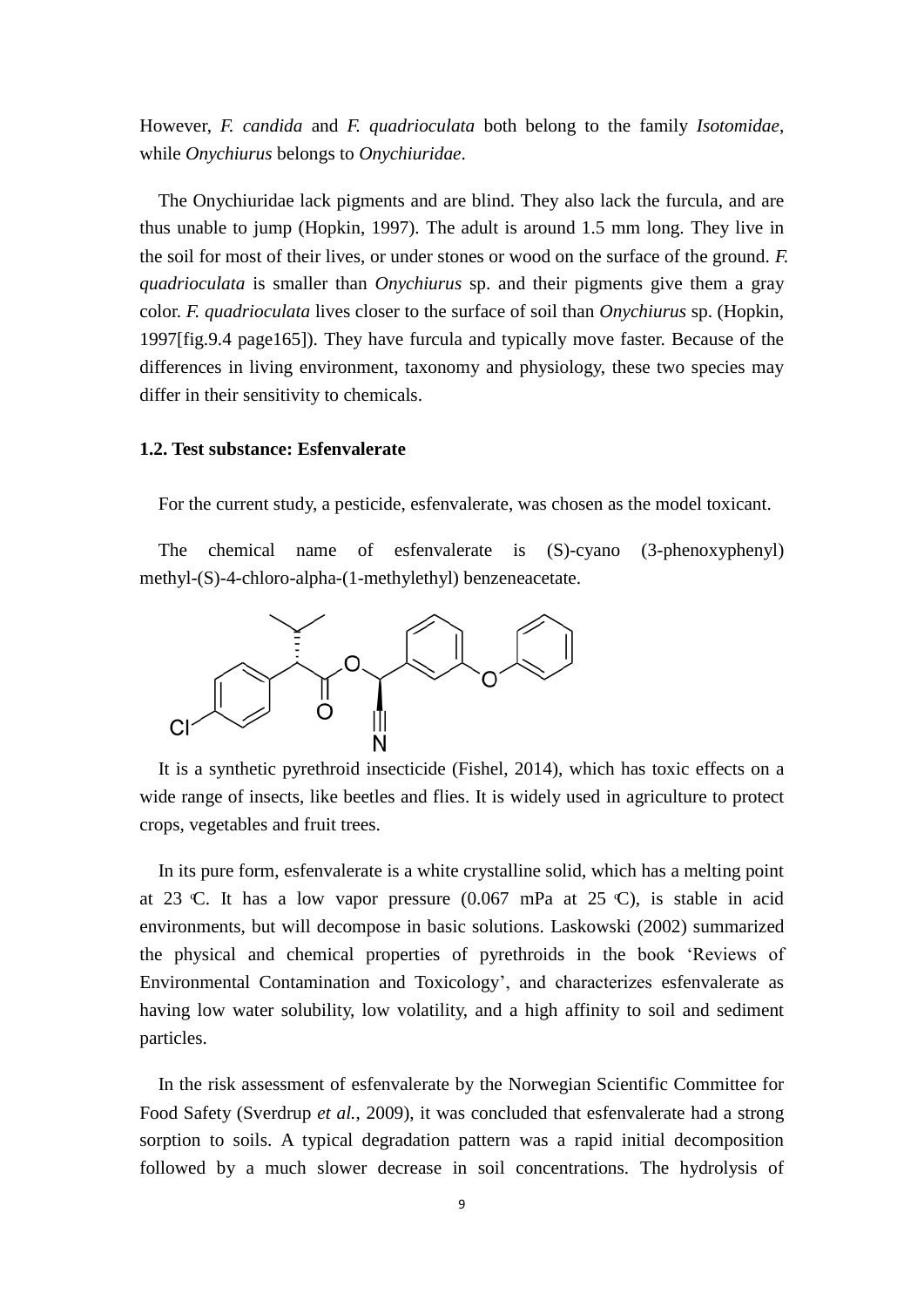esfenvalerate was considered to be low. Photo degradation was indicated as possibly being an important degradation pathway in both water and soil (Norwegian Scientific Committee for Food Safety, 2009).

In studies by Garey and Wolff (1998) and Go (1999), pyrethroid chemicals are reported to have hormonal activities and interactions on endocrine systems of animals. Compared to many other pyrethroid pesticides, esfenvalerate is considered less harmful to the environment (Adelsbach, 2003). From the 'Pesticide Toxicity Profile' Frederick M. Fishel (2014), esfenvalerate shows a high toxicity to mammals, to bees, and to fish. It also shows toxic to the springtail *Folsomia fimetaria*, which is in the same family as *F. quadrioculata* (Schnug, *et al*. 2014).

# <span id="page-9-0"></span>**1.3. Exposure Time**

Exposure time is the amount of time the organisms will be exposed to the toxicant. A short-term exposure time will show a quick response of animals to the toxicants or environmental stressor (Osler *et al.*, 2001). Modern pesticides (including esfenvalerate) typically degrade rapidly, resulting in a rapid decline of initial concentrations in the sprayed area. Long-term exposure can provide insight in the toxic effect of a chemical or stressor after prolonged time, giving experimental animals more time to adapt and potentially recover (Waagner, *et al.*, 2010), and in springtail it also allows for studying the effect on reproduction (Broerse et al., 2010; Meli et al., 2013).

In the current study, animals were collected from the short-term exposures (1 week) to look at survival rates in both species of springtails, and for the Onychiurus sp., the Comet Assay was used to analyze DNA damage in surviving individuals. The long-term exposure (5 weeks) was used to measure effects on the reproduction of the springtails.

### <span id="page-9-1"></span>**1.4. Exposure Temperatures**

Collembolans are sensitive to temperature change. Temperature will affect not only activity, reproduction speed and rate of collembolans, but also the toxicity of chemicals in the animal (Martikainen *et al.*, 1999; Everatt *et al.*, 2013). However, adult growth does not seem to be related to temperature change (Martikainen *et al.*, 1999). As collembolans are poikilothermic, temperature has significant effects on its adaptation to toxicants in general, and particularly absorption and metabolism *in vivo*. The net effect of differences in exposure temperatures is complicated by the many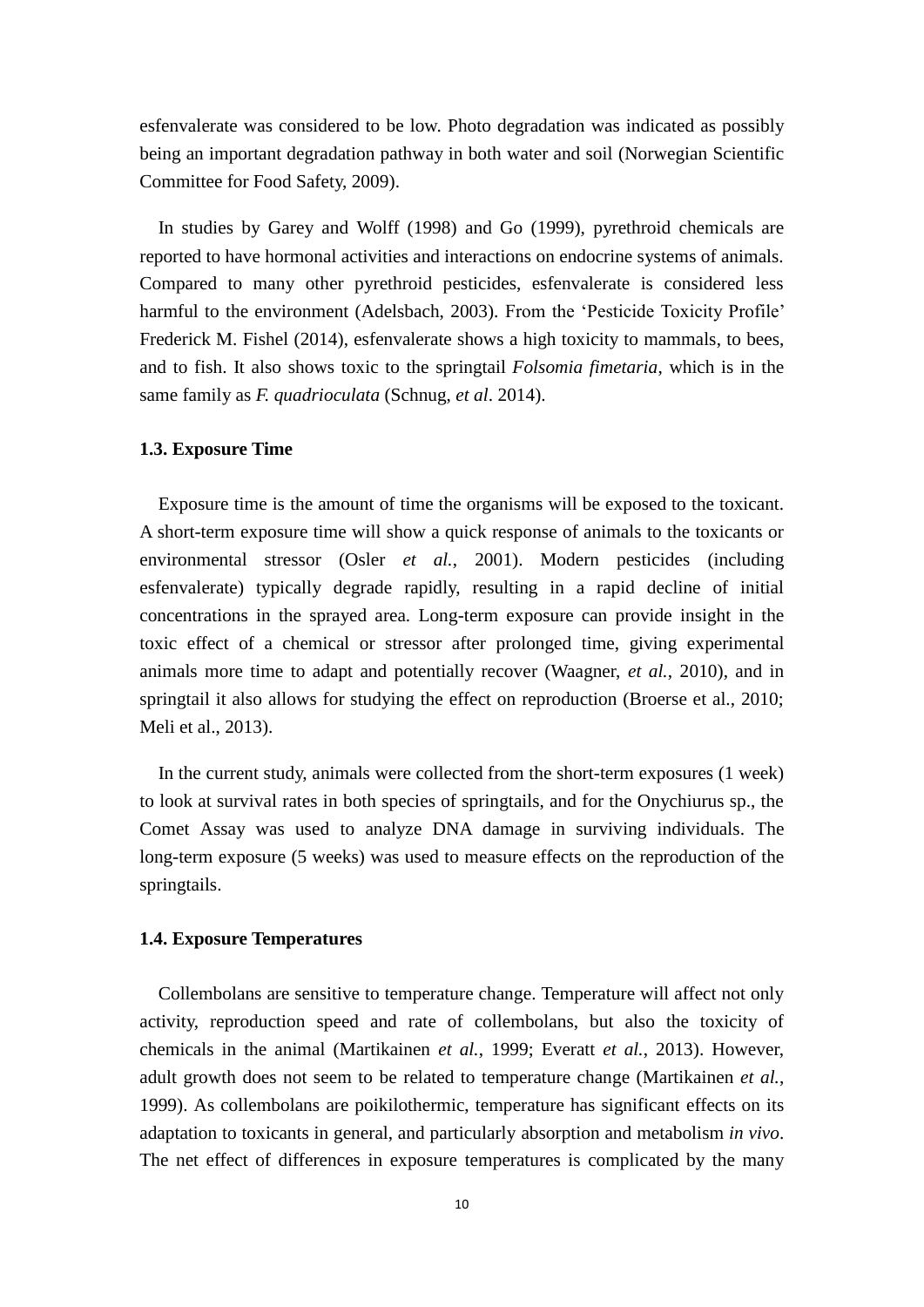factors involved, and thus difficult to predict. For example, exposure to mercury has been shown to reduce both heat tolerance (Slotsbo *et al.*, 2009) and cold tolerance (Holmstrup *et al*., 2008) in *Folsomia candida*. A study by Martikainen and Rantalainen (1999) showed a relationship between experimental temperatures and exposure time to the chemical dimethoate, as well as correlations with adult growth and reproduction. However, in a different study, Sjursen and Holmstrup (2004) showed that when the concentration of pyrene was low, the survivals of the springtail – *Protaphorura armata* remained the same at all temperatures.

In the current study, the effects of esfenvalerate at three different temperatures ( $5\text{ C}$ ,  $10 \text{ C}$  and  $20 \text{ C}$ ) in short-term exposure for both springtail species were tested to investigate potential differences in toxicity as a result of exposure temperature. For the long-term experiments, only the  $20 \text{ C}$  exposure temperature was used.

# <span id="page-10-0"></span>**1.5. Cell Damage – sub-lethal endpoints**

Toxicants can cause many kinds of damage in animals, including damage to cellular structures such as DNA and the phospholipid membranes. DNA damage is a normal process inside the cell, which is continuously compensated by the repair systems of the cell. Toxicants can increase the mutation rate of the genes, which may cause repair function overload, and thus increase the possibility of irreversible changes to the DNA.

Membranes of the cell include the cell membrane, nuclear membrane, membranes of the endoplasmic reticulum, Golgi apparatus, mitochondria, and lysosomes membrane. Cellular organelles are closely integrated as a whole in structure and function and play an extremely important role in the living activity of cells. Toxicants may harm membranes either by connecting to or damaging functional structures of the membrane. When the membrane is damaged and become unstable, the materials and cytosols from different cellular organelles may mix together, resulting in decreased function or loss of function, as well as damage to cell organelles. Membrane stability is thus an indication of cellular health. To analyze potential sub-lethal effects on DNA, I used the Comet Assay. Membrane stability was assessed using the Neutral Red Assay. The two methods are described below.

# <span id="page-10-1"></span>**1.5.1. The Comet Assay**

In the Oxford Dictionary of Biomedicine (Lackie, 2010), the Comet Assay is defined as 'A sensitive method (single cell gel (SCG) electrophoresis) to examine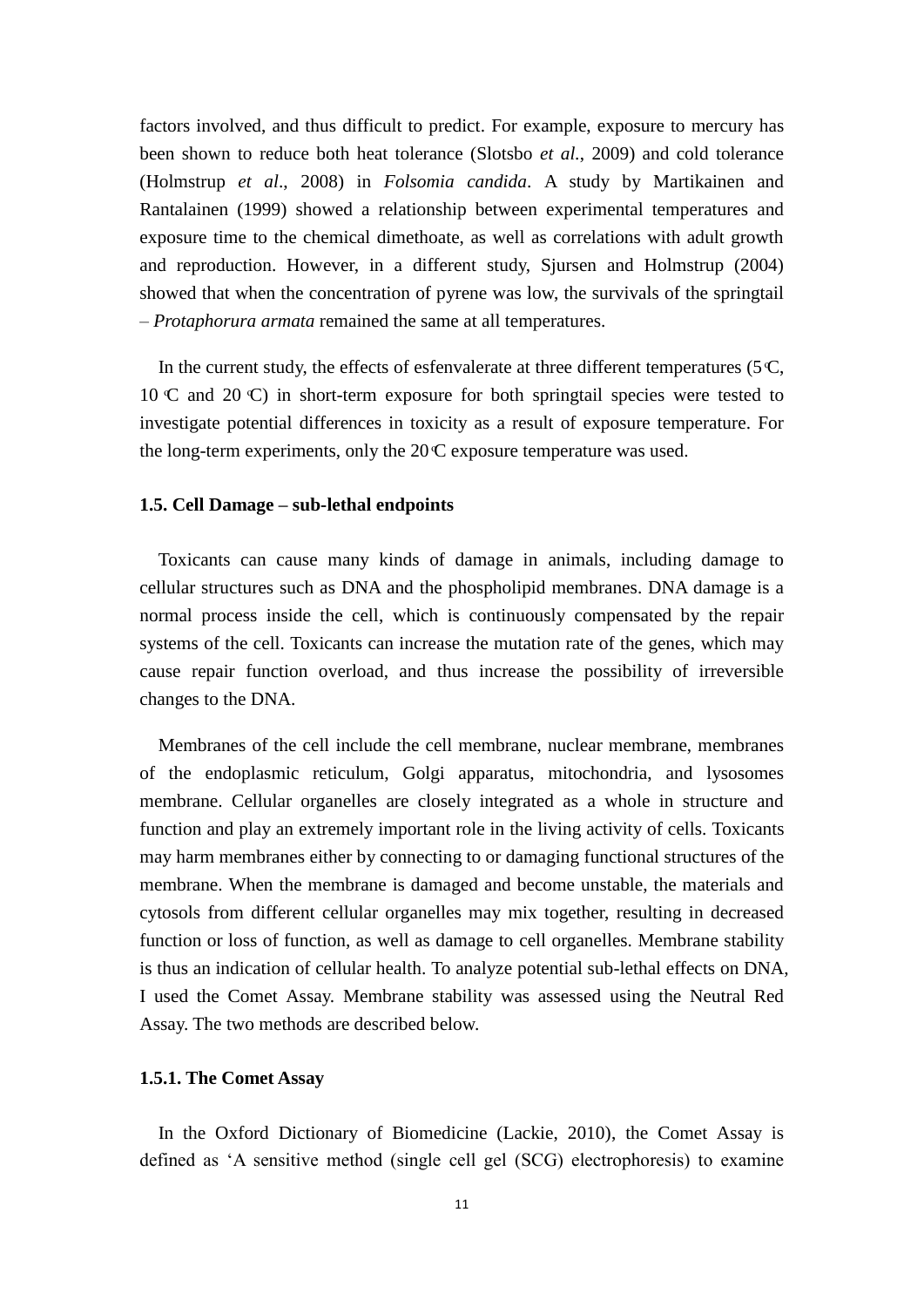DNA damage and repair at individual cell level.

In the Comet Assay, single cells are embedded in agarose on a microscope slide. They are lysed and then electrophoresed *in situ*. The slide is then stained with fluorescent dye (e.g. acridine orange) and examined under the microscope. When present in an electric field, damaged DNA fragments will move faster to the anode than undamaged DNA. Intact DNA remains in the cell, as the comet's 'head', while DNA-fragments of different sizes from the 'tail'.

In the present project, the comet assay was used to characterize DNA damage in collembolans. It is a simple and effective testing method, which has previously been used in investigating DNA damage, cell apoptosis, genetic toxicology, radiation injury, risk factors and biomarker identifications (Tice *et al.*, 2000; Speit and Hartmann, 2006; Collins, 2009).

It can also test the DNA damage caused by different pollutants (Zhang *et al.*, 2011). The Comet Assay generally shows good sensitivity to all kinds of DNA damage caused by toxicants. In a study of Ahmed *et al.* (2011), Comet Assay is proved to be a good method to test for genotoxicity at a range of exposed concentrations and exposure times. The Comet Assay has been successfully used in many kinds of animals, like fish (Kammann *et al.*, 2004), rodents (Zhang *et al.*, 2011), humans (Wentzel *et al.*, 2010), mussels (Wilson, *et al.* 1998), and earthworms (Reinecke *et al.*, 2004). There is, however, limited experience with collembolans.

The hemocytes of springtails are very small and the amount of cells is limited due to the small body size. Still the Comet Assay can show us an overview of the DNA damage in the whole cell, which includes all kinds of damage to the DNA strand. In the Comet Assay procedure, the density of the tail relative to the core can be used to compare the damage level of cells. The aim of my study was to compare the different levels of total DNA damage as result of esfenvalerate exposure at different temperatures and between species.

# <span id="page-11-0"></span>**1.5.2. The Neutral Red Assay**

This assay is used to test the membrane stability of lysosomes. Lysosomes contain many types of acid hydrolases that can decompose useless materials in the cell. If the stability of lysosomal membranes is decreased by toxicants, lysosome might break, and cause cell death. Neutral Red is an alkaline phenazine dye for *in vivo* staining and acid-base indicator. It is dark red powder in its pure form. When dissolved, the pH of the solution will affect the color of dissolved dye, resulting in a color ranging from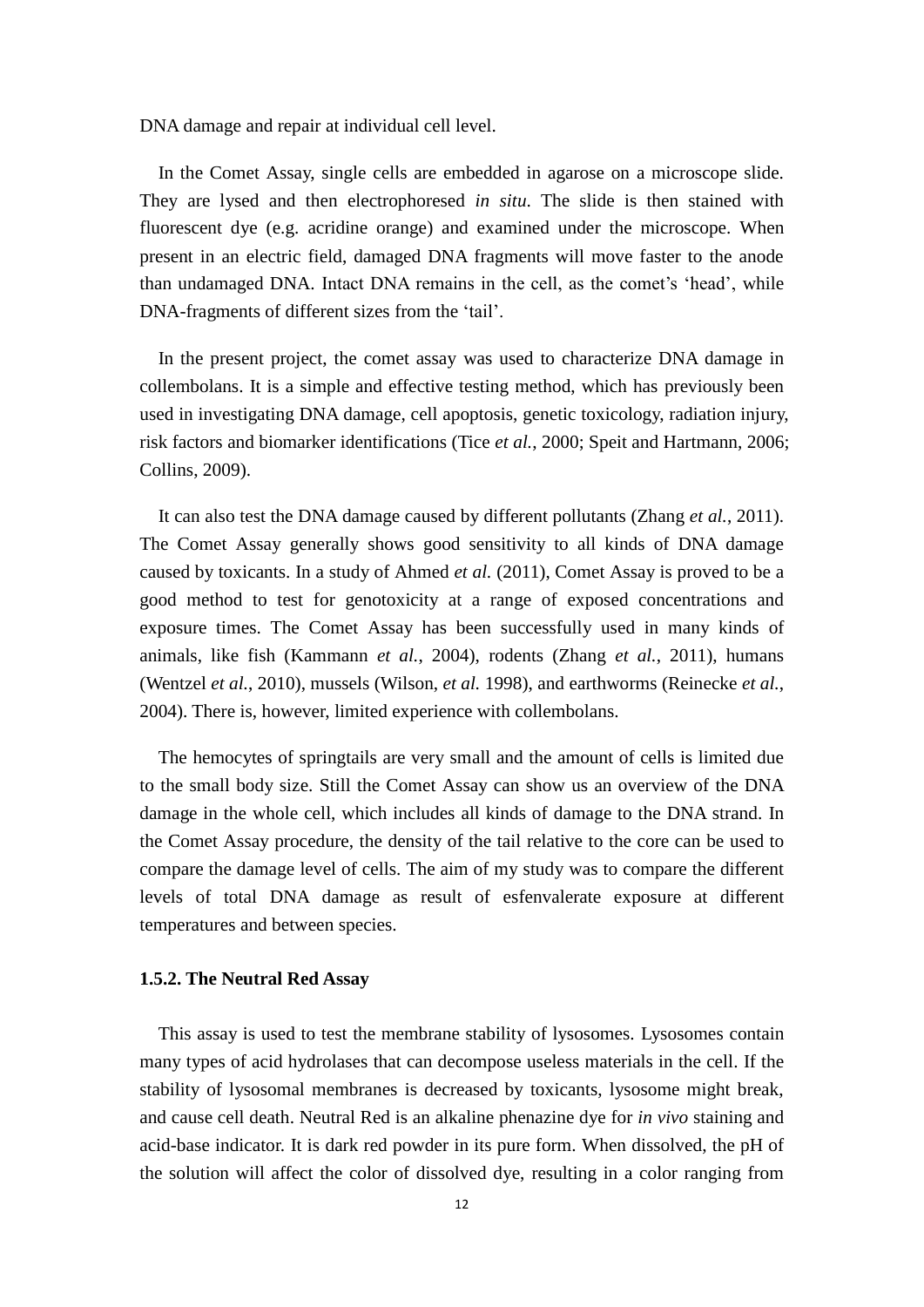red (pH 6.8) to yellow (pH 8.0). In a normal cell, the pH inside and outside lysosomes are different. The pH of plasma inside the lysosome is lower than in the surrounding cytoplasm. When the dye is added to a solution with cells, viable cells will take up the dye, displaying lysosomes in red. Damaged or dead cells will not take up the dye, and their lysosomes will be in lighter color. Therefore, membrane stability can be a suitable method to measure toxicity (Lowe, et al. 1995) and effect of stressors from nature and human activities (Ringwood, et al. 1998).

The Neutral Red Assay has been demonstrated useful in many kinds of animals, such as earthworms (Weeks *et al*., 1996), kidney tissues of fish (Holth *et al.*, 2011), and mussels (Nesto *et al.*, 2007). The study of Holth indicates there is no difference on membrane stability between genders, and it was responsive at low test concentrations. Membrane damage can be caused by a variety of pollutants, including trace metals, PAHs, and PCBs (Nesto *et al.*, 2007).

Unfortunately, there was no former research on lysosome membrane stability of collembolans, and proper methods for extractions, cell handling and analysis was missing. Few people work on cells of this animal (Ksiazkiewicz *et al.*, 1979). Among the methodological challenges for this part of the project, the small size of collembolans made it very time-consuming to obtain sufficient amounts of biological material. Furthermore, the small size of Collembola hemocytes also made handling and analysis hard for the Neutral Red Assay. Even though significant efforts were put into the Neutral Red Assay, results from the sub-lethal toxicity as measured by lysosome membrane stability measurements were therefore very limited compared to the original scope of the project.

# <span id="page-12-0"></span>**1.6. Aims**

Based on the background information of species, temperature effects, and effects of exposure time, the main aims and hypotheses of my study were as follows:

- Is there difference in sensitivity between *Onychiurus* sp. and *Folsomia quadrioculata* for the effect of esfenvalerate?
	- $\triangleright$  For short-term exposure (1 week), there was no difference in effects of esfenvalerate on survival and DNA damage between the two species at any of the three exposure temperatures.
	- $\triangleright$  For long-term exposure (5 weeks), there was no difference in effects of esfenvalerate on the survival and reproduction between the two species at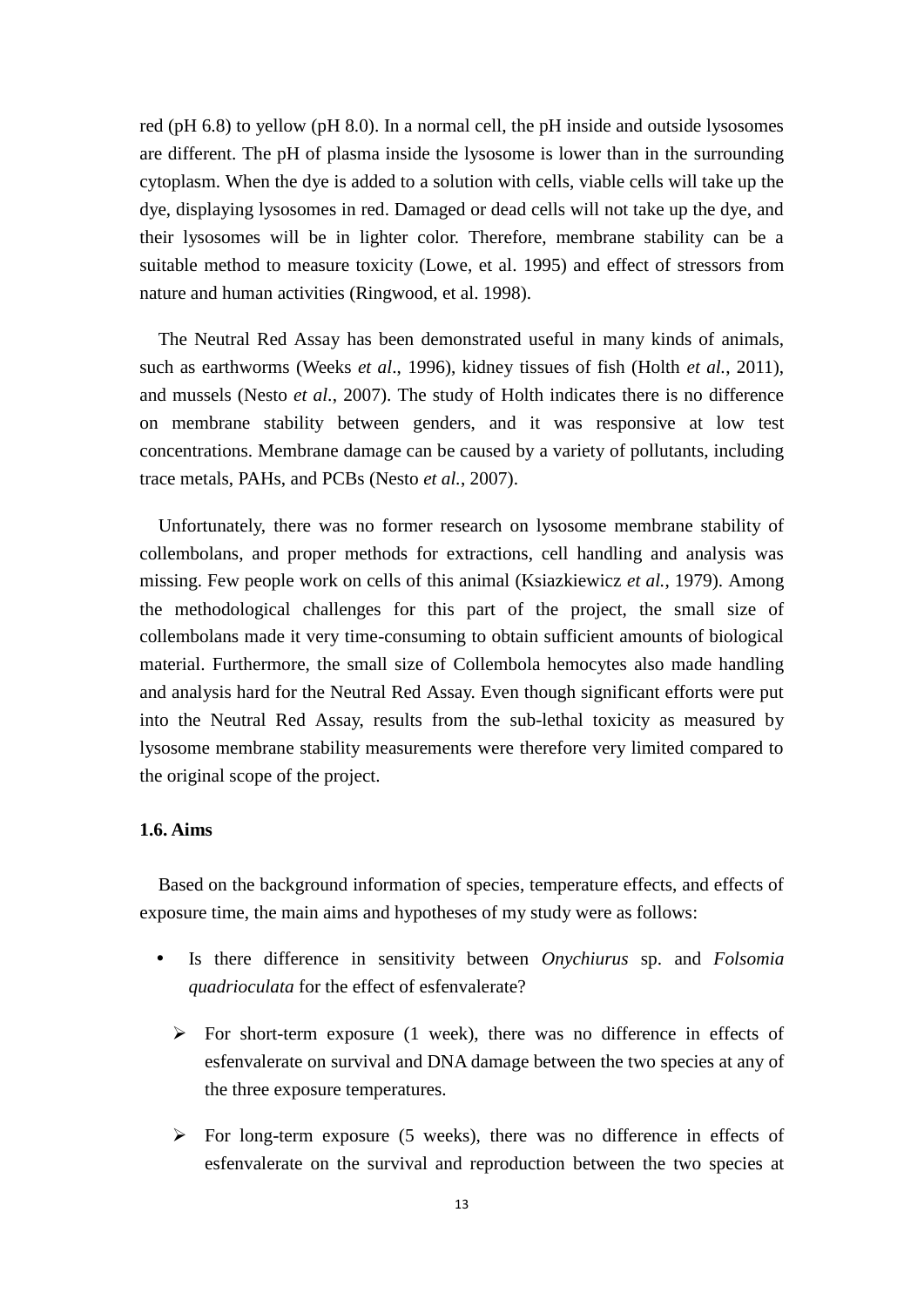20 C.

- Will the sub-lethal effects (dose-response curve for DNA damage) vary between temperatures (5/10/20 C) for the collembolans?
	- $\triangleright$  There is no difference between temperatures of 5, 10 and 20 °C in toxicity (both survival and DNA damage results) of esfenvalerate after 1 week exposure for the *Onychiurus* sp. species.
	- $\triangleright$  There is no difference between temperatures of 5, 10, and 20 °C in toxicity (survivals) of esfenvalerate after 1 week exposure of *Folsomia quadrioculata*.
- Is there a difference in effects on survival between the short-term (1 week) and long-term (5 weeks) exposure of *Onychiurus* sp. and *Folsomia quadrioculata* to esfenvalerate?
	- $\triangleright$  There is no difference in effects on survival between exposure times 1 week and 5 weeks -- of esfenvalerate on *Onychiurus* sp. at a temperature of  $20C$ .
	- $\triangleright$  There is no difference in effects on survival between exposure times 1 week and 5 weeks -- of esfenvalerate on *F. quadrioculata* at a temperature of  $20 \text{C}$ .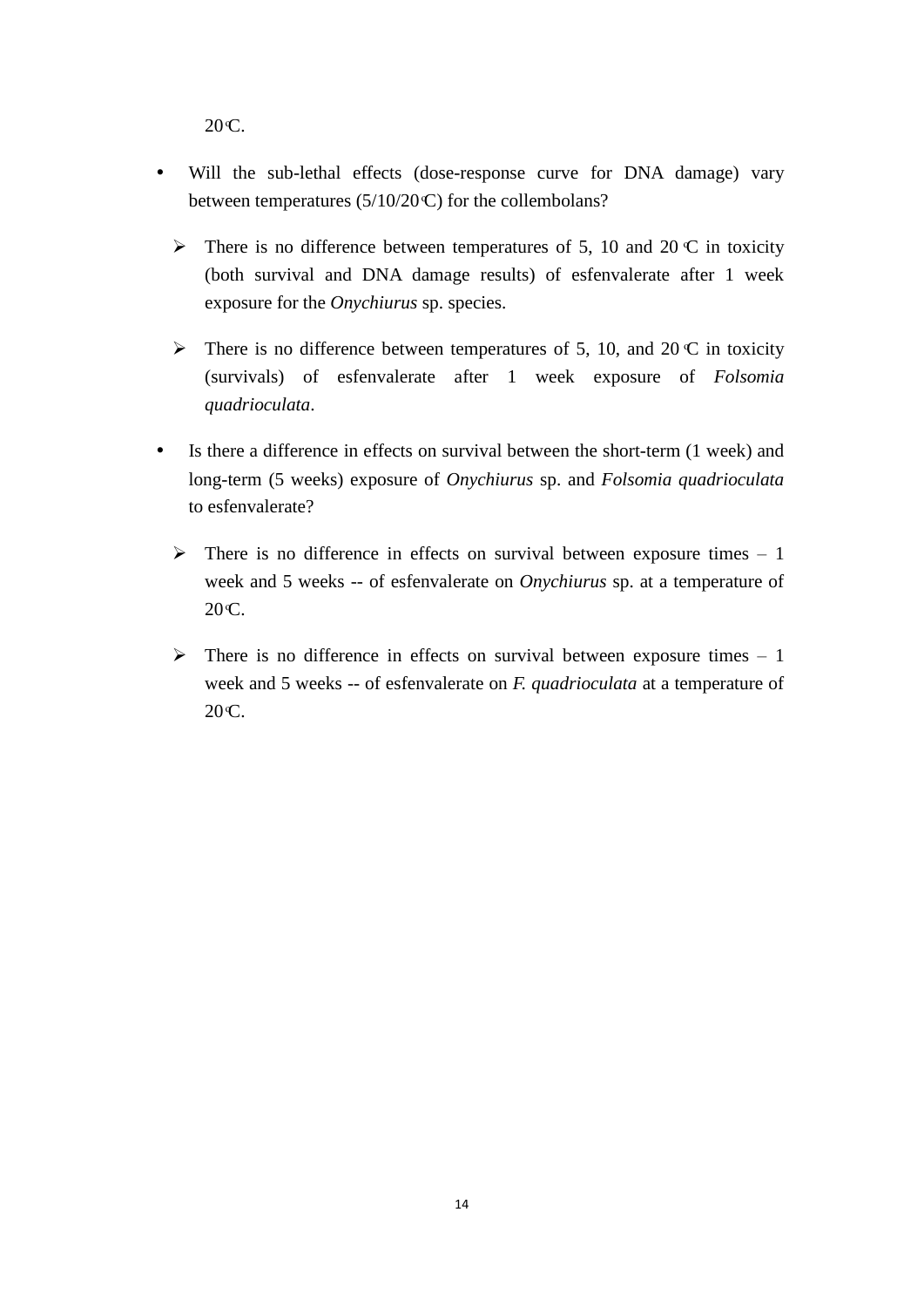# <span id="page-14-0"></span>**2. Materials and methods**

# <span id="page-14-1"></span>**2.1. Collembolans**

The collembolans in my experiments, *Folsomia quadrioculata* and *Onychiurus*, were provided by professor Hans Petter Leinaas, Department of Biosciences, University of Oslo, Norway.

The cultures of springtails were kept in cylinder boxes  $(r=1.5 \text{ cm}, \text{h}=5 \text{ cm})$ . The fixed material in the bottom of the boxes was made of plaster and active carbon powder, and ratio of these two materials was around 9:1. After being mixed with distilled water, the slurry was separated into boxes to provide, each box with a 0.5-1cm layer. The slurry was left to dry for at least 8 hours, and the boxes could then be used as cultivation containers for collembolans. Food for springtails was provided in the form of small pieces of dried bark, which were covered with a layer of fungi. All the cultivation boxes were checked twice per week, and new bark and a few drops of distilled water was occasionally added, to make sure the animals had a moisture and clean environment to live.

All cultures were kept in incubators. *Onychiurus* cultures were kept at  $20 \pm 1$  °C, while *F. quadrioculata* cultures were kept at  $15 \pm 1$  °C.

# <span id="page-14-2"></span>**2.2. Preparation of Soil**

In my experiment, I used an agricultural soil type collected by Dr. Line Sverdrup from a farm in Ås, Norway.

The original soil was put in a drying machine at about  $50 \text{ C}$  for 7 days. Then, it was sieved using a 2 mm sieve to remove stones and large materials. At last, it was stored in a large plastic container with a cover at about  $20\text{ C}$  in the laboratory.

To prepare test concentrations of esfenvalerate, 50 g of dry soil was placed in each of four 300 ml glass beakers. In order to obtain a final soil concentration of 100 mg/kg soil, 0.371 ml Sumi-Alpha (50 g/L) was mixed with  $dH_2O$  to 50 ml in a volumetric flask (stock solution of chemical). A three times 1:2 dilution series of Sumi-Alpha (esfenvalerate) was made in 50ml volumetric flasks from the stock solution and  $dH_2O$ . After shaking each flask to carefully mix content, 13.5 ml of the Sumi-Alpha solution was added to the corresponding beaker, and stirred to mix the liquid and soil. 13.5 ml to 50 g of soil was selected to provide optimal humidity for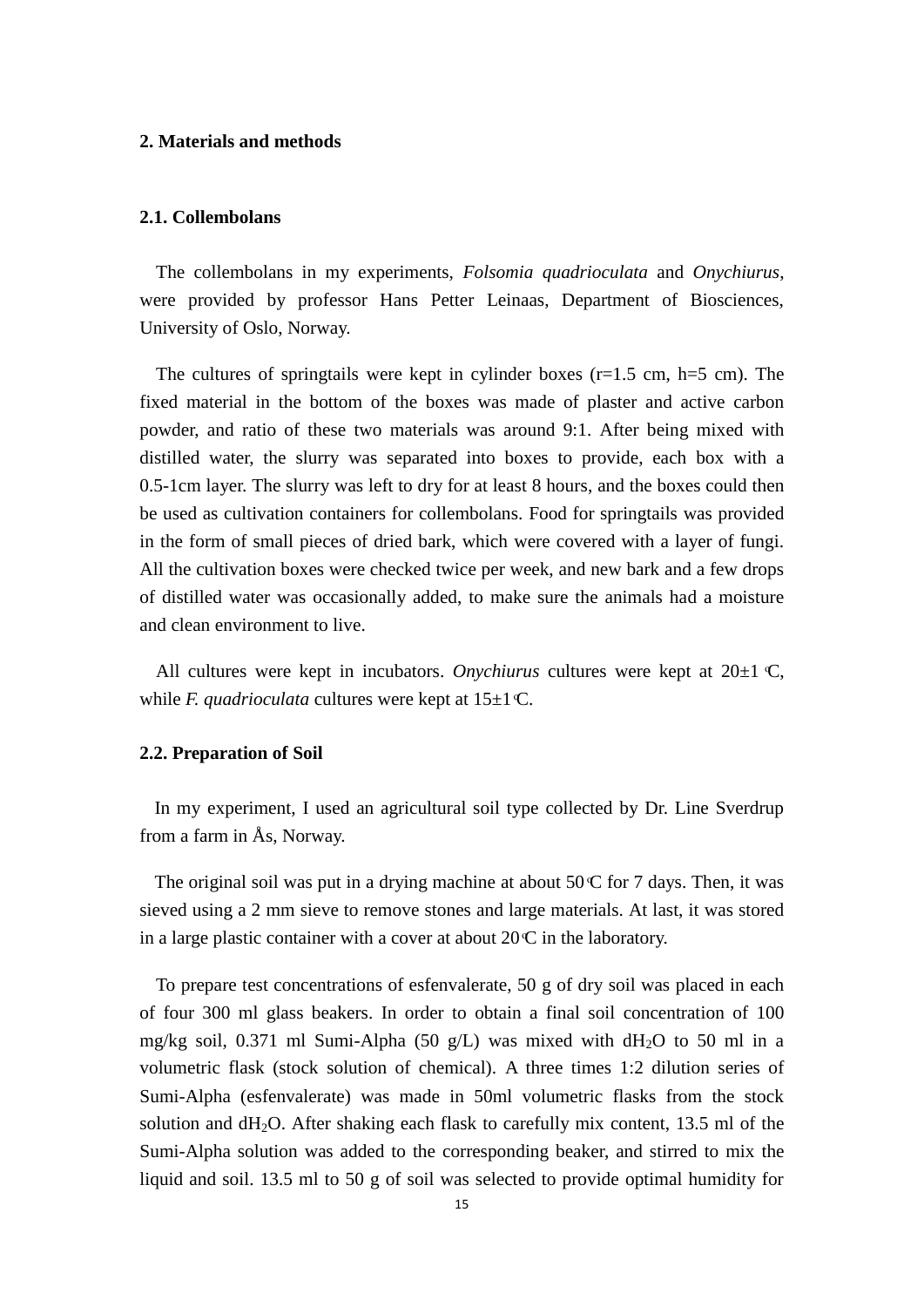collembolans during exposure. With the 1:2 dilution, test concentrations of 100, 50, 25 mg/kg test concentration series was obtained. For the control, 13.5 ml distilled water was added instead of Sumi-Alpha solution.

Different concentration series for experiments were prepared in the same way. For *F. quadrioculata*, the highest test concentration was 80 mg/kg (dry) soil. Thus, 0.297 ml of the original Sumi-Alpha liquid was added to the 50 ml stock solution.

Following addition of the Sumi-Alpha liquid/distilled water, beakers were cover with parafilm and put overnight to let the soil moist and the chemical to distribute evenly. The next day, soil from each exposure concentration was separated into 3 exposure boxes (r=25 mm, h=70 mm) as three replicates for each treatment level.

# <span id="page-15-0"></span>**2.3. Chemicals**

Pesticide:

Esfenvalerate (Sumi-Alpha 5 FW) with a content of active ingredient of 50 g/L. The product was produced by company DuPont Norge AS (Wæhli gård, 1592 Våler i Østfold).

Chemicals for solutions:

NaCl, Na<sub>2</sub>HPO<sub>4</sub>, KH<sub>2</sub>PO<sub>4</sub>, Na<sub>2</sub>EDTA•2H<sub>2</sub>O, NaOH, Trizma base, Triton X-100, HCl, Tris-HCl, and EDTA were all produced by Sigma-Aldrich.

Neutral Red Powder (Sigma-Aldrich),

LMP Agarose (Thermo Scientific),

SYBR Gold Nucleic Acid Gel Stain (Life Technologies).

# <span id="page-15-1"></span>**2.4. Methods**

# <span id="page-15-2"></span>**2.4.1 Pilot experiments**

In order to find the suitable exposure concentration gradient, I did several pilot experiments. Test concentrations in the pilot experiments were as follows:

*Onychiurus* sp.: 0-2-10-50-250 mg/kg soil; 0-20-40-80-160 mg/kg soil; and 0-30-60-120 mg/kg soil for both long-term (1 week) and short-term (5 weeks)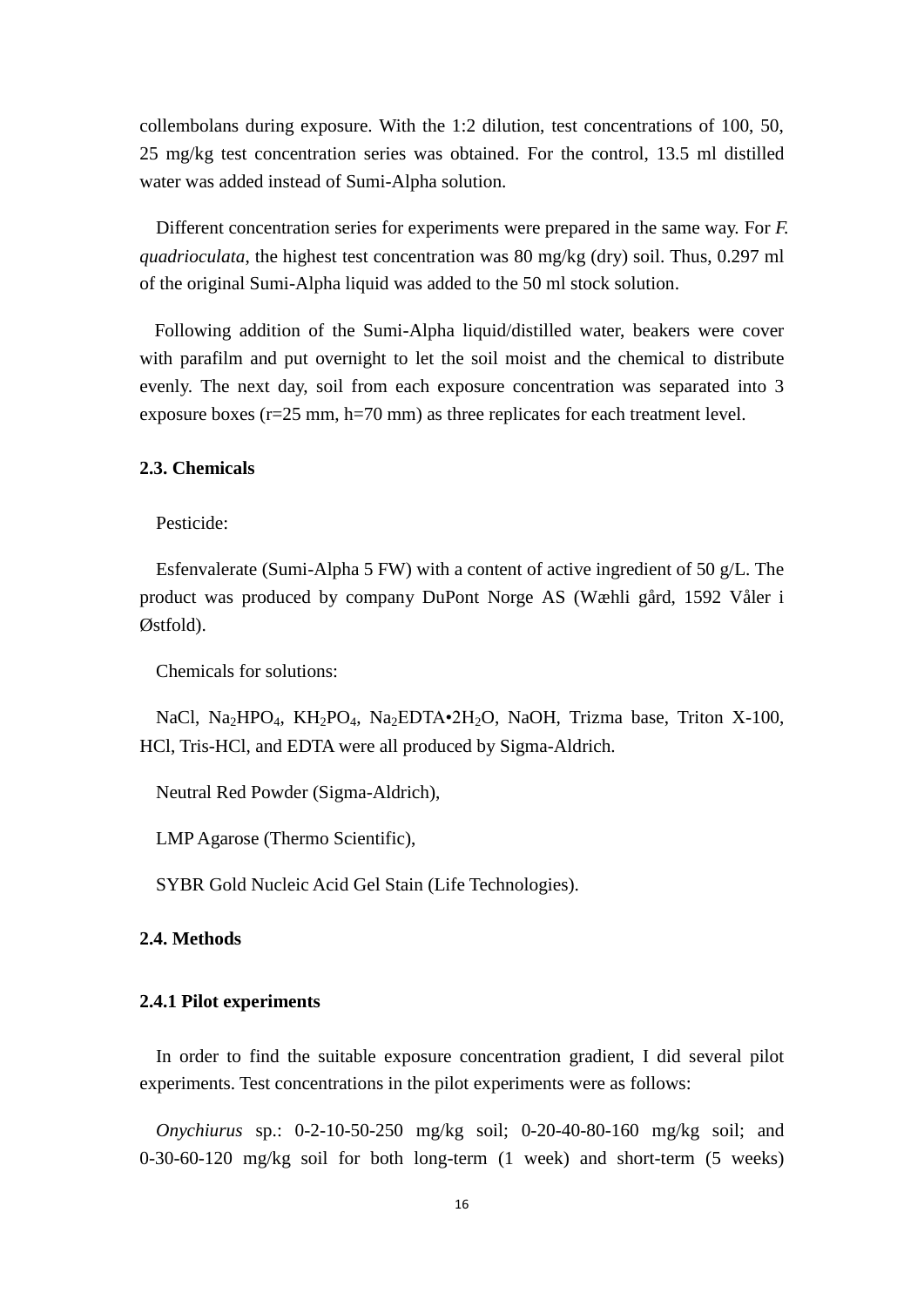exposures. These tests used the soil collected in 2013, by Line Sverdrup from a farm in Ås, Norway. Results of sub-lethal effects from these pilot experiments showed that the LC50 of Sumi-Alpha on *Onychiurus* in this farm soil was between 30-60 mg/kg soil. After change to the new farm soil Line collected in 2014 in Ås, which appeared slightly different from the first one, another pilot test was set up using test concentrations of 0-40-45-50 mg/kg soil (three replicates and 20 animals added per beaker). The results indicated a 50% lethal concentration (LC50) of about 50 mg/kg soil (Table 1).

*Folsomia quadrioculata*: After change to the new farm soil, both short-term and long-term exposure tests were set up also for *F. quadrioculata*, and results indicated a short-term LC50 of about 40 mg/kg (Table 2). Long-term exposure indicated an LC50 below the lowest tested concentration (40 mg/kg) and also a long-term 50% effect on reproduction below this concentration (Table 3).

*Table 1 Results of the pilot for Onychiurus sp. Exposure for 1 week at 20 C. three replicates per treatment level; 10 animals added per beaker.*

|                            | Esfenvalerate concentrations (mg/kg soil) |                                       |  |  |    |  |  |    |  |  |  |  |  |
|----------------------------|-------------------------------------------|---------------------------------------|--|--|----|--|--|----|--|--|--|--|--|
| Onychiurus sp. pilot study |                                           |                                       |  |  | 40 |  |  | 45 |  |  |  |  |  |
| Surviving adults (of 20)   | 19 l                                      | 18   19   15   16   14   13   12   14 |  |  |    |  |  |    |  |  |  |  |  |

*Table 2 Results of the pilot test for short-term exposure of Folsomia quadrioculata. Exposure for 1 week at 20 C. Three replicates per treatment level; 20 animals added per beaker.*

|                                                  | Esfenvalerate concentrations (mg/kg soil) |  |  |  |  |                |  |                |  |      |  |  |
|--------------------------------------------------|-------------------------------------------|--|--|--|--|----------------|--|----------------|--|------|--|--|
| F. quadrioculata                                 |                                           |  |  |  |  |                |  |                |  | า( ) |  |  |
| Survival adults (of 20)   20   17   18   10   13 |                                           |  |  |  |  | $\overline{8}$ |  | $\overline{7}$ |  |      |  |  |

*Table 3 Results of the pilot test for long-term exposure of Folsomia quadrioculata, measuring effects on survival and reproduction. Exposure for 5 weeks at 20 °C. Three replicates per treatment level; 20 animals added per beaker.*

|                              | Esfenvalerate concentrations (mg/kg soil) |    |  |  |      |  |    |  |  |  |  |  |
|------------------------------|-------------------------------------------|----|--|--|------|--|----|--|--|--|--|--|
| F. quadrioculata             |                                           |    |  |  |      |  | 45 |  |  |  |  |  |
| Survival adults (of 20)   20 |                                           | 14 |  |  |      |  |    |  |  |  |  |  |
| Juvenile                     |                                           |    |  |  | eggs |  |    |  |  |  |  |  |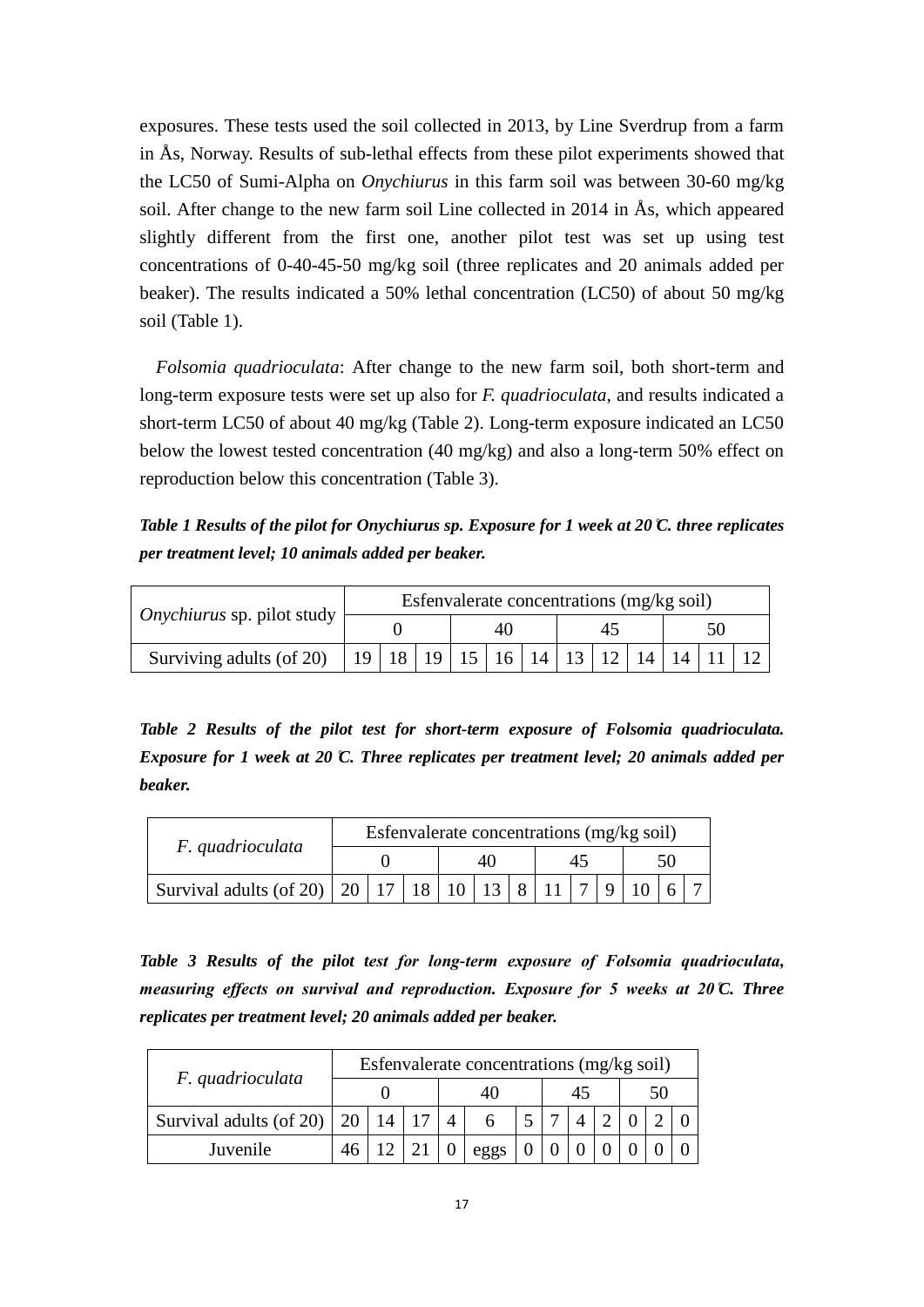### <span id="page-17-0"></span>**2.4.2 Experimental set-up**

Based on the results of the pilot studies, I set up exposure concentrations as follows (used for all experiments):

- *Onychiurus* sp.: 0-25-50-100 mg/kg soil;
- *F. quadrioculata*: 0-20-40-80 mg/kg soil.

Three replicates were used per treatment level. In each replicate, 20 adult springtails were added. All groups were kept in incubators with temperatures regulated at  $\pm 1 \degree C$ .

For the short-term exposure experiments, separate tests were run for both species at 5, 10 and 20 °C. The 5 weeks long-term exposure was run only at  $20^{\circ}$  C (both species).

In the first pilot studies, growth of fungi in the soil caused mortality. The problem was partly caused by humidity settling in the lid of the exposure beakers. To reduce the problem, exposure beakers for the remaining tests were specially made for this study; the cover lids for test beakers had a round hole (r=15 mm) in the middle and this hole was covered with a layer of 10μm filter, which could let steam and air to go through. All test beakers were checked daily throughout the exposure period to keep the soil moist.

At the end of the test exposure, animals from each replicate were transferred into a larger beaker. Distilled water was added to the soil, and living individuals could be found located at the surface of the water due to their water-repelling cuticle. Adult and juvenile animals were counted and adults collected for subsequent sub-lethal studies.

# <span id="page-17-1"></span>**2.4.3 DNA Damage Test**

DNA damage was quantified using the Comet Assay.

After flowing up the surviving individuals, 5 adult collembolans were picked randomly from each replicate. They were beheaded in 75 μl PBS working solution. The hemolymph of Collembola would then leak out. After stirring with a tip for a few seconds, hemolymph and PBS mixture was collected into a 0.5 ml eppendorf tube, and put it on ice.

Hemocytes are sensitive to strong direct light, so to avoid light artifacts the whole procedure was performed with dim light conditions.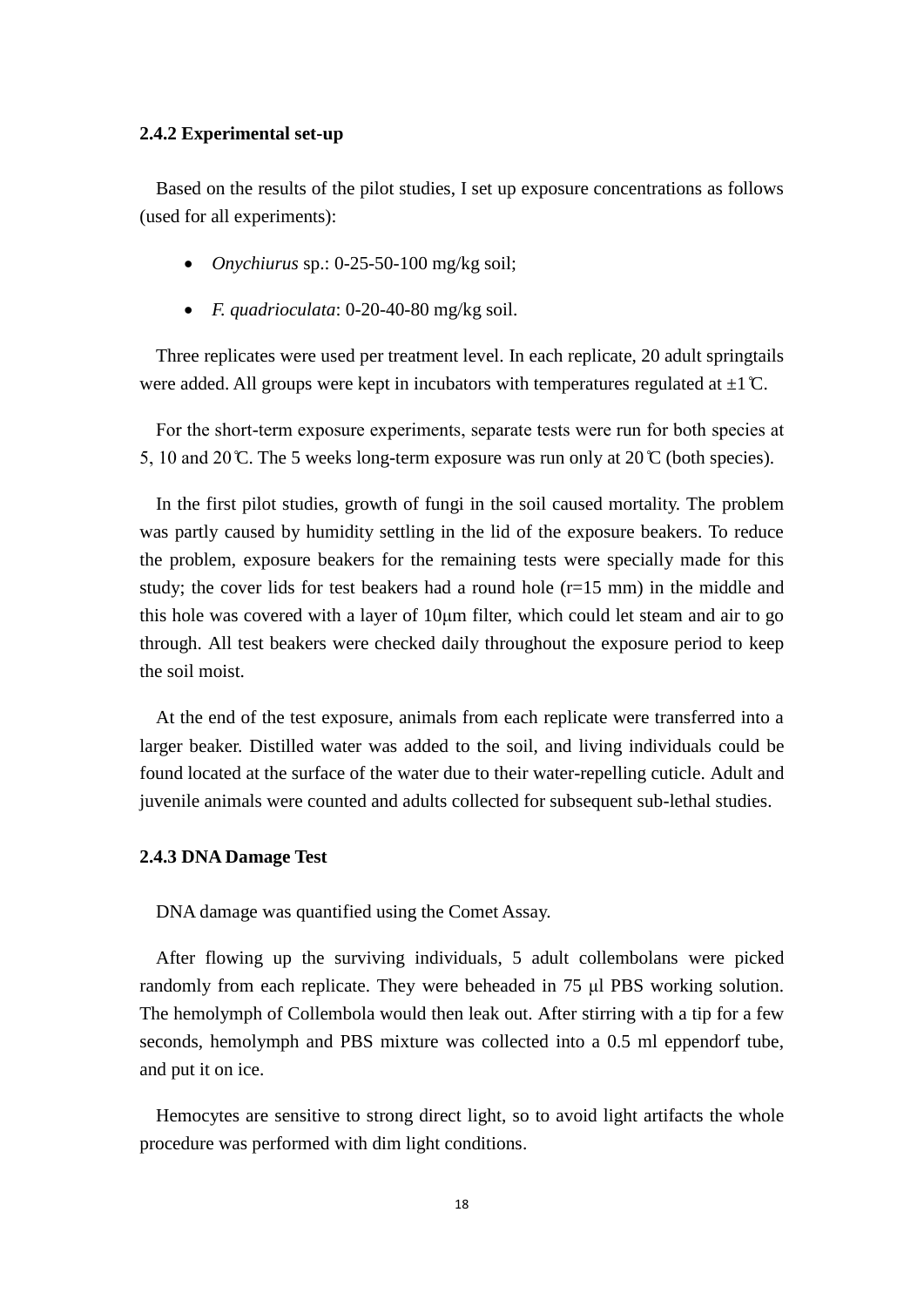Following is the detailed procedure.

# **Solutions**

*Phosphate Buffered Saline (Ca+Mg Free) – Stock Solution (PBS Stock Solution):*

8.5 g NaCl  $0.85$  g Na<sub>2</sub>HPO<sub>4</sub> – anhydrate

 $0.54$  g KH<sub>2</sub>PO<sub>4</sub>

Add  $dH_2O$  to 100 ml. Adjust pH to 7.4.

Fresh before use, prepare a *10% PBS solution containing 10 mM EDTA*:

Dissolve 18.61 g Na<sub>2</sub>EDTA 2H<sub>2</sub>O (372.2 g/mol) in 100 ml dH<sub>2</sub>O

This requires addition of NaOH – set pH to 7.4

2 ml 0.5M EDTA to 98 ml diluted PBS

Stock solution could be held in the fridge at  $4C$ .

*Lysis Buffer* 

Stock solution: Prepare for 1000 ml, and store it in the fridge at 4 °C.

Distilled Water 786.5 ml NaCl (58.44g/mol) 164.2 g NaOH (40.0g/mol) 8.99 g Na<sub>2</sub>EDTA 2H<sub>2</sub>O (372.2g/mol) 41.80 g Trizma base (121.2g/mol) 1.40 g

Adjust pH to 10 using NaOH.

Prepare lysis working solution fresh, 30-60 min before use. Mix 89 ml lysis stock solution with 10 ml distilled water and 1ml Triton X-100, and store the working solution in the fridge at  $4\text{ C}$ .

*Electrophoresis Buffer*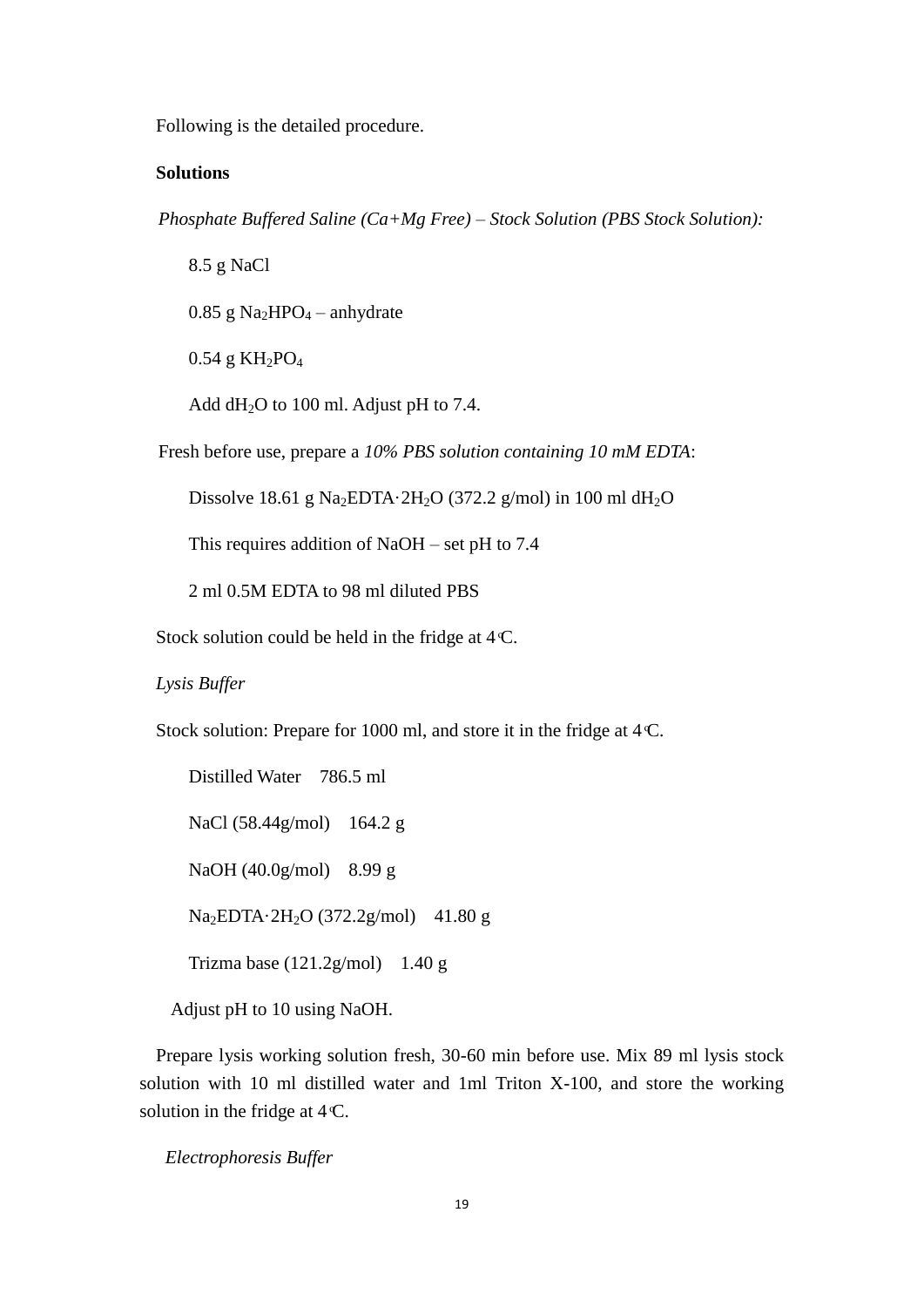Stock Solution: For 1000ml stock solution, 120 g NaOH (40.0 g/mol) and 3.72 g Na<sub>2</sub>EDTA  $2H_2O$  (372.2 g/mol) were needed. Adjust volume with distilled water when dissolved. Store the Electrophoresis Stock Solution in the fridge at 4 C.

Working solution: made fresh before use. To prepare 2000 ml Electrophoresis working solution, 200 ml stock solution and 12ml concentrated HCl were required. Adjust volume with distilled water. The pH of the working solution would be about 13.2.

# *Neutralising Buffer*

Dissolve 48.48g Trizma Base (121.2 g/mol) in  $\sim$ 1000 ml distilled water, and adjust pH to 7.5 with concentrated HCl. After dissolving the Trizma Base in distilled water, a large amount of HCl was needed to adjust the pH. Therefore, about 800 ml distilled water was added to dissolve Trizma Base, and then pH was adjusted close to 8. After that, volume and pH was adjusted to 1000ml and pH 7.5.

# *LMP Agarose (0.75%)*

Mix 75 mg of Low Melting Point Agarose (Thermo Scientific, Product No. R0801) in 10 ml of PBS working solution. Perform watertight boil it in microwave oven machine until all agarose was dissolved in the solution. Loosen the lid during this process. Then cool the LMP agarose on a heating block at 37 C.

*Tris-EDTA (TE) Buffer*

0.5M Tris-HCl (pH8) 20 ml  $0.5M$  EDTA (pH8)  $2$  ml  $dH<sub>2</sub>O$  to 1000 ml

Adjust to pH 8.0

*Staining Solution (SYBR Gold)*

The SYBR Gold Nucleic Acid Gel Stain (10,000x Concentrate in DMSO) I use was produced by Life Technologies (product number S-11494).

Dilute SYBRGold 10x in DMSO – store in 40 ul aliquots.

For 50 ml TE-Buffer, add 40ul pre-diluted SYBR Gold before use.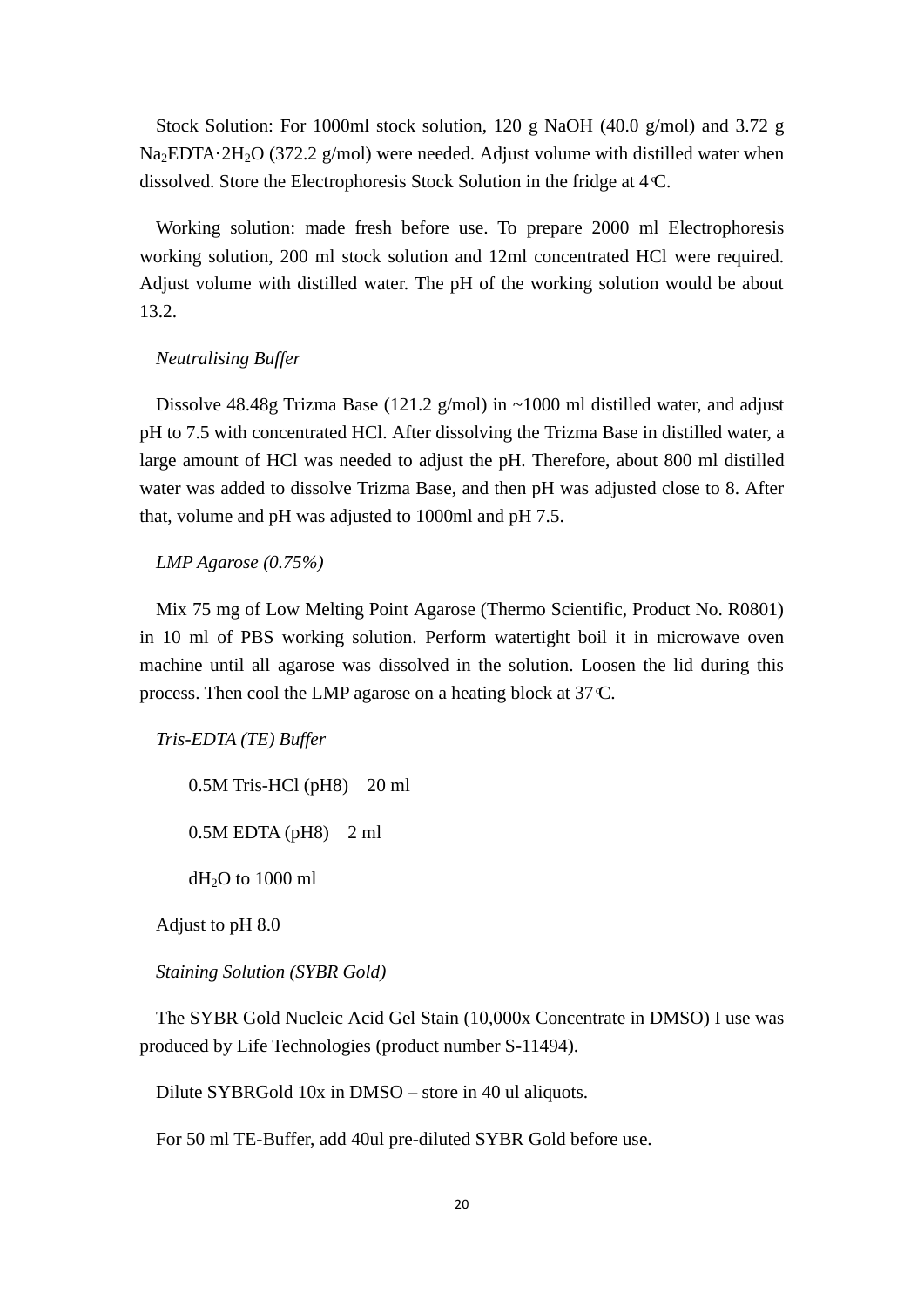# **Procedure**

- After hemolymph extraction, cells were counted in a counting chamber under a microscope. A living cell concentration of no smaller than 20,000 cells/ml was required. If the cell concentration was high, it was diluted. For adult *Onychiurus*, 3-4 individuals could provide enough cells.
- 225 ul of LMP agarose gel was added into a 1.5 ml eppendorf tube, which was already heated on a heating block at 37 C. Then 25 ul of sample was added into the tube and the content mixed gently. To succeed with analysis, a 1:10 ratio of sample:gel was important and sufficient cell concentration was crucial.
- A GelBond film was placed on a pre-colded aluminum plate  $(\sim 4 \text{ C})$  and 30ul cell-LMP agarose suspension was then gently spread on the film  $(d=0.5-1$  cm). Absence of air bubbles in/on the gel was important. 12-15 gel could be add to one film. The GelBond Film I used was produced by GE Healthcare (product number is 80-1129-32, Pack of 50 films, 124x258 mm). The film had one hydrophilic side and one hydrophobic side, and the gel must be cast on the hydrophilic side, which is the side protected by a paper sheet.
- 50 ml lysis buffer was added to a suitable container with a cover lid. Film was covered in pre-chilled lysis solution and put in the dark at 4 C for at least 1 hour. When the film was put in the lysis buffer, all biological reactions in the cell will stop. The film could be left in this way for days, but the remaining steps prior to staining were run in a single operation.
- Rinse film briefly (about 5 minutes) in electrophoresis buffer, then put film in the electrophoresis chamber, which contained 1.4 L buffer, for another 15 minutes. (Total 20 minutes).
- Open the circulating buffer system, and run the horizontal electrophoresis at 4 C for 20 minutes, applying a voltage of 25V. One electrophoresis chamber took up to 4 films. I usually ran 2 films at a time.
- Transfer the film to neutralizing buffer at room temperature. Briefly rinse it for 5 minutes and soak it for another 10 minutes in new buffer. Total 15 minutes.
- Dip the film in distilled water, and then briefly rinse it in 96% ethanol for 5 minutes. This ethanol could be used for up to 15 times.
- Fix films for at least 2 hours in 96% ethanol (new one).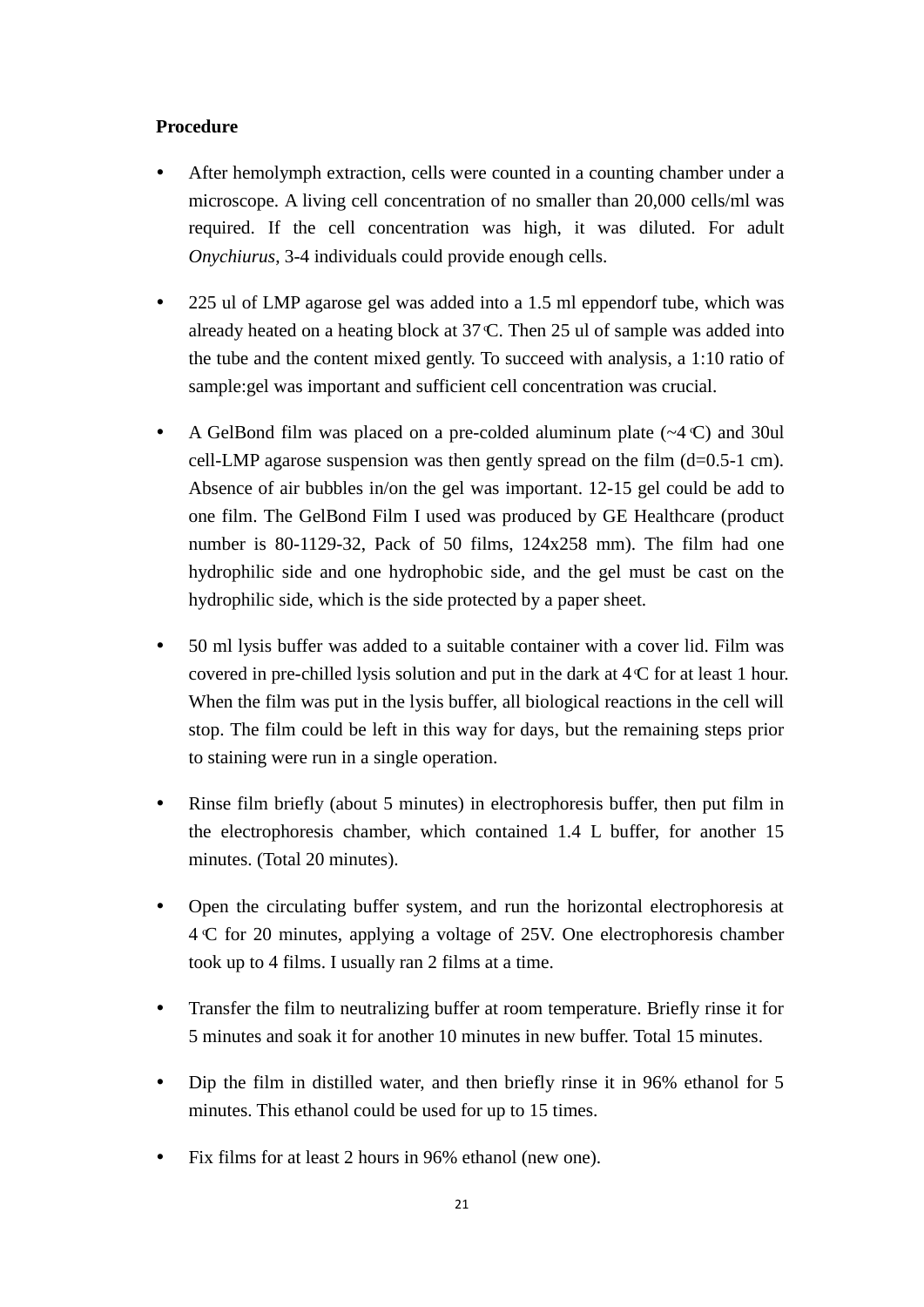- Put the film in a dark dry place. Air-dry it. Now the film could be stored for more than 6 month.
- For the staining, add 50ml TE-buffer, which contained 40 μl SYBR Gold. Films were stained for 20 minutes (dark environment was needed). Films were then placed on a gentle rocking table.
- Dip the film in distilled water. Put it on a plexi glass plate and apply a cover slide. Use some  $dH_2O$  to avoid air bubbles.
- Use a fluorescence microscope at 20x magnification to score the gels on the film. 50 cells were scored per sample. A real-time camera was connected to the computer to take photos of the cells, and the computer software, 'Comet Assay IV', was used to automatically analyse the fluorescence images of the cells.

# <span id="page-21-0"></span>**2.4.4 Neutral Red Assay**

The protocol references the procedure of 'Measuring lysosomal stability in marine invertebrates by Neutral Red Retention', written by Steven Brooks (Norwegian Institute for Water Research).

 *Phosphate Buffered Saline (Ca +Mg Free) – Stock solution (PBS Stock solution)*

8.5 g NaCl

 $0.85$  g Na<sub>2</sub>HPO<sub>4</sub> – anhydrate

 $0.54$  g KH<sub>2</sub>PO<sub>4</sub>

Add  $dH_2O$  to 100 ml. Adjust pH to 7.4.

Fresh before use, prepare a *10% PBS solution containing 10 mM EDTA*:

Dissolve 18.61 g Na<sub>2</sub>EDTA 2H<sub>2</sub>O (372.2 g/mol) in 100 ml dH<sub>2</sub>O

This requires addition of NaOH – set pH to 7.4

2 ml 0.5M EDTA to 98 ml diluted PBS

Neutral Red Powder: Product number is N4638. CAS Number is 553-24-2; Empirical Formular is C15H17ClN4. Produced by Sigma-Aldrich (3050 Spruce Street, Saint Luois, Missouri, 63103, USA).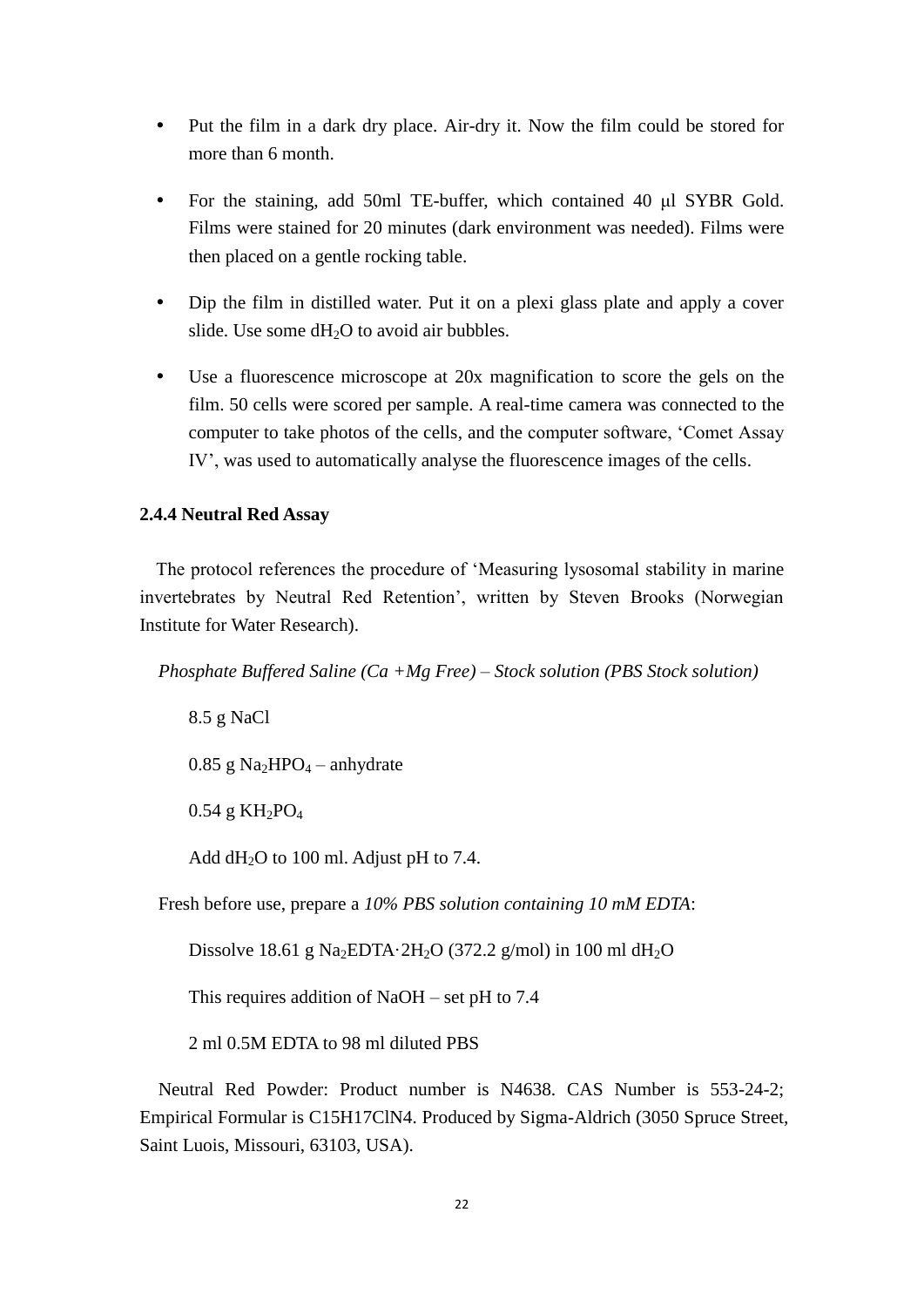Dissolve 28.8 mg neutral red powder into 1ml DMSO. Store the stock solution in a light proof tube in the fridge  $(4 \text{ C})$ . This could be left up to 3 weeks. To make 5 ml neutral red working solution, mix 10 μl stock solution with PBS working solution (1:500). The neutral red working solution was also need to be light proof and fresh before use.

Experimental procedure:

Hemolymph from collembolans was extracted in the same way as for the Comet Assay.

Add 30 μl of the hemolymph/PBS mixture on the center of a microscope slide. The slide should be contained in a light proof humidity chamber. Put ice under the slide, without touching it, on the base of the chamber. The chamber I used was thick, so I needed to put the chamber on some ice to keep the temperature sufficiently low inside the chamber.

In order to allow adherence of cells, the slides should be put in the chamber for 40 minutes. After that, the liquid was removed from the slide by putting it laterally upright and let the water drop flow down.

Replace the slide into the chamber and apply 30μl neutral red working solution. Put on a cover slip ( $22 \times 22$  mm) on top of the slide. Now time should be 0.

After 15min, slides were examined systematically using light microscopy with 40x magnification. The examination time for each slide should be less than 1min, and the light level during microscopy should be as low as possible.

The next examination was after another 15 minutes, and thereafter 30 minutes.

Slides should be placed back into the light proof humidity chamber when they were not examined.

The theoretical end point was the leaking of the dye (neutral red) into the cytosol. The test for each slide was terminated when dye loss was evident in 50% of the granular hemocytes. Associated with dye loss was the rounding up of the cells and enlargement of lysosomes. I recorded the time when occurred, and the results were expressed as minutes.

# <span id="page-22-0"></span>**2.5. Statistical Analysis**

Statistical analysis for DNA damage was done with the software 'Comet Assay IV'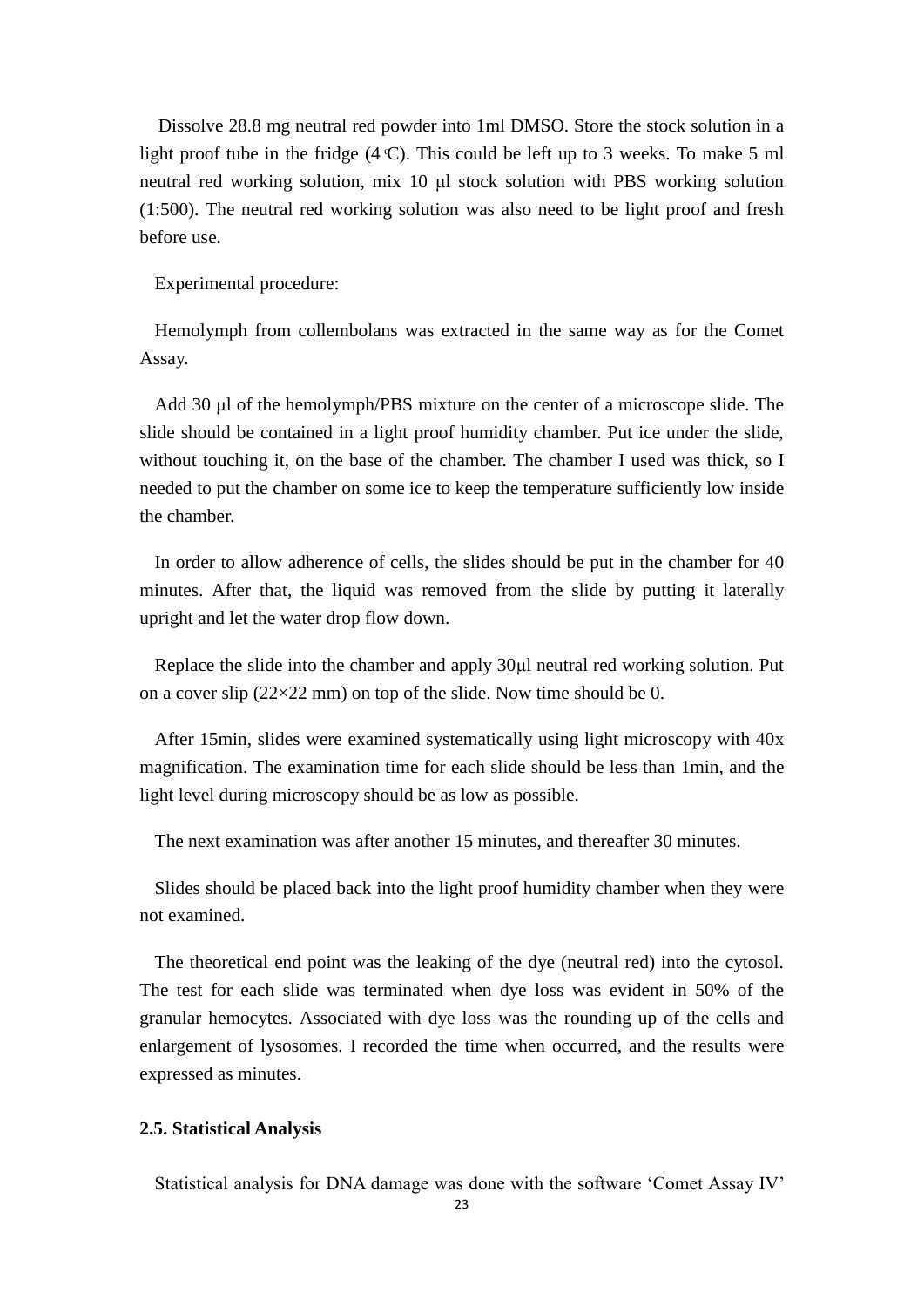and 'CometMacro – Comet Assay Spreadsheet Generator, Version 1.3.1'. With this software, I got the data of median tail intensity of all experiment replicates.

The DNA damage data and survival data of individuals were analyzed by 'GraphPad Prism 5'. With the Nonlinear Regression (curve fit) of XY Analyses, I got the dose-response graphs and LC50 values of DNA damage and survival in sub-lethal effects of esfenvalerate. The equation of the dose-response curve was Asymmetric, which was Richard's five-parameter dose-response curve. P values were tested by two-way ANOVA model.

The graph of reproduction data of long-term exposure for both species were made with Grouped Analyses, which showing the histogram plot of median with range.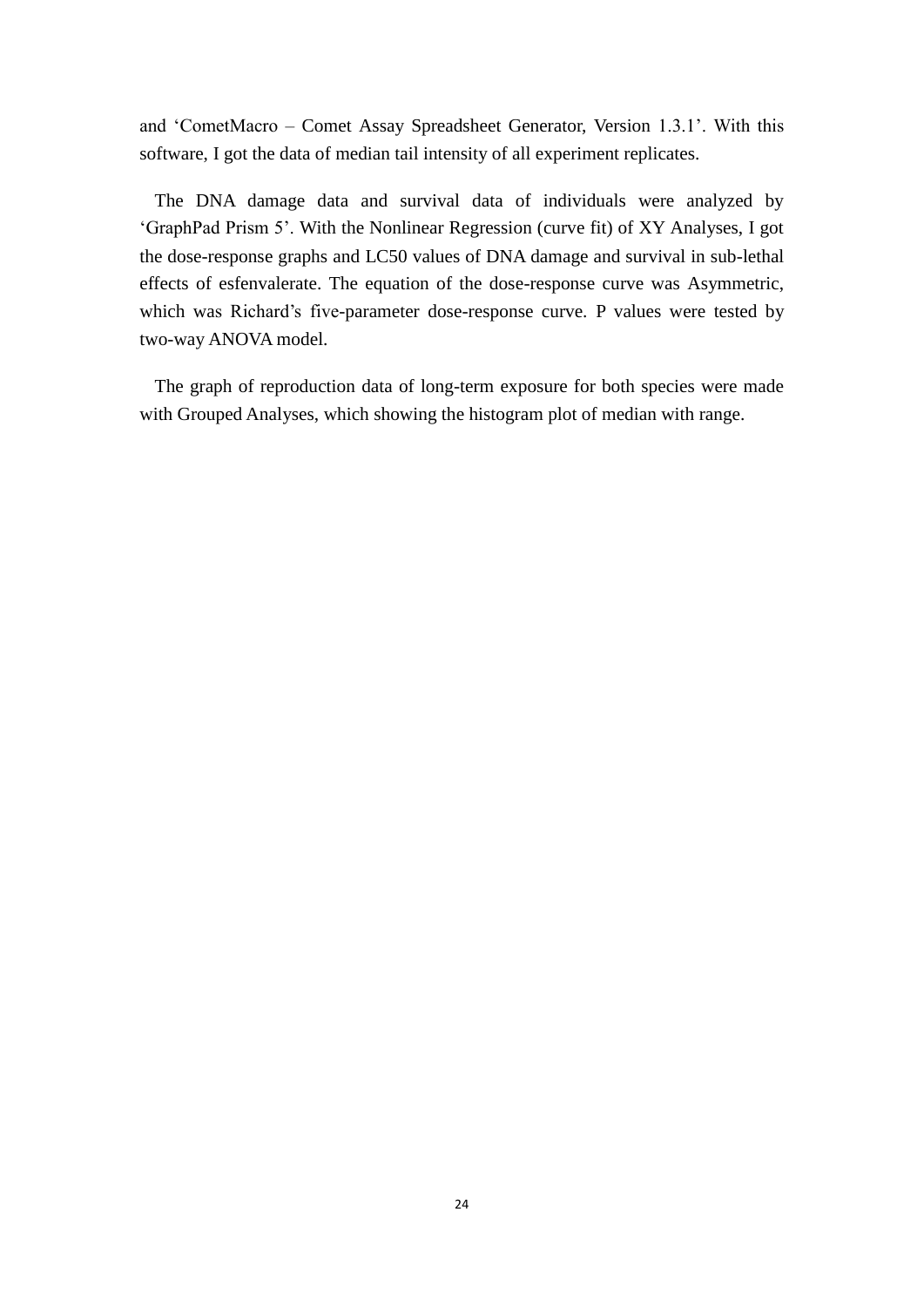# <span id="page-24-0"></span>**3. Results**

# <span id="page-24-1"></span>**3.1. Neutral Red Assay**

The size of the hemocytes was too small to be conveniently used in this assay and it was difficult to measure the changes of lysosomes in the cells. Furthermore, it was challenging to recognize different cell types, and I had great difficulties in selecting the same type of hemocytes for the assay. Therefore, the results of the Neutral Red Assay are not considered reliable. Figures 1 and 2 illustrate the many types of cells present, in typical examinations at 15 and 90 minutes of exposure, respectively.



*Figure 1 Hemocytes of collembolans after adding neutral red dye for 15 minutes. Animals were exposed to the chemical esfenvalerate.*



*Figure 2 Hemocytes of collembolans after adding dye for 90 minutes. Animals were exposed to esfenvalerate.*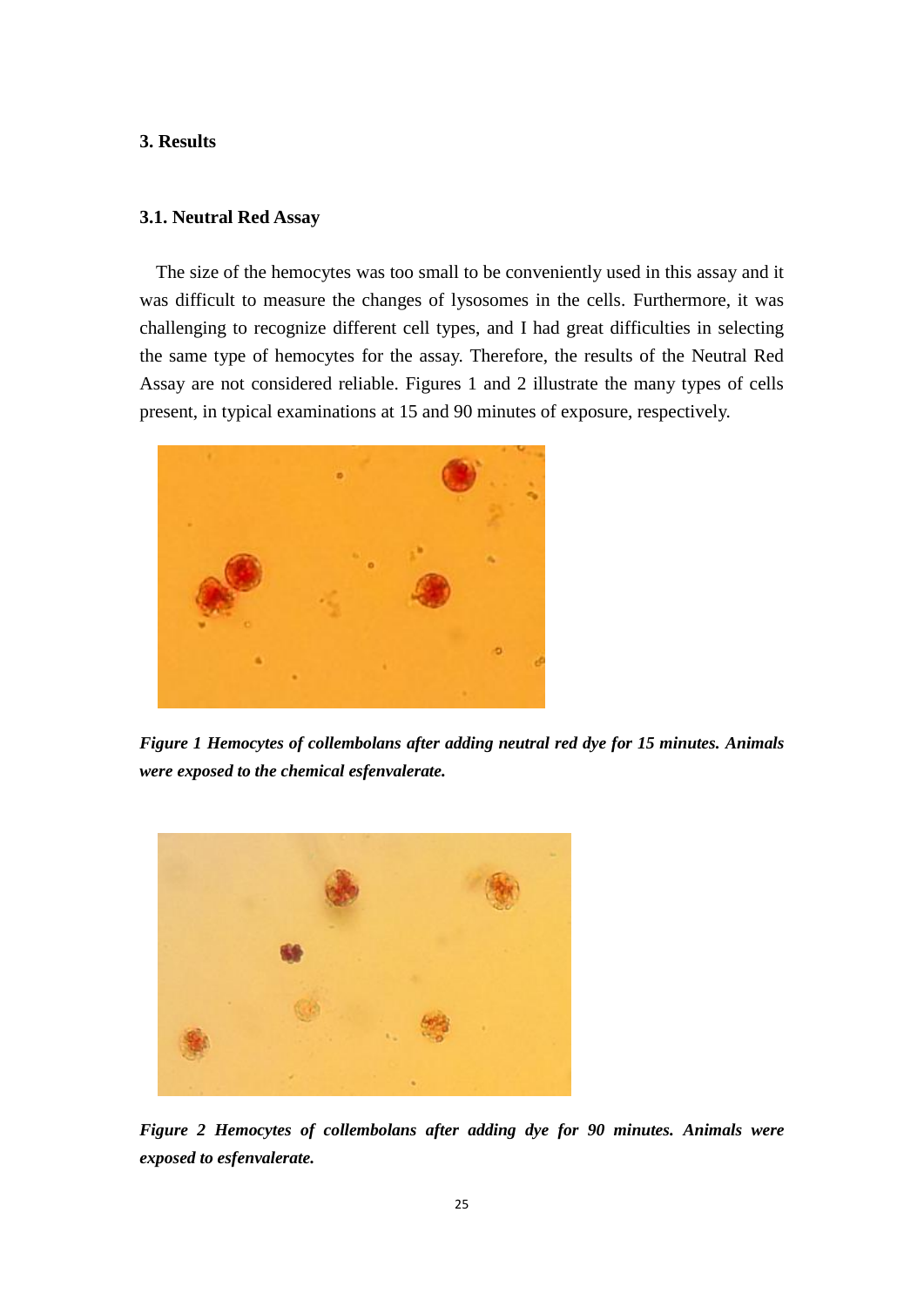## <span id="page-25-0"></span>**3.2. Sensitivity of the two collembolan species to esfenvalerate**

 Figure 3 shows the different sensitivity of two species, *Folsomia quadrioculata* and *Onychiurus* sp. exposed at the same exposure temperatures and exposure times. In the short-term (1 week) exposure tests (graphs A, B. C), it is obvious that there is no large sensitivity difference to esfenvalerate between species *F. quadrioculata* and *Onychiurus* sp. at the same temperature. In the long-term (5 weeks) exposure tests, the curves show that the sensitivities of two species are similar to each other. Graph A shows that, *Onychiurus* sp. is more sensitive than *F. quadrioculata* when exposed to high esfenvalerate concentration (80 mg/kg soil) at 5 °C. However, at other exposure temperatures (10  $\mathbb C$  and 20  $\mathbb C$ ), the curve trends looks similar between species, which means that sensitivities between *F. quadrioculata* and *Onychiurus* sp. are not significant.

Table 4 shows all the LC50 values of the does-response curves in Figure 3. In the short-term exposure tests, when the exposure temperature was 20 C, *F. quadrioculata* (LC50=44 mg/kg soil) and *Onychiurus* sp. (LC50=53 mg/kg soil) have the most sensitivity difference. When the exposure temperature was  $5 \text{ C}$  or  $10 \text{ C}$ , sub-lethal effect of survivals between species had even smaller variations. Therefore, LC50 values show little tolerance difference to esfenvalerate between *Onychiurus* sp. and *Folsomia quadrioculata* at same exposure temperature. In the 5 weeks long-term exposure test, the LC50 values of *Folsomia quadrioculata* and *Onychiurus* sp. were the same – 30 mg/kg soil and 30 mg/kg soil. The difference in toxicity of esfenvalerate between these two species was insignificant after long-term exposure at  $20 \text{C}$ .

As exposure temperature gets higher, *F. quadrioculata* has stronger toxicity reflection. The LC50 values of *F. quadrioculata* drops from 50 mg/kg soil to 44 mg/kg soil. On the other hand, *Onychiurus* sp. does not show very obvious changes on toxic effect based on temperature changes. The LC50 values changed form 54 mg/kg soil (5 °C) to 53 mg/kg soil (20 °C). It shows a little toxic sensitivity difference to esfenvalerate between the two species at different exposure temperatures.

Figure 4 shows that both *F. quadrioculata* and *Onychiurus* sp. can produce breeding and hatching under low esfenvalerate concentration at 20 C after 5 weeks exposure. However, when the exposing concentration gets higher, no reproduction results can be seen. Besides, the figure shows no significant reproduction difference between species.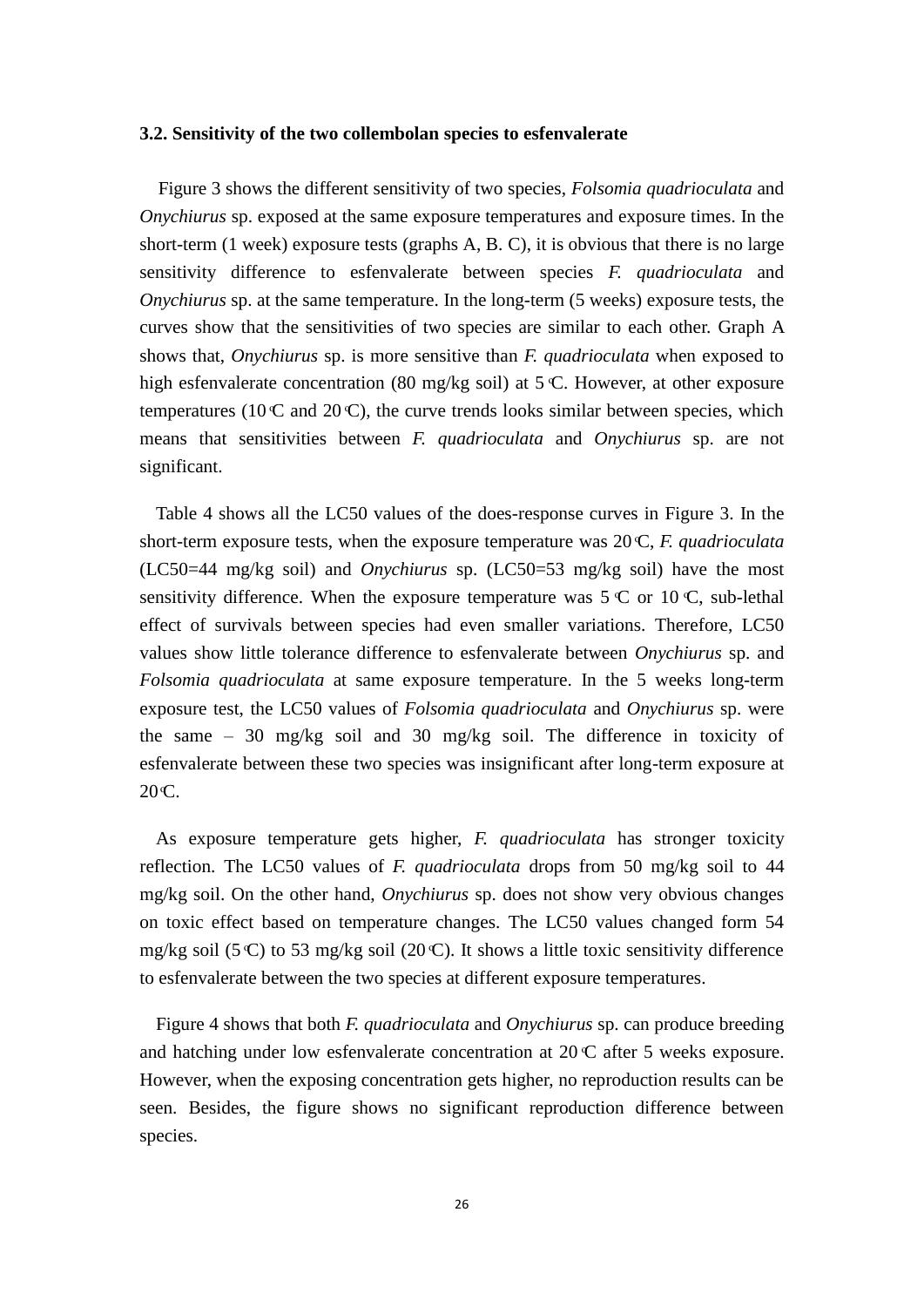

*Figure 3 Short-term dose-response curves of survival of both Folsomia quadrioculata (Fq) and Onychiurus (Ony) at different exposure temperatures – 5 C (graph A), 10 C (graph B), and 20 C (graph C). Graph D is the long-term exposure dose-response curves of the above two species at 20 C. 20 animals were originally added to the test beakers. Three replicates were used per treatment. The graph shows average values*  $\pm$  *standard errors. R<sup>2</sup> values of the curves are – in graph A,*  $R_{Fq}^2 = 0.76$ ,  $R_{Ony}^2 = 0.97$ , P>0.1; in graph B,  $R_{Fq}^2 = 0.79$ , *R*<sub>Ony</sub><sup>2</sup>=0.98, P>0.1; in graph C,  $R_{Fq}$ <sup>2</sup>=0.93,  $R_{Ony}$ <sup>2</sup>=0.97, P>0.1; in graph D,  $R_{Fq}$ <sup>2</sup>=0.95, *ROny 2 =0.98, P>0.1.*

*Table 4 LC50 values for esfenvalerate for two species of springtails exposed in soil at three different temperatures and two exposure durations. The LC50 values are calculated by GraphPad Prism 5 based on the sub-lethal dose-response curves in Figure 3.*

|               |              | $LC50$ (mg/kg soil)                 |    |
|---------------|--------------|-------------------------------------|----|
| Exposure Time | Temperatures | $F.$ quadrioculata   Onychiurus sp. |    |
|               | $5^{\circ}C$ | 50                                  | 54 |
| 1 week        | 10C          | 49                                  | 53 |
|               | 20C          | 44                                  | 53 |
| 5 weeks       | 20C          | 30                                  |    |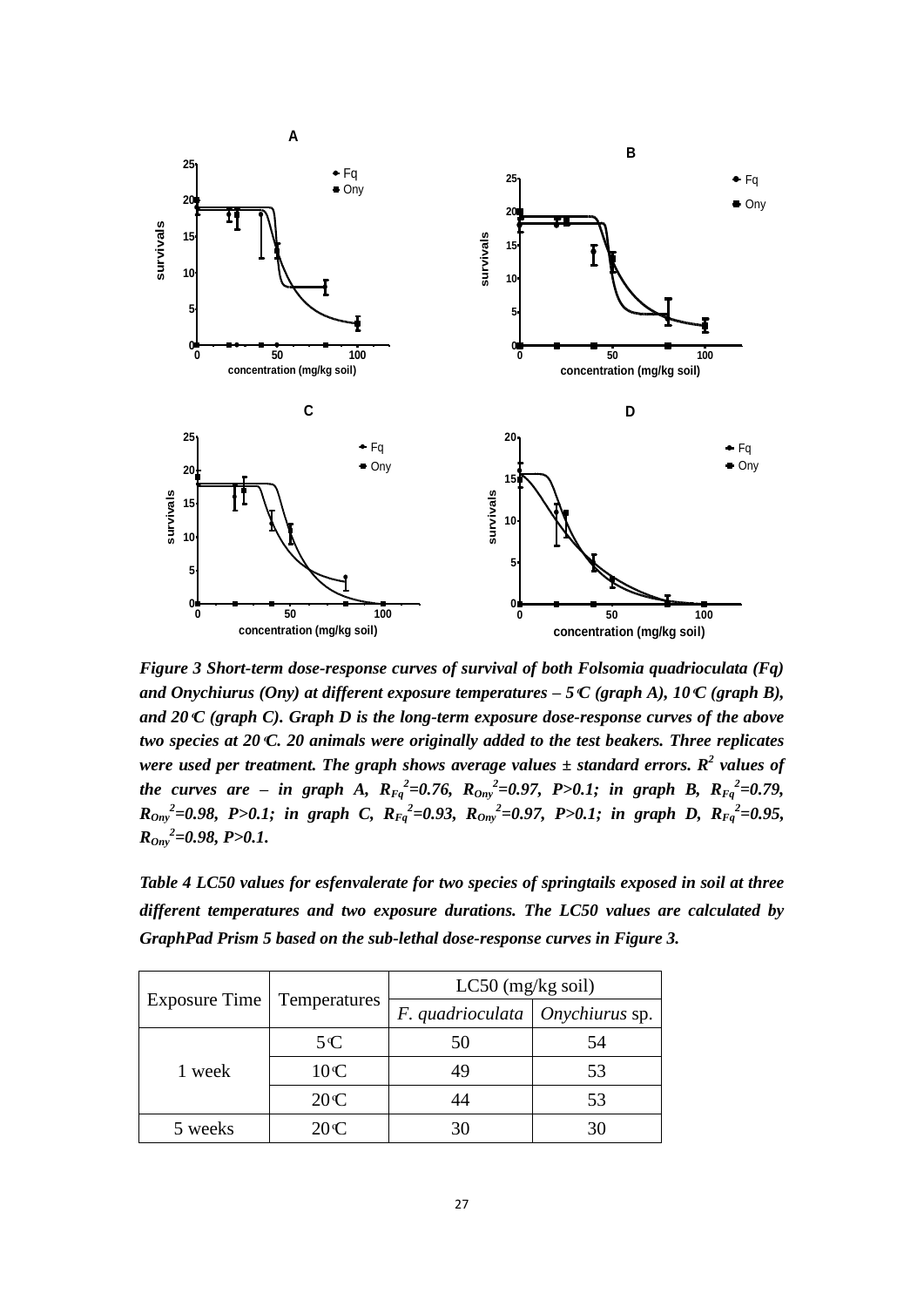

*Figure 4 Reproduction of Folsomia quadrioculata and Onychiurus sp. in response to esfenvalerate exposure in the long-term exposure test at 20 C. Graph A (P>0.1) represents the number of juveniles of the two species, while graph B (P>0.1) shows the number of eggs in the culturing soil. 20 adult animals were originally added to test beakers. Three replicates were used per treatment. The graph shows average values ±standard errors.*

# <span id="page-27-0"></span>**3.3. Effects of temperature on toxicity**

# <span id="page-27-1"></span>**3.3.1 Effects on survivals**

In the current study, differences in toxicity between different temperatures can only be compared for the short-term exposure tests. From the calculated LC50 values in Table 4, we can see that, in general, the rising of temperature has inversely proportional to LC50 values for both species. However, the relationship between temperature and LC50 value is not linear. When temperature rises from  $5 \text{ C}$  to  $10 \text{ C}$ , LC50 of *Folsomia quadrioculata* drops from 50 mg/kg soil to 49 mg/kg soil. The difference is very little. On the other hand, when temperature rises from  $10 \text{ C}$  to  $20 \text{ C}$ , LC50 of *F. quadrioculata* has a larger change, dropping to 44 mg/kg soil. The toxicity changes of *Onychiurus* sp. on esfenvalerate between different temperatures are also very little, LC50 are 54 mg/kg soil at 5 C and 53 mg/kg soil at 20 C.

In Figure 3, when the exposure concentration is high (80 mg/kg soil for *F. quadrioculata*, and 100 mg/kg soil for *Onychiurus* sp.), the number of survivals gets smaller as temperature goes higher, especially *Onychiurus* sp. When the exposure concentration is 100 mg/kg soil, no springtails is alive at 20  $\mathbb{C}$ . Mortality effects of high esfenvalerate concentration exposure on both species are heavier at higher temperature (20 $\mathbb{C}$ ) than lower temperature (10 $\mathbb{C}$ ).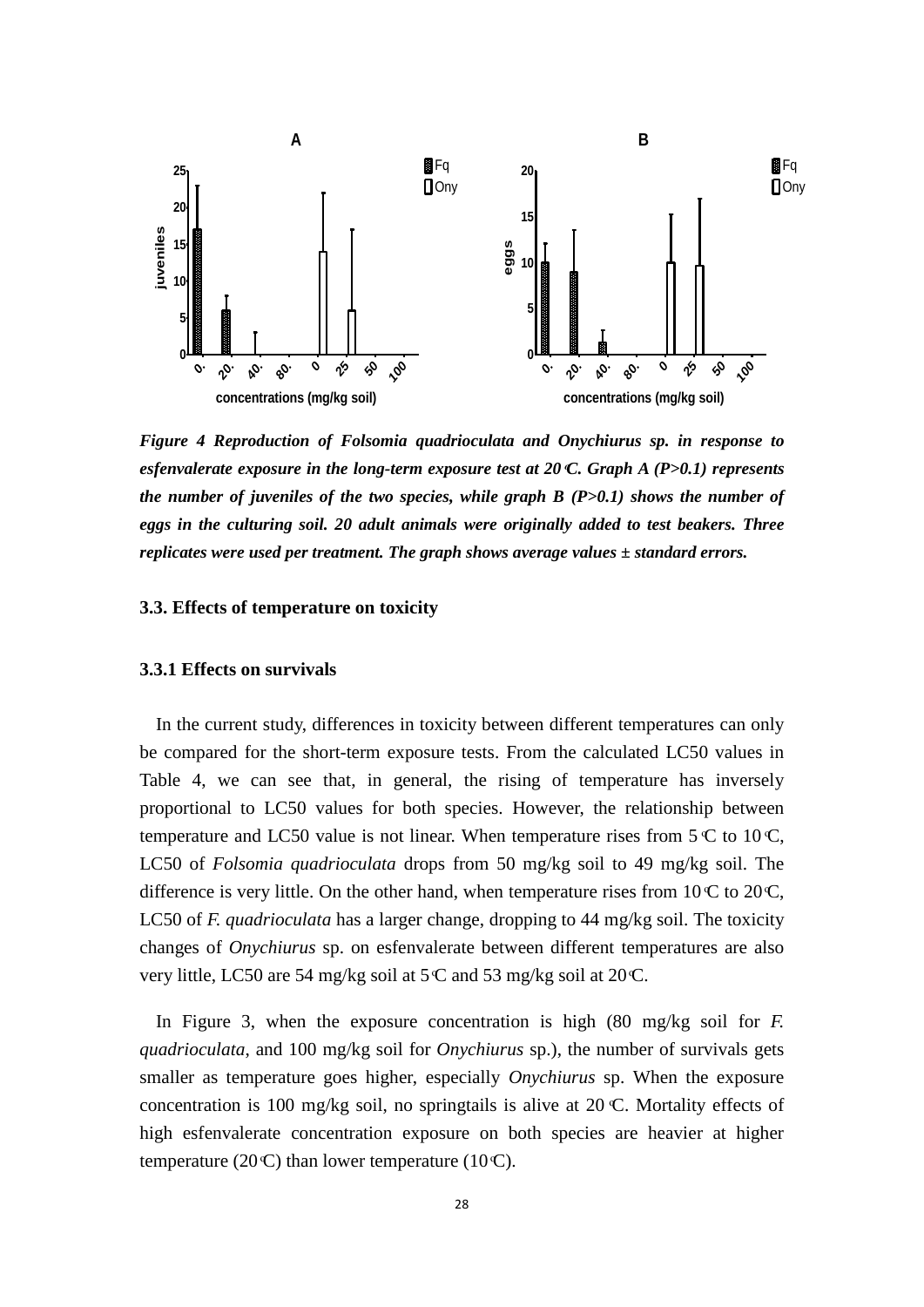#### <span id="page-28-0"></span>**3.3.2 Effects on DNA damage**

In the current study, the DNA damage was only investigated for *Onychiurus* sp. I chose tail intensity of the comet of each cell as a parameter to compare the damage level. Figure 5 shows the images of single cell in Comet Assay in different exposure concentrations.

Because there were no survivals in replicates of concentration 100 mg/kg soil at  $20 \text{ C}$ , the tail intensity results of this concentration were missing for both short-term and long-term exposure. The tail intensities of control groups (concentration of 0 mg/kg soil) were small, which meant that the DNA damage level in the cells of control groups was low. Therefore, the cells of were retrieved in an acceptable way during the experimental operations.

When the concentration of esfenvalerate was low, tail intensities were small and almost the same at different exposure temperatures (Figure 6). The median tail intensity value of 5 C, 10 C, and 20 C in the concentration of 25 mg/kg soil were 7.45%, 7.06% and 7.02%. However, when the concentration got higher, the DNA damage levels between different temperatures became more obvious. The obvious difference between exposure temperatures in high esfenvalerate concentrations could be seen in Figure 6. When the concentration was 50 mg/kg soil, the intensity of comet tails at 5 C was 8.73%, and the intensity of tails at 20 C is almost the same  $(8.76%)$ with at 5 C. However, in the same concentration, the tail intensity at 10 C rise to 12.06%, and when the exposure concentration was 100 mg/kg soil, it reached 16.49% which was 10 percent higher than the same concentration at 5  $\mathbb{C}$ . When the temperature is 20  $\mathbb{C}$ , tail intensity in the concentration of 50 mg/kg soil was almost the same as  $5^\circ$ C, which was 8.76%. Both of them were lower than that at 10 $\circ$ C.

With these tail intensity data, I got the dose-response curves (Figure 6) and LC50 values (Table 6) at different temperatures. The DNA damage levels, presents by LC50 of comet tail intensities, were 22 mg/kg soil at 5  $\mathbb{C}$ , 37 mg/kg soil at 10  $\mathbb{C}$ , and 21 mg/kg soil at 20 C. *Onychiurus* sp. had the most serious damage on DNA strand at 20 C exposure temperature, and least serious damage at 10 C after 1 week esfenvalerate-soil exposure. However, DNA damage level at lower (5 C) and higher  $(20 \text{C})$  temperatures were almost the same, due to the LC50 values.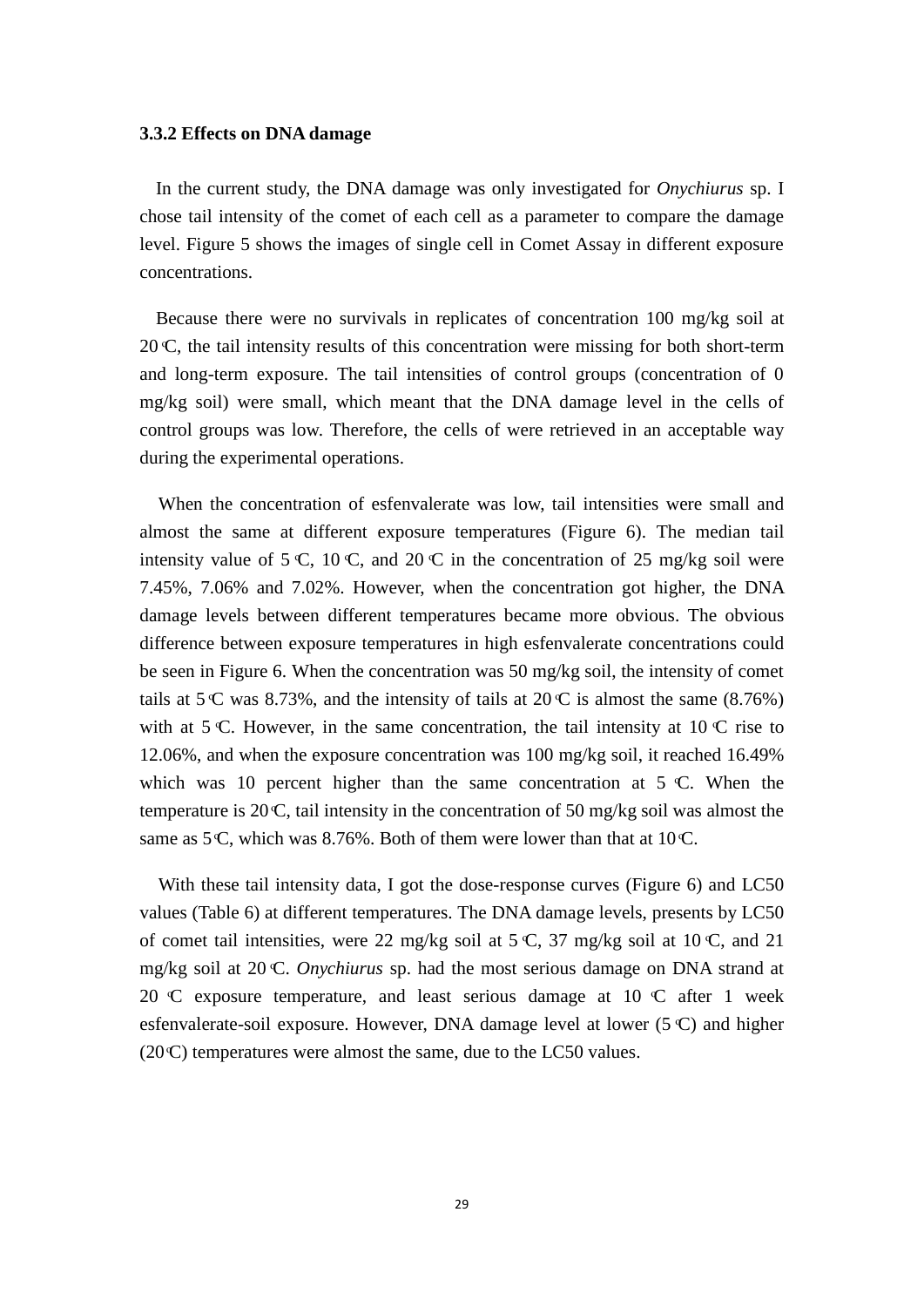

*Figure 5 Comet Assay scoring images of short-term exposure tests at 10 C. Image A is the cell from survival animal in control group, which has exposure concentration of 0 mg/kg soil. Image B is the cell from replicate which has exposure concentration of 25 mg/kg soil. Image C and D are cells in the concentration of 50 mg/kg soil and 100 mg/kg soil.*

*Table 5 Median value of comet assay tail intensity (%) of three experimental replicates at 3 different exposure temperatures in short-term exposure duration (1 week). 3-5 animals were taken from the survivals in each replicates. Their cells were used for the Comet Assay. One LMP gel with cells on the film represented one replicate. 50+ cells were counted in one gel. The median values of the following table were coming from all cells' tail intensities of three replicates in one concentration.*

|                                 | Median value of comet tail intensity (%) |                                   |           |       |  |  |  |
|---------------------------------|------------------------------------------|-----------------------------------|-----------|-------|--|--|--|
| Concentrations of esfenvalerate |                                          | Short-term                        | Long-term |       |  |  |  |
| $(mg/kg \text{ soil})$          |                                          | $(5 \text{ weeks})$<br>$(1$ week) |           |       |  |  |  |
|                                 | 5C                                       | 10C                               | 20C       | 20C   |  |  |  |
|                                 | 1.92                                     | 3.59                              | 6.20      | 4.92  |  |  |  |
| 25                              | 7.45                                     | 7.06                              | 7.02      | 13.24 |  |  |  |
| 50                              | 8.73                                     | 12.06                             | 8.76      | 15.76 |  |  |  |
| 00                              | 10.12                                    | 16.49                             |           |       |  |  |  |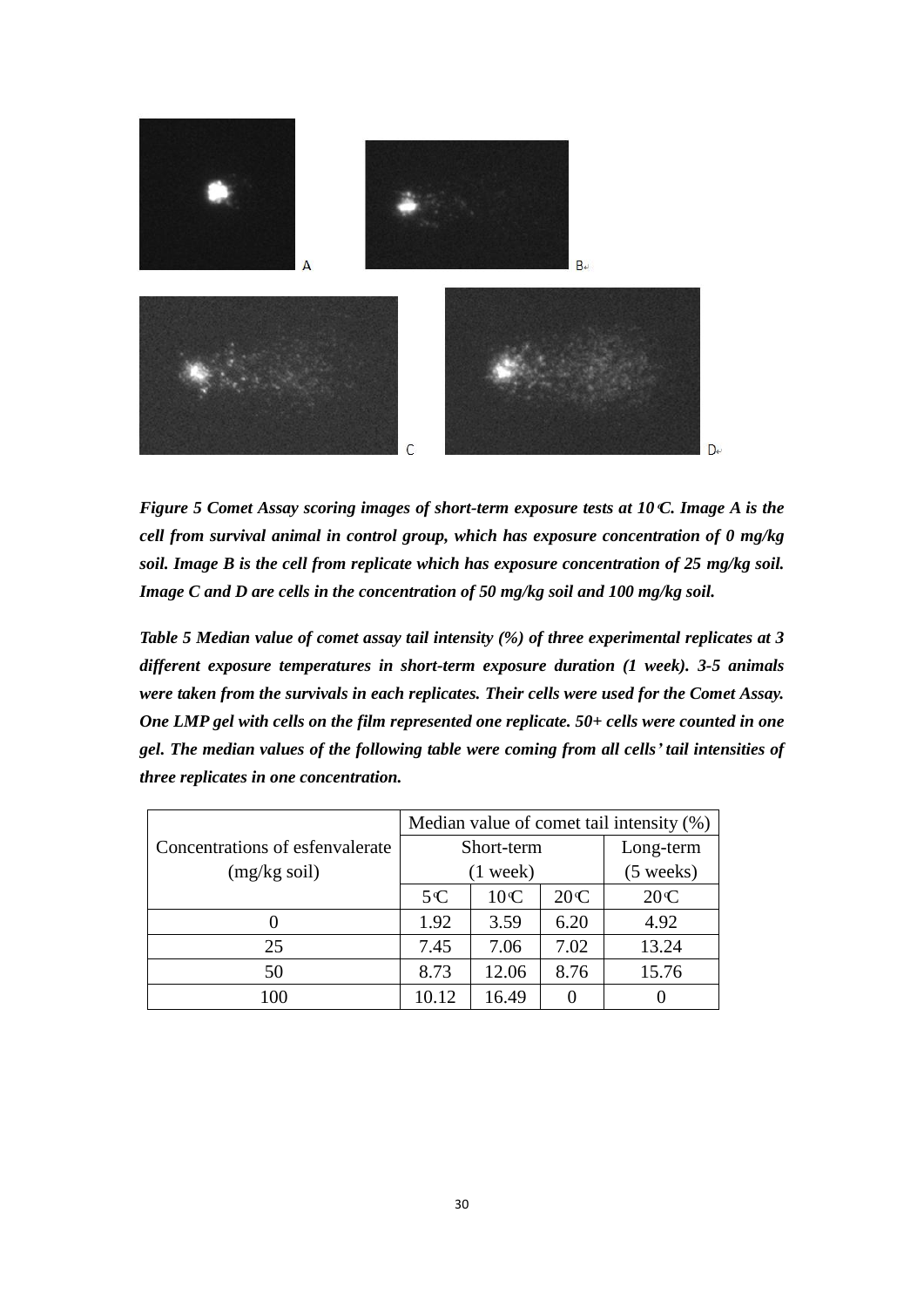

*Figure 6 Dose-response curves of tail intensity of the Comet Assay of Onychiurus sp., including 3 different exposure temperature groups of short-term tests and one long-term exposure group at 20 °C.*  $R^2$  *values of the curves are – in graph A,*  $R_5^2=0.69$ ,  $R_{10}^2=0.86$ ,  $R_{20}^2$ =0.19, P>0.01; in graph B,  $R_{20}^2$ = 0.94, P<0.001. Subscripts 5, 10, 20 of R refer to *temperatures. Compare the* 

*Table 6 LC50 values for effects of esfenvalerate on Onychiurus sp. tail intensity as measured by the Comet Assay at different temperatures in both short-term (1 week) and long-term (5 weeks) exposure studies.* 

| exposure time        |              | $LC50$ (mg/kg soil)                          |
|----------------------|--------------|----------------------------------------------|
|                      | temperatures | (based on the tail intensity of Comet Assay) |
|                      | $5^{\circ}C$ | 22                                           |
| 10C<br>1 week<br>20C |              | 37                                           |
|                      | 21           |                                              |
| 5 weeks              | 20C          | 22                                           |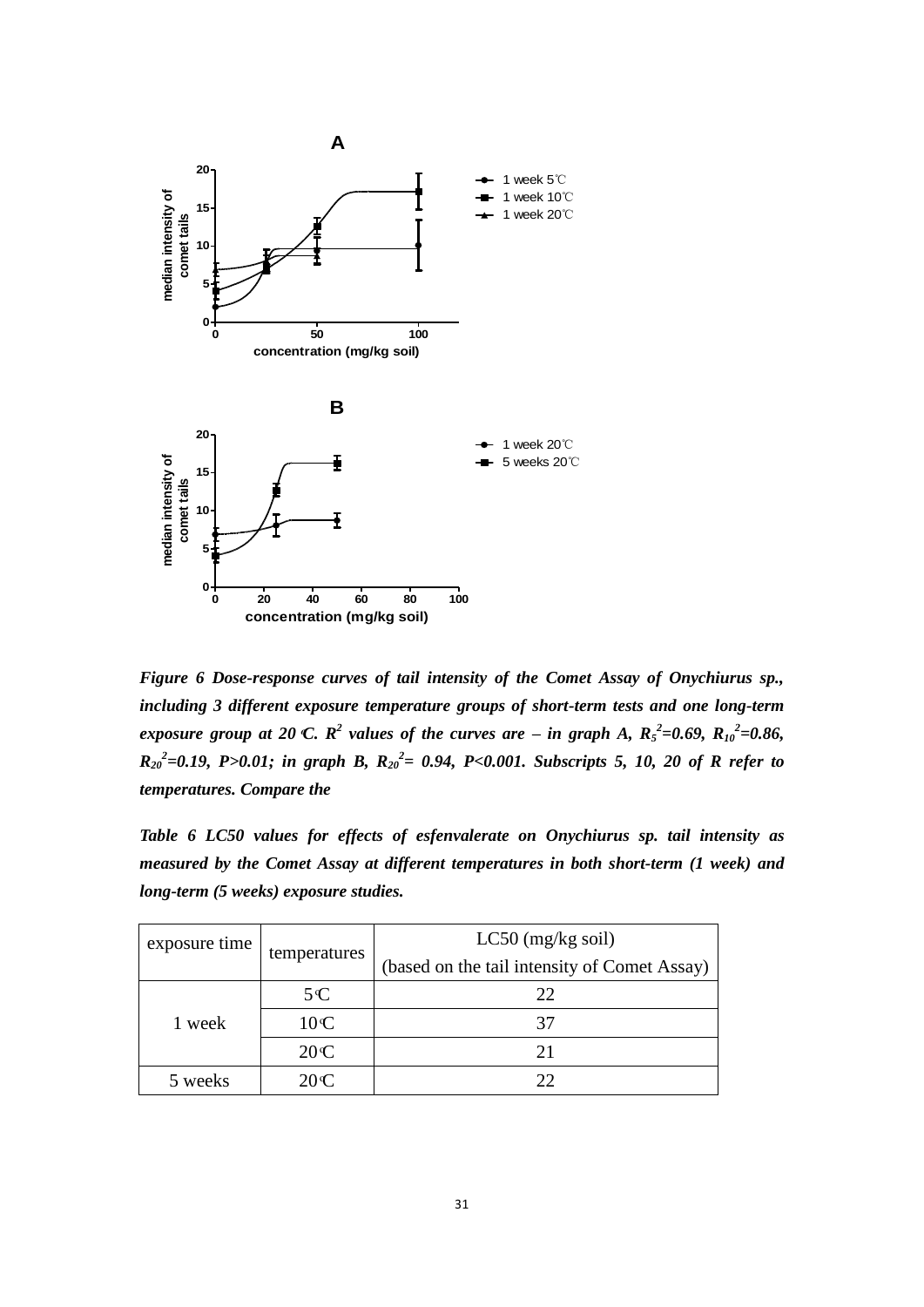## <span id="page-31-0"></span>**3.4. Toxicity at different exposure times on** *Onychiurus* **sp. at 20 C**

# <span id="page-31-1"></span>**3.4.1 Survival**

 In general (Figure 7), esfenvalerate had more slightly toxicity in short-term exposure than long-term for both *Folsomia quadrioculata* and *Onychiurus* sp. at 20 C. The LC50 value of esfenvalerate for *Folsomia quadrioculata* and *Onychiurus* sp. at 20 C for both short-term and long-term exposure are shown in Table 4. For *F. quadrioculata*, the LC50 of 1 week esfenvalerate exposure is 44 mg/kg soil, and 30 mg/kg soil in 5 weeks exposure. The LC50 value of *Onychiurus* in 1 week exposure is 53 mg/kg soil, and 30 mg/kg soil in 5 weeks. It was obvious that the exposure time difference had effect on toxicity of esfenvalerate on both *Folsomia quadrioculata* and *Onychiurus* sp. at 20 C exposure temperature. In long-term exposure tests, LC50 has smaller values than in short-term exposure tests, which means the total toxicity of esfenvalerate was stronger in long exposure time than in short exposure time.

# <span id="page-31-2"></span>**3.4.2 DNA damage**

For low exposure concentration (25 mg/kg soil) and higher concentration (50mg/kg soil), the comet tail intensities in long-term exposure were higher (nearly two times) than in short-term exposure group (Figure 6 and Table 5). Moreover, the LC50 of tail intensity value of 5 weeks exposure group  $(22 \text{ mg/kg soil})$  was a little higher than 1 week exposure group (21 mg/kg soil). Therefore, the result showed that the DNA toxicity of esfenvalerate to *Onychiurus* sp. became obvious at almost the same concentration level for both short-term and long-term exposures (LC50 values are very close). DNA damage in long-term exposure was much more serious than short-term when the exposure concentration increased over LC50. However, LC50 values for both short-term (21 mg/kg soil) and long-term (22 mg/kg soil) exposures indicated that exposing durations had no significant effect on the toxicity of esfenvalerate to *Onychiurus* sp.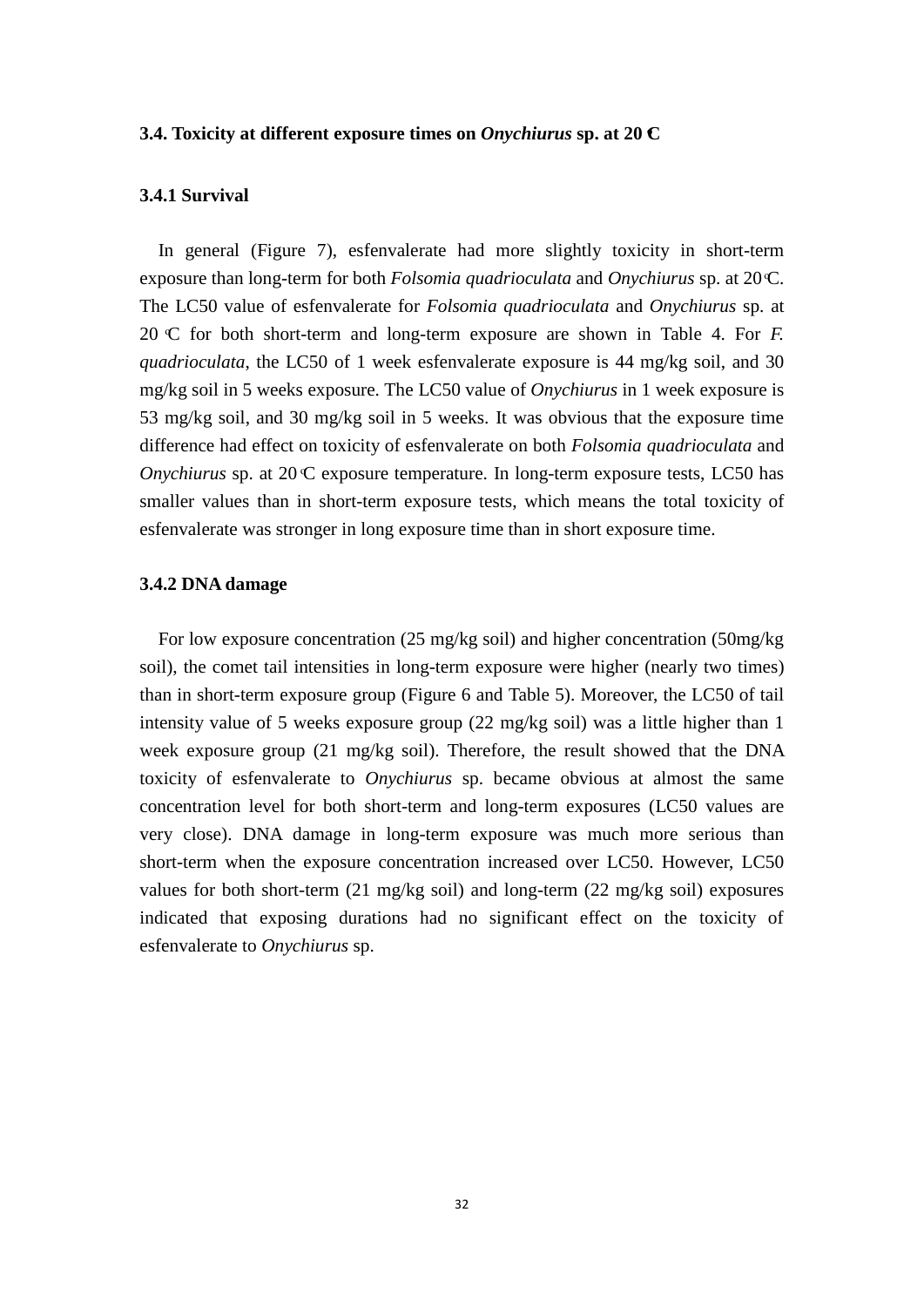

*Figure 7 Survivals-concentrations curves of Folsomia quadrioculata (graph A) and Onychiurus sp. (graph B) for both long-term and short-term exposure at 20 °C. R<sup>2</sup> values of the curves are – in graph A,*  $R_S^2 = 0.93$ *,*  $R_L^2 = 0.95$ *, P>0.01; in graph B,*  $R_S^2 = 0.97$ *,*  $R_L^2 = 0.98$ *, P<0.001. Subscripts S and L refer to the exposure durations short-term and long-term.*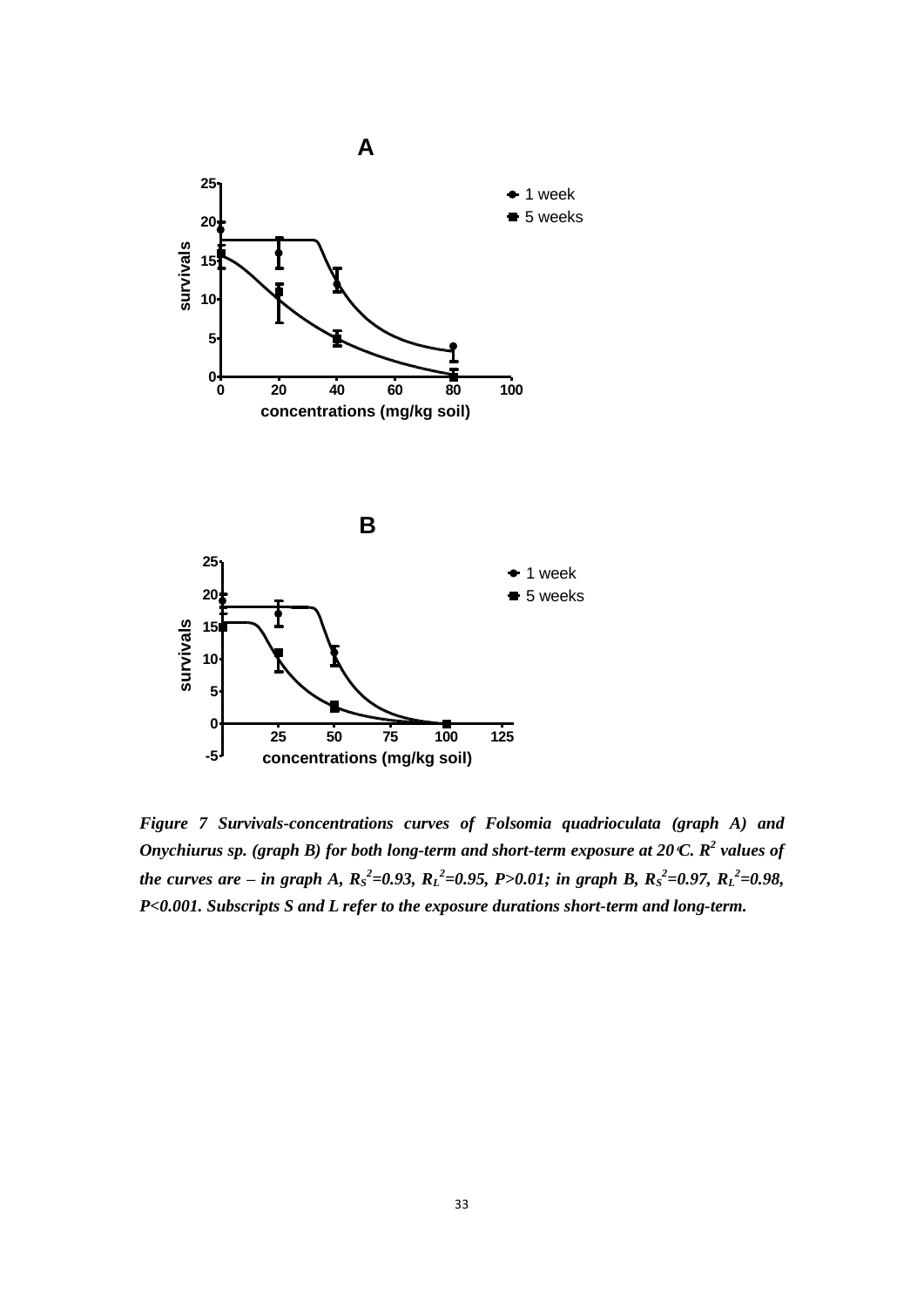# <span id="page-33-0"></span>**4. Discussion**

## <span id="page-33-1"></span>**4.1. Comparison between species**

There is no significant species sensitivity difference between *Folsomia quadrioculata* and *Onychiurus* sp. to the toxicant esfenvalerate. The study by Dodd and Addison (2010) indicated a sensitivity difference to the same toxicant between different species of springtails. Survivals in the short-term exposure and reproductions in the long-term exposure differed for *Folsomia candida*, *Onychiurus folsomi,* and *Proisotoma minuta* after being exposed to methyl tert butyl ether (MTBE). In the study by Schnug *et al.* (2013), a significant sensitivity to esfenvalerate was reported between two earthworm species. The current study had a converse result. Unfortunately, there was no esfenvalerate toxicity study on collembolans by other people. Different collembolan species may also have different ratios in uptake, distribution and excretion on esfenvalerate. Biotransformation level may also vary based on different species, circumstances *in vivo*, and environmental conditions. All of them may have independent or synthesized effects on toxicity of esfenvalerate. As a new study in this area, my results showed that there was insignificant variation of general toxicity of the chemical between collembolan species, *F. quadrioculata* and *Onychiurus* sp.

As exposure time increased from 1 to 5 weeks, there was no obvious sensitivity difference of *F. quadrioculata* and *Onychiurus* sp. on esfenvalerate (both species had LC50 values of 30 mg/kg soil). Persistent toxicants will accumulate in the body of the exposed organisms as exposure time gets longer. LC50 decreases as exposure time rises (Broerse *et al.*, 2010). As the effective concentration *in vivo* increases with time, the toxicity difference between species may be insignificant. However, compare the survival results between different exposure durations, *F. quadrioculata* showed insignificant sensitivity on esfenvalerate, while *Onychiurus* sp. had significant interaction between exposure times. At 20 C, *Onychiurus* sp. had higher tolerance (LC50=53 mg/kg soil) on esfenvalerate than *F. quadrioculata* (LC50=44 mg/kg soil) in short-term exposure. After 5 weeks exposure, toxicity effects were the same on both species. The results suggested that *Onychiurus* sp. had higher bioaccumulation ratio than *F. quadrioculata*.

In the current study, investigation of species sensitivity in reproduction showed no obvious difference between species (ANOVA, P>0.01). There are juveniles and eggs in low exposure concentration for both species, the differences between them were not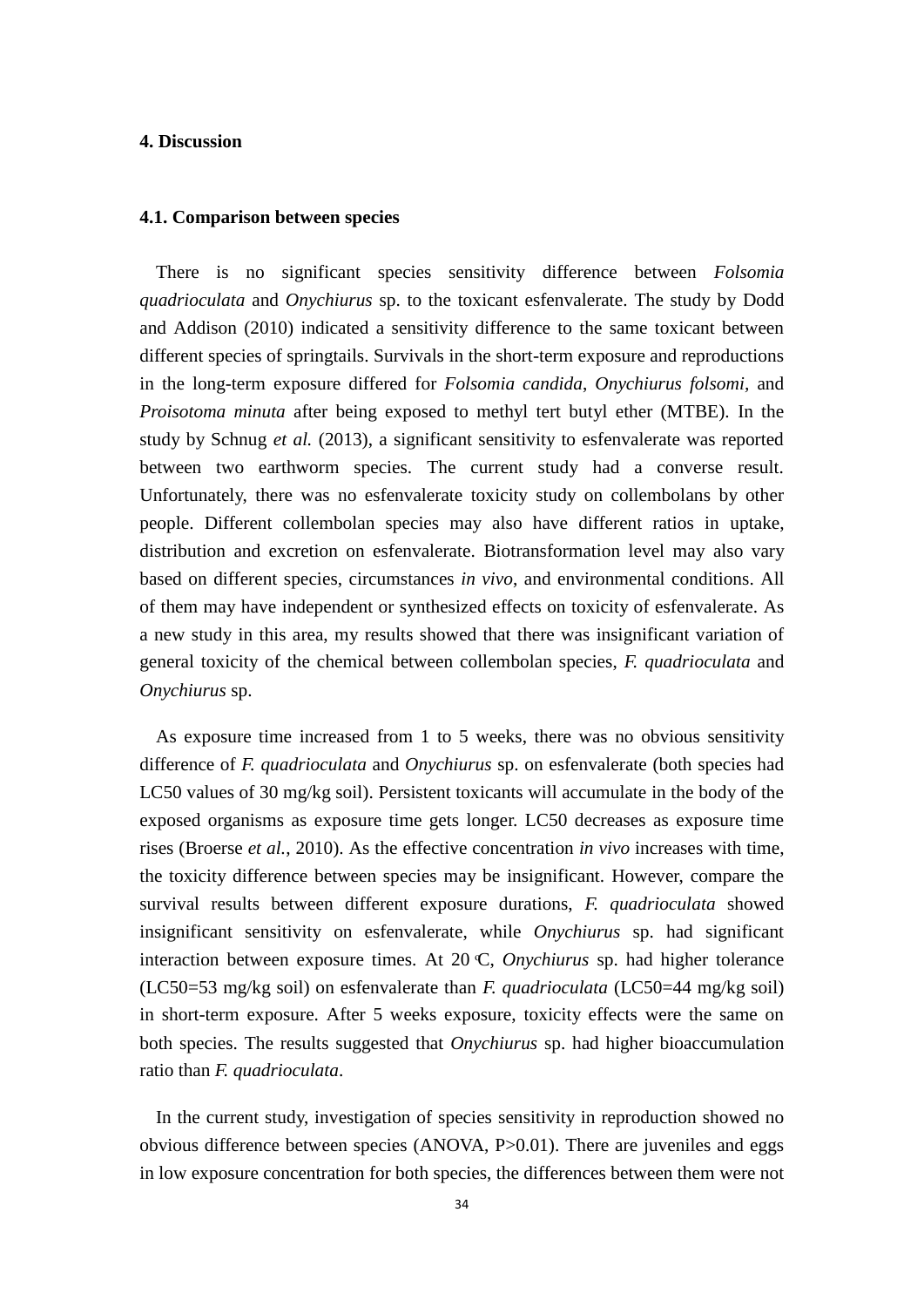significant. However, it is obvious that high exposure concentration of esfenvalerate would reduce the reproduction level. The toxicant may have harmful effect on breeding ability of adult collembolans, or killed the eggs before hatching. Or juveniles had higher sensitivity to esfenvalerate and dead in a very short time after hatching. Santo *et al.* (2012) indicated that agricultural insecticides would reduce the reproductive capacity of collembolan *Folsomia candida.*

# <span id="page-34-0"></span>**4.2. Toxicity following exposure at different temperatures**

# <span id="page-34-1"></span>**4.2.1. Survival**

At higher temperature, biotransformation and other energy-requiring processes in the collembolans will be more active than at lower temperatures. It has been shown that esfenvalerate can bind to sodium channels and change the phase of action potentials in the membranes of neurons in insects (Tomlin, 1994; Xu *et al.,* 2006). Collembolans and insects have the same sodium channel proteins, because all invertebrates have conserved organizations of sodium channel (Xu *et al.*, 2006). At low temperature, enzymes will have low activities, so the toxicity of esfenvalerate will be limited. When the temperature gets higher, the toxicant will have more obvious effects on the target proteins. Serious molecular damage may lead to individual death.

In the study published by Sjursen and Holmstrup (2004), the main reasons of how temperature interact the toxicity of chemicals' entry into the body are affecting the bioavailability and uptake of the toxicants. When the toxicants are internalized in the organism, the body temperature will affect the toxicity by increasing metabolism (Martikainen *et al.*, 1999; Sjursen *et al.*, 2004).

In the current study, there was no big difference between exposure temperatures in short-term exposure for both species. For *Onychiurus* sp., when the temperature changed from  $5 \text{ C}$  to  $20 \text{ C}$ , LC50 decreased 1 mg/kg dry soil, which was very small change. It indicated *Onychiurus* sp. had small sensitivity on temperature change between 5-20 C. *F. quadrioculata* showed a little higher sensitivity on temperature change, which had LC50 value decreased from 50 to 44 mg/kg soil. However, both of their changes were insignificant (P>0.01). Therefore, in the current study, temperature range of 5-20 C had no efficient disturbance on toxicity of esfenvalerate for both species in short-term exposures.

This phenomenon may because there was no stress from both the lowest  $(5 \, \text{C})$  and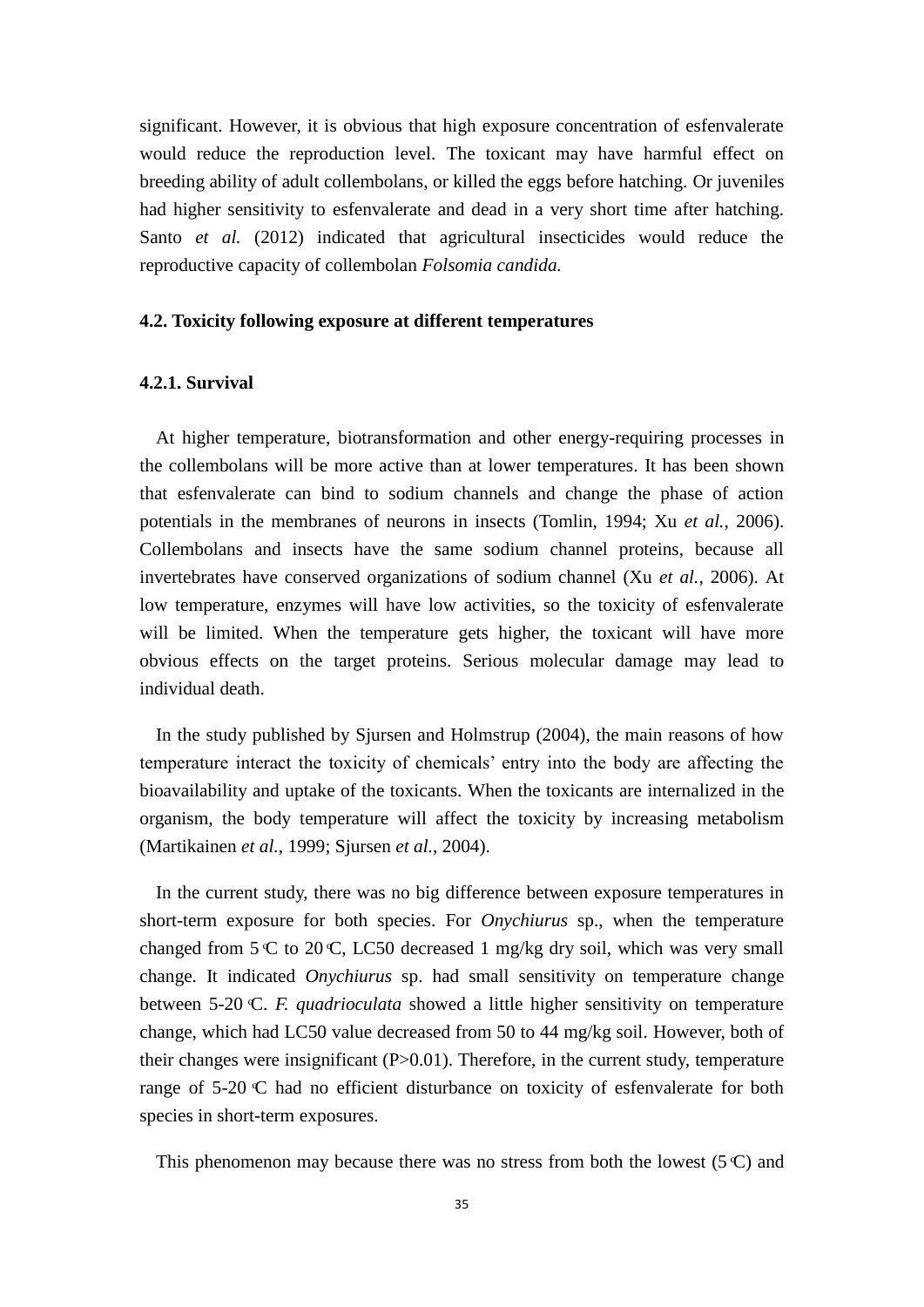the highest temperature  $(20 \text{ C})$  on the two species. All bioactivities are stable, and no fatal toxicity effects *in vivo* are caused at this temperature range. Temperature change between  $5 \text{ }^{\circ}$  C and 20  $^{\circ}$  C will not be the main reason for collembola death to esfenvalerate.

# <span id="page-35-0"></span>**4.2.2. DNA damage**

Using the Comet Assay to test DNA damage in collembolans is a new method. The method has been widely used and shown to be efficient in invertebrates (Reinecke *et al.*, 2004; Lourenco *et al.*, 2011; 2012) and other animals (Tice *et al.*, 2000; Speit *et al.,* 2006). DNA damage can be used as a biomarker to present the toxicity of chemicals *in vivo*. The Comet Assay is a suitable method to quantify general damage in DNA.

The Comet Assay results in the current study represented the DNA damage of all surviving animals in each experimental replicate, rather than each individual. The tail intensity (%) of the comet showed the degree of DNA damage degree. Higher intensity meant more serious damage. Hence, LC50 calculated from tail intensity data had the opposite meaning. Higher LC50 to tail intensity showed lower DNA damage level.

In short-term exposure DNA damage test, *Onychiurus* sp. had lower LC50 value at 5 C (22 mg/kg soil) and 20 C (21 mg/kg soil), which meant that at  $10 \text{ C (LC50=37)}$ mg/kg soil), esfenvalerate has the least serious toxicity on DNA strand. This result was a little different from survival test in individual level, which showed the most toxic effect at  $20 \, \text{C}$  and least at  $5 \, \text{C}$ . DNA damage and repair in the cell are complex processes, and they are controlled by various enzymes and other energy requiring processes, all of which can be affected by temperature. The toxicity of a chemical can be very different at molecular level and individual level. At higher temperature, enzymes for DNA repair may be more active. This may lead to two converse end of an individual. One is that with a well done DNA repair, the damage can be fixed, and the cell is recovered, then the individual will healthily live longer. On the other hand, an inappropriate DNA repair may cause mutation, which can be lethal to the individual. Hence, the toxicity to DNA of esfenvalerate may not relate to the mortality of individual.

In the study by Waagner *et al.* (2010), heat shock protein *Hsp70* was tested in response to short-term thermal change in *Folsomia candida*. The temperature regime was from 8 C to 32 C. There was a rapid induction and significant increase of *Hsp70* by the temperature increase. They also tested the metabolism of small molecular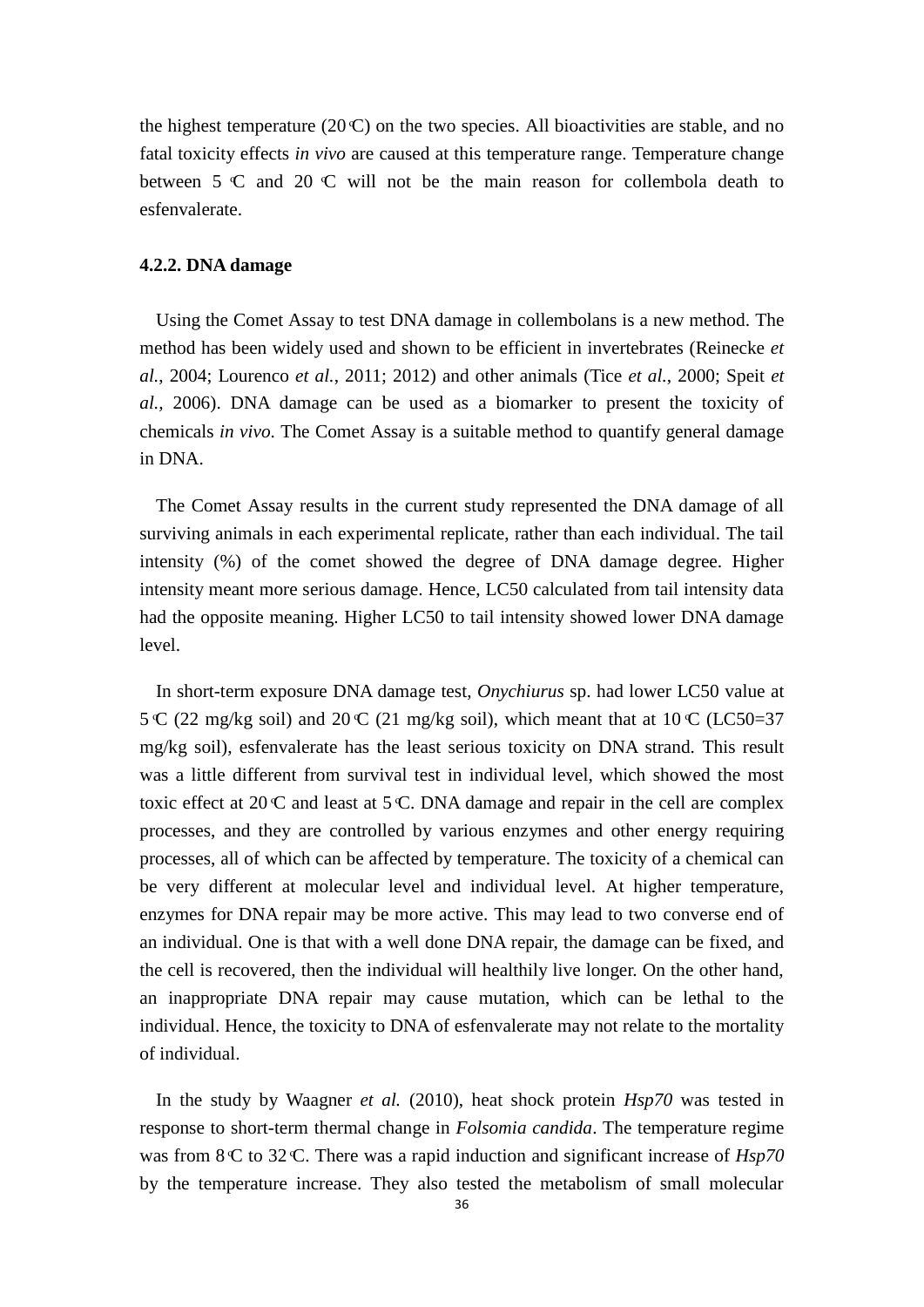weight compounds. The result showed a significant divergence between heat-shocked group and control. The study indicated that temperature change of the environment has effects on expression of proteins and metabolisms *in vivo*.

The increase of LC50 of tail intensity from  $5\textdegree C$  to 10 $\textdegree C$ , and the decrease from 10 $\textdegree C$ to 20 C may relate to combination effects of DNA damage by esfenvalerate and the DNA repair program of the cell. When the exposure temperature increased from 5 °C to 10 C, DNA repair enzymes can be more activated. Therefore, it may cause less DNA damage. However, as temperature increased, the toxicant may have higher activities working with DNA strand as temperature rises to 20 C. In the study of an *Apis cerana cerana* glutathione S-transferase gene expression in response to thermal stress by Yan *et al.* (2013). The highest expression level of the enzyme appeared at 15 C, while expression level at either lower (4 C) or higher (25 C, 34 C, 43 C) temperatures resulted in lower expression than that at 15 C.

Although comparison of DNA damage dose-response curves in graph A, Figure 6 were tested as insignificant, difference between different exposing temperatures were obvious. In the highest esfenvalerate concentrations (100 mg/kg soil), DNA damage (tail intensity) at  $10 \text{ C}$  was much higher than that at  $5 \text{ C}$ . This may because, in high toxic concentration environment, the poison efficiency of esfenvalerate is mainly related to enzyme activity and energy supply, which have close relationship with temperature change. As esfenvalerate is a hydrophobic organic compound with a large molecular weight, the transportation of it requires many different enzymes and energy. With a higher exposure temperature  $(10 \text{ C})$ , the activity of related enzymes will have higher activities, which may lead to a higher toxic DNA damage effect of esfenvalerate.

Considering both sub-lethal result and comet assay result, it appeared that temperature difference had complicated effects on the toxicity of esfenvalerate to *Onychiurus* sp. The toxicity on survival and DNA strand were not the same between different exposure temperatures.

#### <span id="page-36-0"></span>**4.3. Toxicity at different exposure times**

The toxicity difference of esfenvalerate related to exposure time was visible in the survival experiment. The LC50 values of concentration for 5 weeks exposure were smaller than those following 1 week exposure for both species, especially on *Onychiurus* sp. This might because of the bioaccumulation of esfenvalerate in the animal body. As reported by Nesto *et al.* (2007) and Lourenco *et al.* (2011), trace metals, micro-organic pollutants, and radionuclides all had bioaccumulation effects in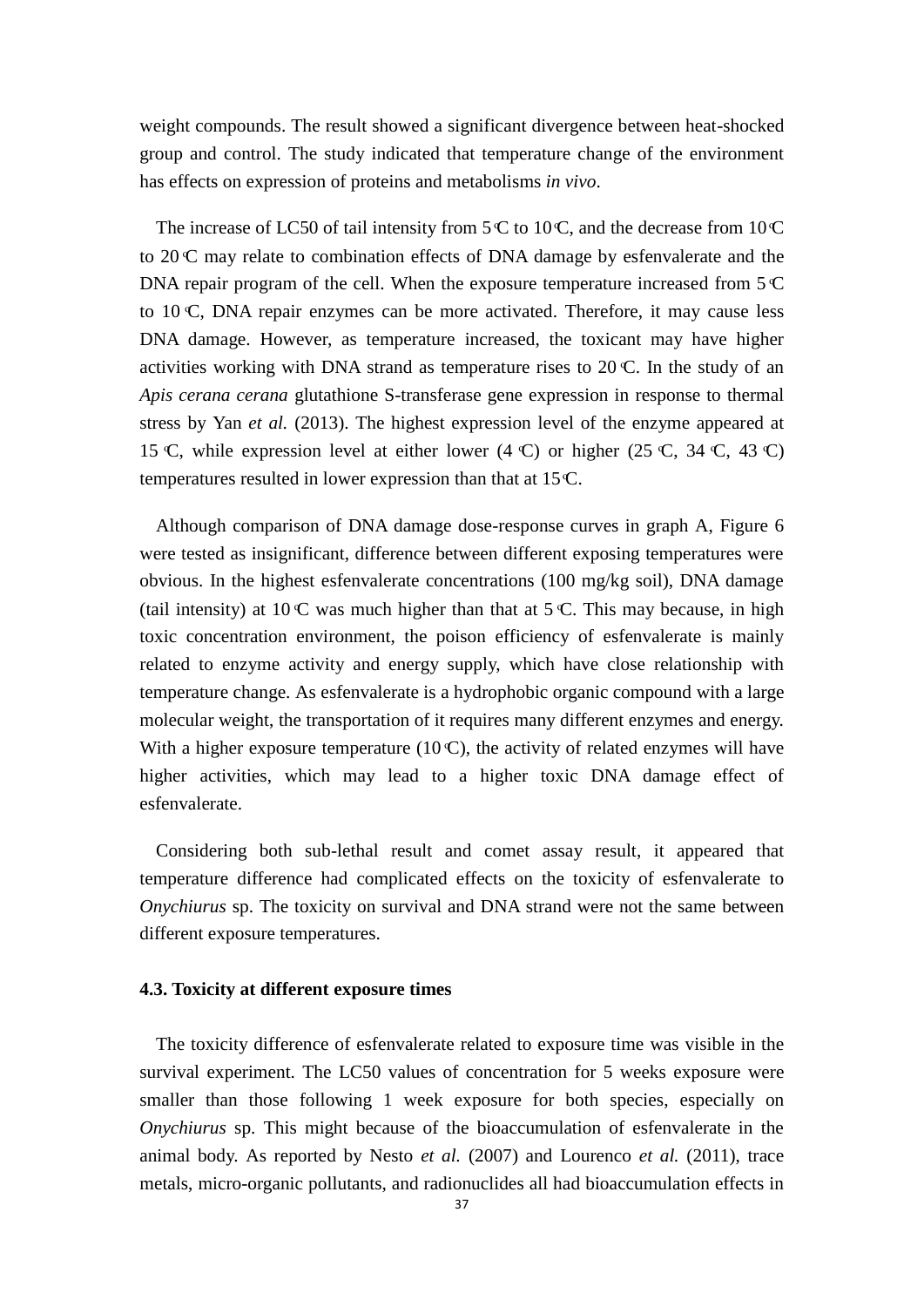mussels, fish and earthworms. There were also accumulation studies on collembolans, for example, the copper accumulation study on *Folsomia candida* by Pedersen *et al.* (1997). The study also included fitness research, and pH and soil moisture factors. Overall, the toxicity of chemicals on springtails would increase as extension of exposure time.

The LC50 of tail intensity of Comet Assay results showed significant differences in DNA damage between short-term and long-term exposures on *Onychiurus* sp. (P<0.001). It meant that the sub-lethal effect on DNA had relationship with exposure time. When the exposure concentration of esfenvalerate was over 25 mg/kg soil, the tail intensity of long-term exposure was clearly higher than following short-term exposure. It indicated that in long-term exposure, DNA damage caused by esfenvalerate was stronger in high concentrations than in short-term exposure. This may also caused by the accumulation effects. As esfenvalerate could remain in soil for a long time, absorption of the chemical was a long-time and slow event. For short-term exposure, the effective concentration *in vivo* might not saturated before exposure stopped when the concentration was 50mg/kg soil. For the long-term exposure, there was sufficient time for collembolans to accumulate esfenvalerate, which led to more pronounced DNA damage at the higher exposure concentrations. In a genotoxic study on earthworms, DNA damage also showed high level in long-term exposure and low level in short-term exposure (Lourenco *et al.*, 2011).

# <span id="page-37-0"></span>**4.4. Integration of factors**

In the current study, species difference, temperatures, and exposure times showed independent effects on the toxicity of esfenvalerate. There was no sensitivity difference between the two collembolan species, *Folsomia quadrioculata* and *Onychiurus* sp. In general, the toxicity of esfenvalerate at different temperatures was insignificant. However, compare the dose-response curve trends and LC50 values on survival and DNA damage, the toxicity of esfenvalerate varied following temperature change. The toxicity-temperature relationship was more complicated at the molecular level, which may be related to adaptation, metabolism, and DNA damage and repair progress *in vivo*. Esfenvalerate had higher toxicity after long time exposure than short time. There was a significant toxicity difference between exposure durations (1 week vs. 5 weeks) on esfenvalerate, especially for *Onychiurus* sp. on both survival and DNA damage.

In the natural environment, temperature, chemical concentration, and exposure time will not have separate effects on organisms. The toxicity of a toxicant will be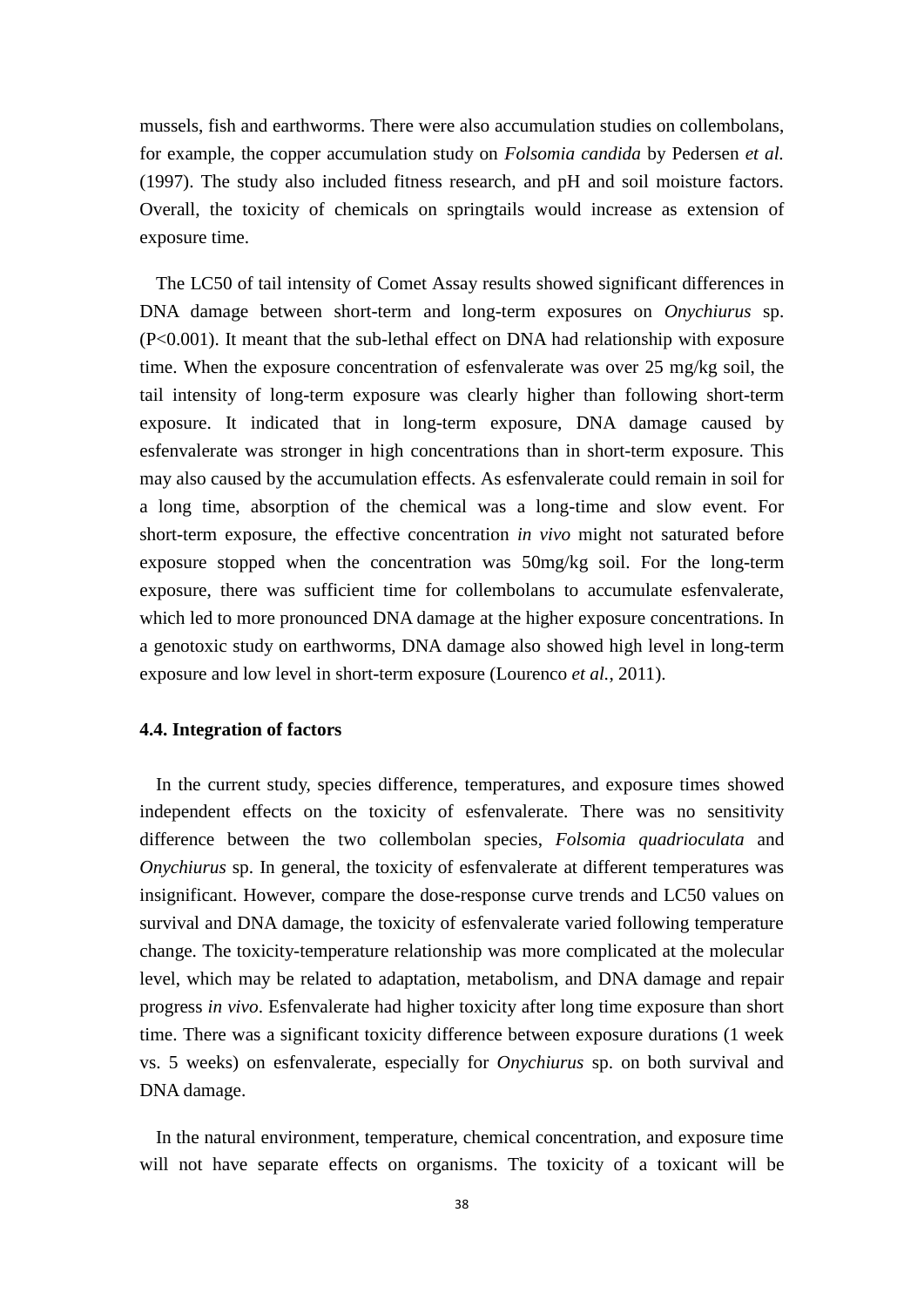intricately affected by all kinds of environmental factors. There are also other factors, like soil moistures, pH, and other contaminants in the soil, which may affect the toxicity of a chemical pollutant. Therefore, the toxic effects in the natural world are more complicated than in a laboratory environment.

The toxic properties of esfenvalerate also include effects on cell membranes. Attempts at establishing the Neutral Red Retention Assay for hemocytes was unsuccessful. The cells used in Comet Assay were the hemocytes of collembolans, which are also main cells for immune system of springtails. In order to present the esfenvalerate toxicity on the immune system of collembolans, it is better to include both DNA damage and membrane stability. Hence it needs further work to complete the toxicity study. It was unfortunately not possible to perform the DNA damage test with *Folsomia quadrioculata* hemocytes due to the difficulties in extracting hemocytes from such a small organism.

# <span id="page-38-0"></span>**4.5. Risk assessment of esfenvalerate**

The results of the study are reliable and have practical meanings regarding to the control of pesticide using management, which needs to include investigation of multiple environmental factors. Considering all factors included in the study, a concentration of 50 mg/kg soil of esfenvalerate cause reduced survival collembolans, at a temperature of around  $5 \text{ C}$ . At  $20 \text{ C}$ , a concentration of 30 mg/kg soil would be sufficient to affect survival following long-term exposure. Considering seasonal temperature change and agricultural activities in Norway, the concentration of 30 mg/kg soil would be the best. Moreover, further investigation on more species, reproduction ratio, higher temperature, and other soil types are needed. It is also important to include more environmental factors and long-term exposure at different temperatures, so that the risk assessment of environment can have more practical references.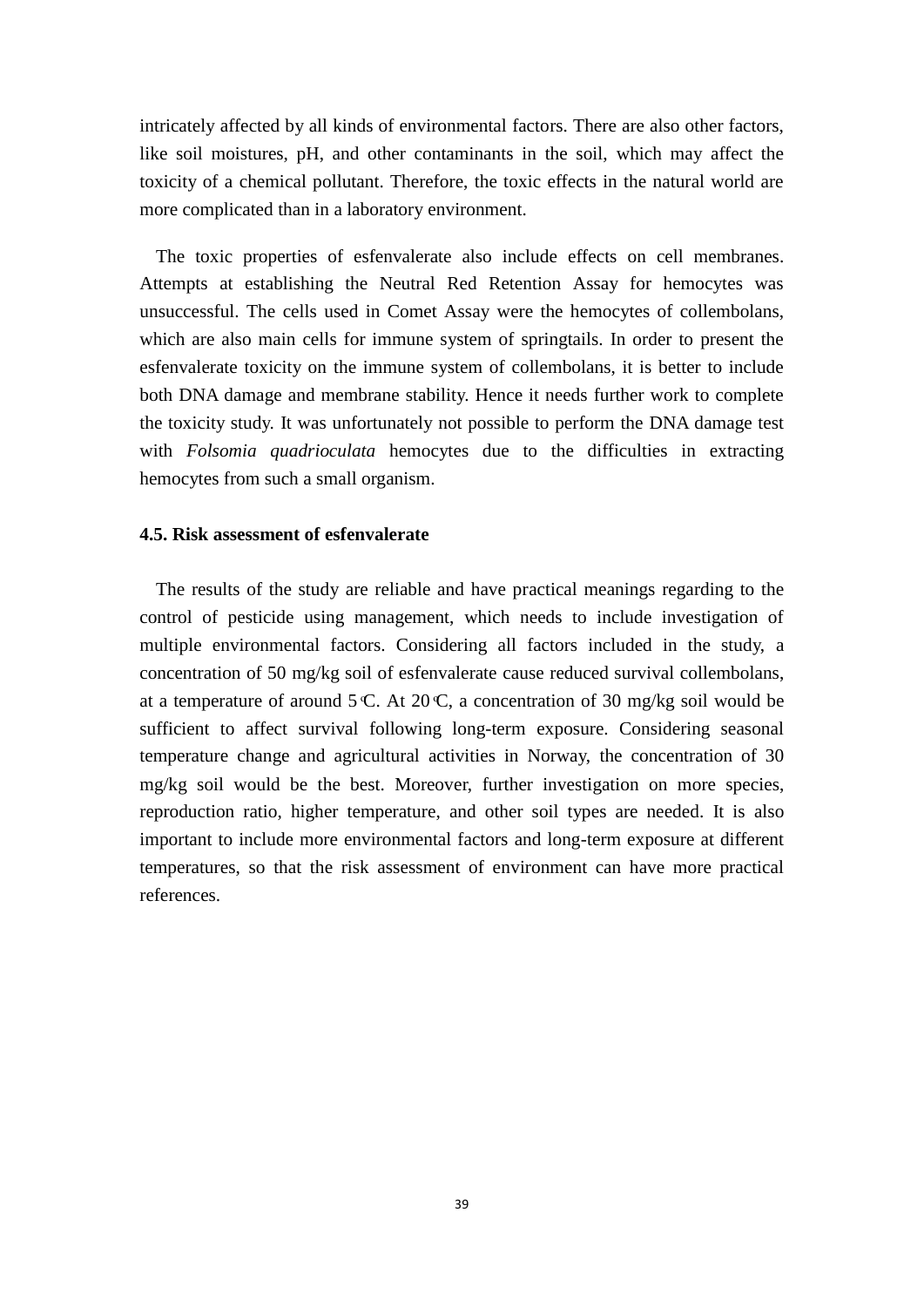# <span id="page-39-0"></span>**5. Conclusions**

There was no significant species sensitivity difference of esfenvalerate toxicity between the two species, *Folsomia quadrioculata* and *Onychiurus* sp., following both short-term (1 week) and long-term (5 weeks) exposures.

Esfenvalerate became more toxic to *F. quadrioculata* with increasing temperature than to *Onychiurus* sp. Different exposure temperatures had low toxicity variations for both species following short-term exposure.

Esfenvalerate caused genotoxicity to *Onychiurus* sp. DNA damage in *Onychiurus* hemocytes varied with temperature following short-term exposure. The genotoxicity of esfenvalerate was not linearly correlated to survival. At the same exposure temperature, both *F. quadrioculata* (P>0.01) and *Onychiurus* sp. (P<0.001) showed obvious toxicity difference between short-term and long-term exposures at individual level. DNA damage between different exposure durations had significant effect on toxicity of esfenvalerate on *Onychiurus* sp. at 20 C.

In summary, the toxicity of esfenvalerate may vary between collembolan species at different experimental temperatures and following different exposure times. When the exposure temperature increases there might be higher toxicity on survivals. The genotoxicity change of esfenvalerate will be complicated, due to complex bioactivities *in vivo*. The prolonged exposure time will increase the toxicity of esfenvalerate on collembolans.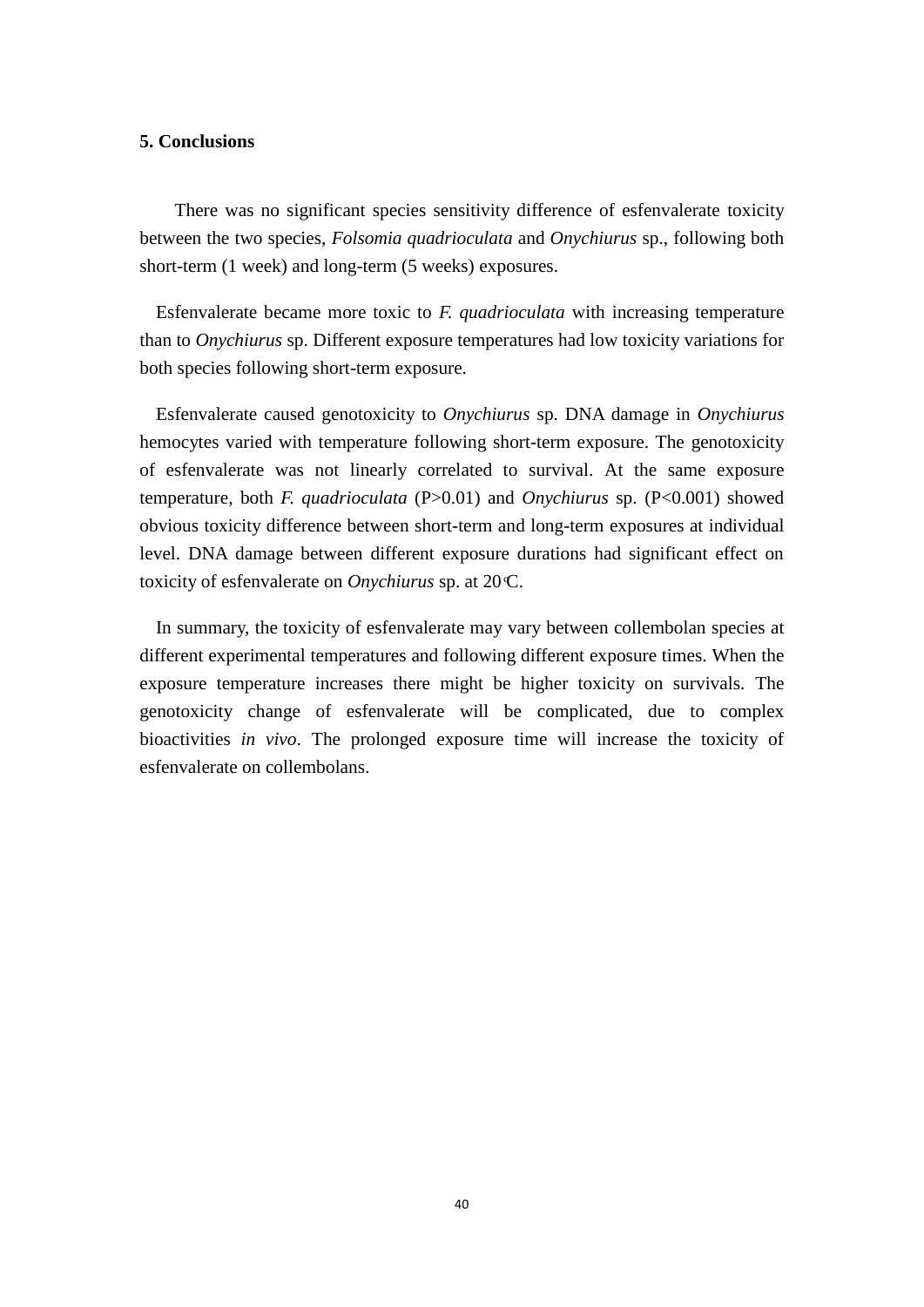# <span id="page-40-0"></span>**6. References**

- Adelsbach TL, Tjeerdema RS. 2003. Chemistry and fate of fenvalerate and esfenvalerate. Reviews of Environtal Contamination and Toxicology 176:137-154.
- Ahmed MK, Habibullah-Al-Mamun M, Hossain MA, Arif M, Parvin E, Akter MS, Khan MS, Islam MM. 2011. Assessing the genotoxic potentials of arsenic in tilapia (Oreochromis mossambicus) using alkaline comet assay and micronucleus test. Chemosphere 84(1):143-149.
- Broerse M, van Gestel CAM. 2010a. Chlorpyrifos reduces nickel-induced growth retardation of the soil dwelling Collembolan Folsomia candida. Ecotoxicology and Environmental Safety 73(5):1051-1056.
- Broerse M, van Gestel CAM. 2010b. Mixture effects of nickel and chlorpyrifos on Folsomia candida (Collembola) explained from development of toxicity in time. Chemosphere 79(9):953-957.
- Chamberlain PM, Bull ID, Black HIJ, Ineson P, Evershed RP. 2006. Collembolan trophic preferences determined using fatty acid distributions and compound-specific stable carbon isotope values. Soil Biology and Biochemistry 38(6):1275-1281.
- Collins AR. 2009. Investigating oxidative DNA damage and its repair using the comet assay. Mutation Research-Genetic Toxicology and Environmental Mutagenesis 681(1):24-32.
- Dodd M, Addison JA. 2010. Toxicity of methyl tert butyl ether to soil invertebrates (springtails: Folsomia candida, Proisotoma minuta, and Onychiurus folsomi) and lettuce (Lactuca sativa). Environmental Toxicology and Chemistry 29(2):338-346.
- Domene X, Alcaniz JM, Andres P. 2008. Comparison of solid-phase and eluate assays to gauge the ecotoxicological risk of organic wastes on soil organisms. Environmental Pollution 151(3):549-558.
- Everatt MJ, Worland MR, Convey P, Bale JS, Hayward SAL. 2013. The impact of salinity exposure on survival and temperature tolerance of the Antarctic collembolan Cryptopygus antarcticus. Physiological Entomology 38(3):202-210.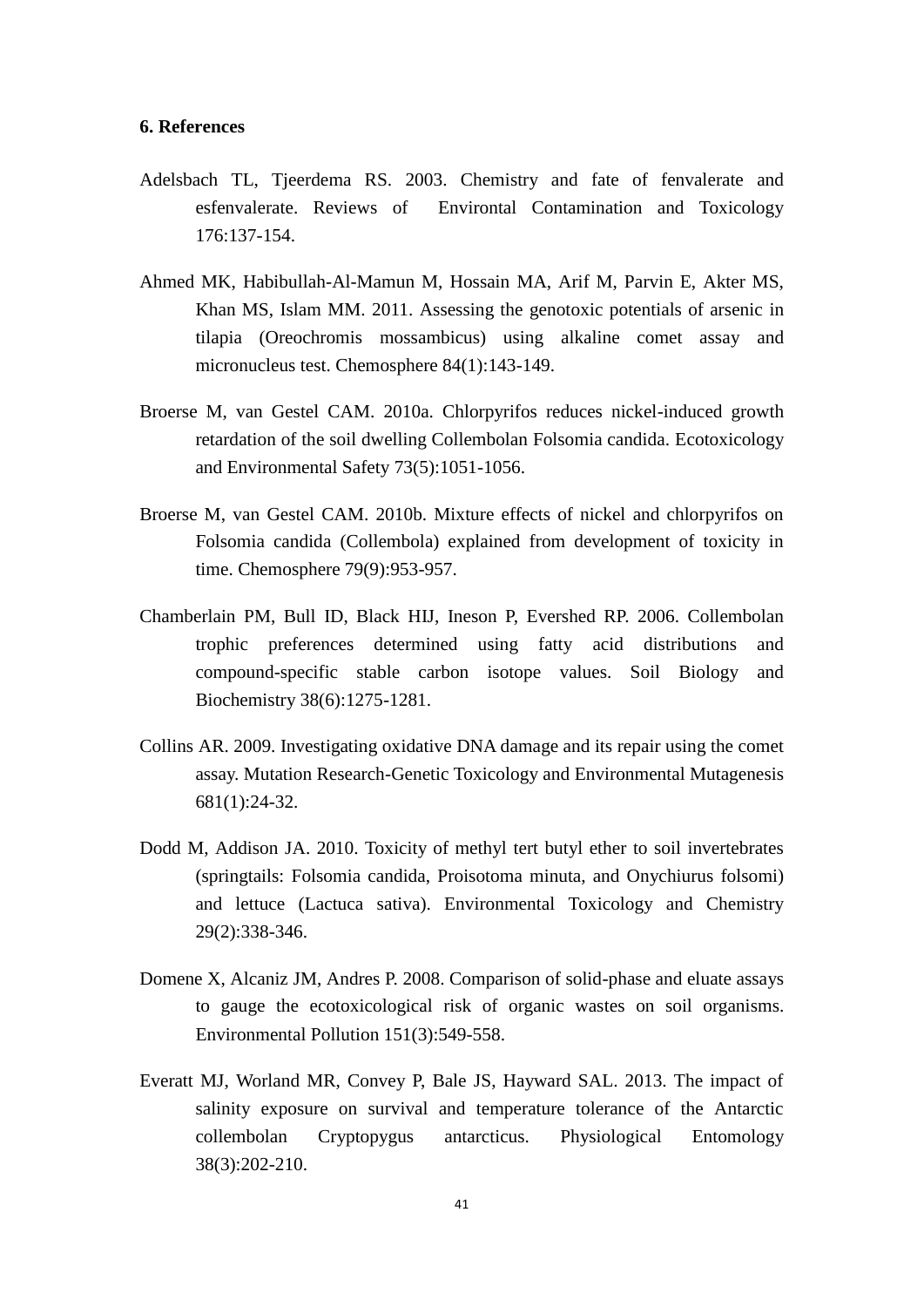- Fishel FM. 2014. Pesticide toxicity profile: synthetic pyrethroid pesticides. In: The Institute of Food and Agricultural Sciences (IFAS) UoF, editor. UF/IFAS Extension. University of Florida. p 3.
- Garey J, Wolff MS. 1998. Estrogenic and antiprogestagenic activities of pyrethroid insecticides. Biochemical Biophysical Research Communication 251(3):855-859.
- Go V, Garey J, Wolff MS, Pogo BG. 1999. Estrogenic potential of certain pyrethroid compounds in the MCF-7 human breast carcinoma cell line. Environmental Health Perspectives 107(3):173-177.
- Haubert D, Haggblom MM, Langel R, Scheu S, Ruess L. 2006. Trophic shift of stable isotopes and fatty acids in Collembola on bacterial diets. Soil Biology and Biochemistry 38(7):2004-2007.
- Holmstrup M, Aubail A, Damgaard C. 2008. Exposure to mercury reduces cold tolerance in the springtail Folsomia candida. Comparative Biochemistry and Physiology. Toxicollogy and Pharmacology: CBP 148(2):172-177.
- Holth TF, Beckius J, Zorita I, Cajaraville MP, Hylland K. 2011. Assessment of lysosomal membrane stability and peroxisome proliferation in the head kidney of Atlantic cod (Gadus morhua) following long-term exposure to produced water components. Marine Environmental Research 72(3):127-134.
- Hopkin SP. 1997. Biology of the springtails (Insecta, Collembola). Oxford ; New York: Oxford University Press. x, 330 p. p.
- Kammann U, Biselli S, Huhnerfuss H, Reineke N, Theobald N, Vobach M, Wosniok W. 2004. Genotoxic and teratogenic potential of marine sediment extracts investigated with comet assay and zebrafish test. Environmental Pollution 132(2):279-287.
- Krab EJ, Van Schrojenstein Lantman IM, Cornelissen JHC, Berg MP. 2013. How extreme is an extreme climatic event to a subarctic peatland springtail community? Soil Biology and Biochemistry 59:16-24.
- Ksiazkiewicz-Ilijewa M, Rościszewska E. 1979. Ultrastructure of the haemocytes of Tetrodontophora bielanensis Waga (Collembola). Cytobios 26(102):9.
- Lackie J. 2010. A Dictionary of Biomedicine. Oxford: A Dictionary of Biomedicine. Oxford, New York: Oxford University Press.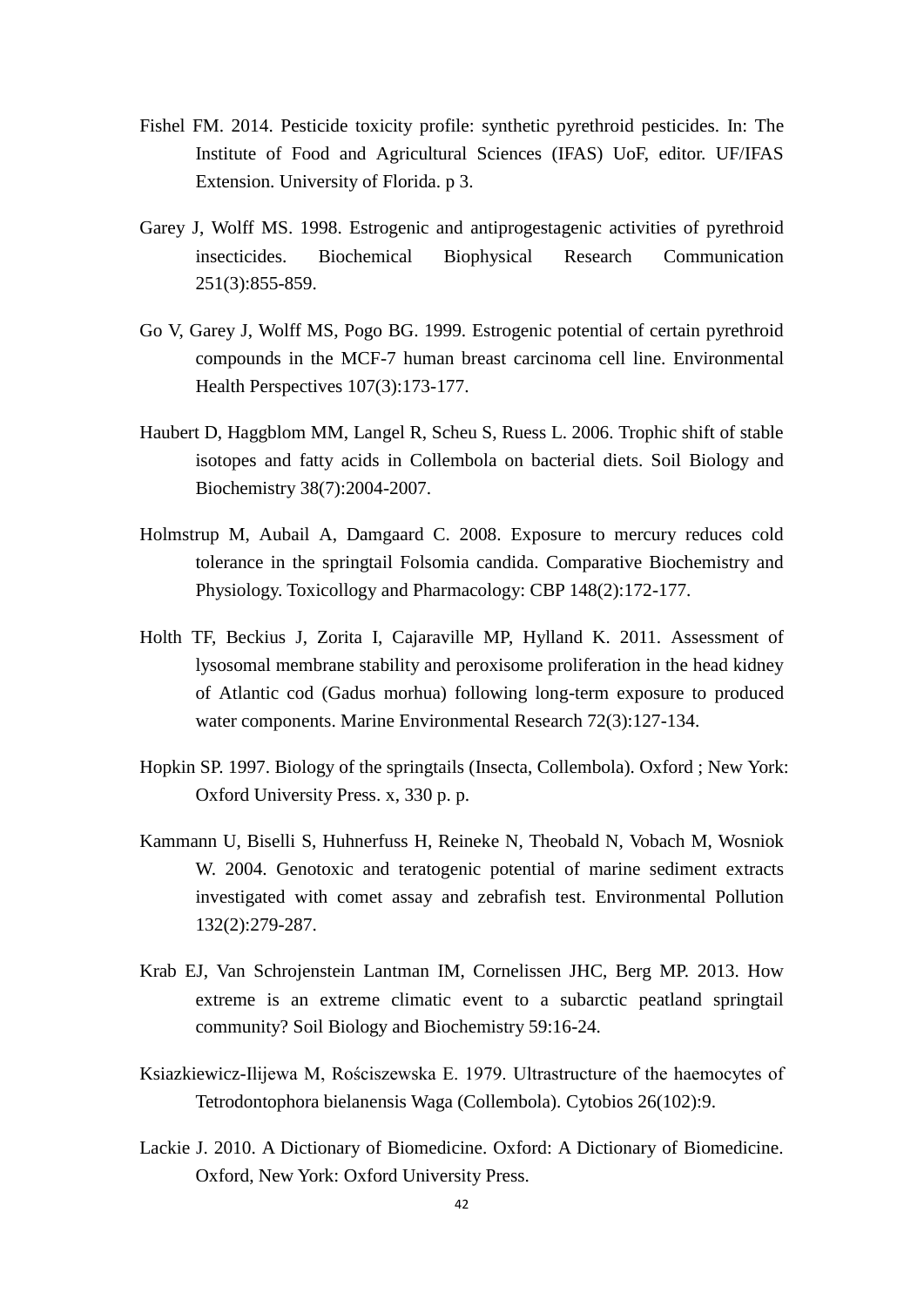- Laskowski DL. 2002. Physical and chemical properties of pyrethroids. Reviews of Environmental Contamination and Toxicology. 49-170.
- Lourenco J, Pereira R, Silva A, Carvalho F, Oliveira J, Malta M, Paiva A, Goncalves F, Mendo S. 2012. Evaluation of the sensitivity of genotoxicity and cytotoxicity endpoints in earthworms exposed in situ to uranium mining wastes. Ecotoxicology and Environmental Safety 75(1):46-54.
- Lourenco JI, Pereira RO, Silva AC, Morgado JM, Carvalho FP, Oliveira JM, Malta MP, Paiva AA, Mendo SA, Goncalves FJ. 2011. Genotoxic endpoints in the earthworms sub-lethal assay to evaluate natural soils contaminated by metals and radionuclides. Journal of Hazardous Materials 186(1):788-795.
- Lowe DG, Dizhoor AM, Liu K, Gu Q, Spencer M, Laura R, Lu L, Hurley JB. 1995. Cloning and expression of a second photoreceptor-specific membrane retina guanylyl cyclase (RetGC), RetGC-2. Proceedings of the National Academy of Sciences of the United States of America 92(12):5535-5539.
- Martikainen E, Rantalainen ML. 1999. Temperature-time relationship in collembolan response to chemical exposure. Ecotoxicology and Environmental Safety 42(3):236-244.
- Martikainen EAT, Krogh PH. 1999. Effects of soil organic matter content and temperature on toxicity of dimethoate to Folsomia fimetaria (Collembola Isotomiidae). Environmental Toxicology and Chemistry 18(5):865-872.
- Maunsell SC, Kitching RL, Greenslade P, Nakamura A, Burwell CJ. 2013. Springtail (Collembola) assemblages along an elevational gradient in Australian subtropical rainforest. Australian Journal of Entomology 52(2):114-124.
- Meli M, Auclerc A, Palmqvist A, Forbes VE, Grimm V. 2013. Population-level consequences of spatially heterogeneous exposure to heavy metals in soil: An individual-based model of springtails. Ecological Modelling 250:338-351.
- Nesto N, Romano S, Moschino V, Mauri M, Da Ros L. 2007. Bioaccumulation and biomarker responses of trace metals and micro-organic pollutants in mussels and fish from the Lagoon of Venice, Italy. Marine Pollution Bulletin 55(10-12):469-484.
- Osler GHR, Westhorpe D, Oliver I. 2001. The short-term effects of endosulfan discharges on eucalypt floodplain soil microarthropods. Applied Soil Ecology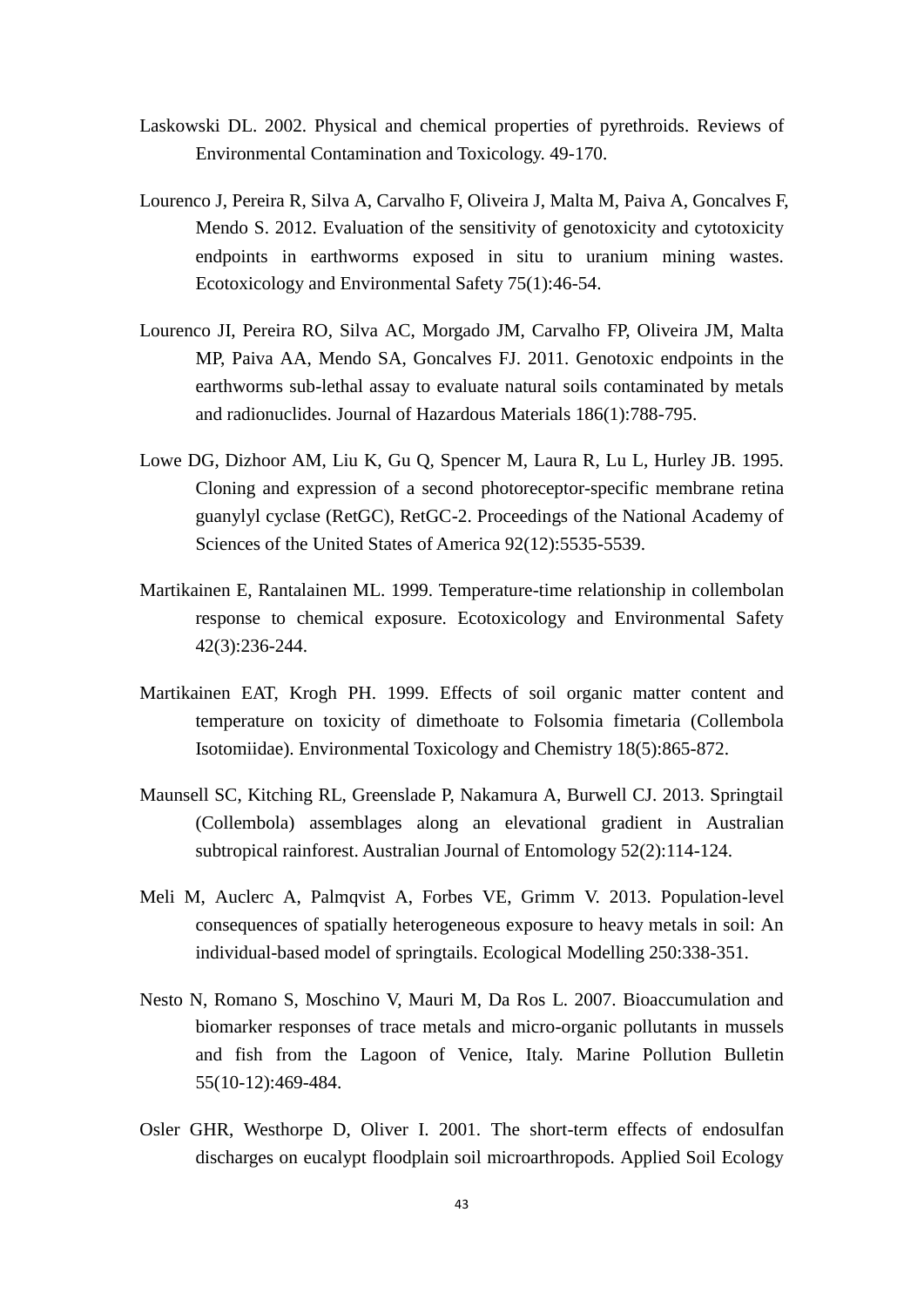16(3):263-273.

- Pedersen MB, Temminghoff EJM, Marinussen MPJC, Elmegaard N, vanGestel CAM. 1997. Copper accumulation and fitness of Folsomia candida Willem in a copper contaminated sandy soil as affected by pH and soil moisture. Applied Soil Ecology 6(2):135-146.
- Reinecke SA, Reinecke AJ. 2004. The comet assay as biomarker of heavy metal genotoxicity in earthworms. Archives of Environmental Contamination and Toxicology 46(2):208-215.
- Ringwood AH, Conners DE, Hoguet J. 1998. Effects of natural and anthropogenic stressors on lysosomal destabilization in oysters Crassostrea virginica. Marine Ecology Progress Series 166:163-171.
- Santos MJ, Ferreira MF, Cachada A, Duarte AC, Sousa JP. 2012. Pesticide application to agricultural fields: effects on the reproduction and avoidance behaviour of Folsomia candida and Eisenia andrei. Ecotoxicology 21(8):2113-2122.
- Schnug L, Jakob L, Hartnik T. 2013. The toxicity of a ternary biocide mixture to two consecutive earthworm (Eisenia fetida) Generations. Environmental Toxicology and Chemistry 32(4):937-947.
- Schnug L, Leinaas HP, Jensen J. 2014. Synergistic sub-lethal effects of a biocide mixture on the springtail Folsomia fimetaria. Environmental Pollution 186:158-164.
- Sjursen H, Holmstrup M. 2004. Cold and drought stress in combination with pyrene exposure: studies with Protaphorura armata (Collembola: Onychiuridae). Ecotoxicology and Environmental Safety 57(2):145-152.
- Slotsbo S, Heckmann LH, Damgaard C, Roelofs D, de Boer T, Holmstrup M. 2009. Exposure to mercury reduces heat tolerance and heat hardening ability of the springtail Folsomia candida. Comparative biochemistry and physiology: CBP 150(1):118-123.
- Speit G, Hartmann A. 2006. The comet assay: a sensitive genotoxicity test for the detection of DNA damage and repair. Methods in Molecular Biology 314:275-286.
- Sverdrup LEl, Bjørge C, Eklo OM, Källqvist T, Klingen I, Rivedal E, Ropstad E, Skåre JU, Øvrebø S. 2009. Miljørisikovurdering av plantevernmidlet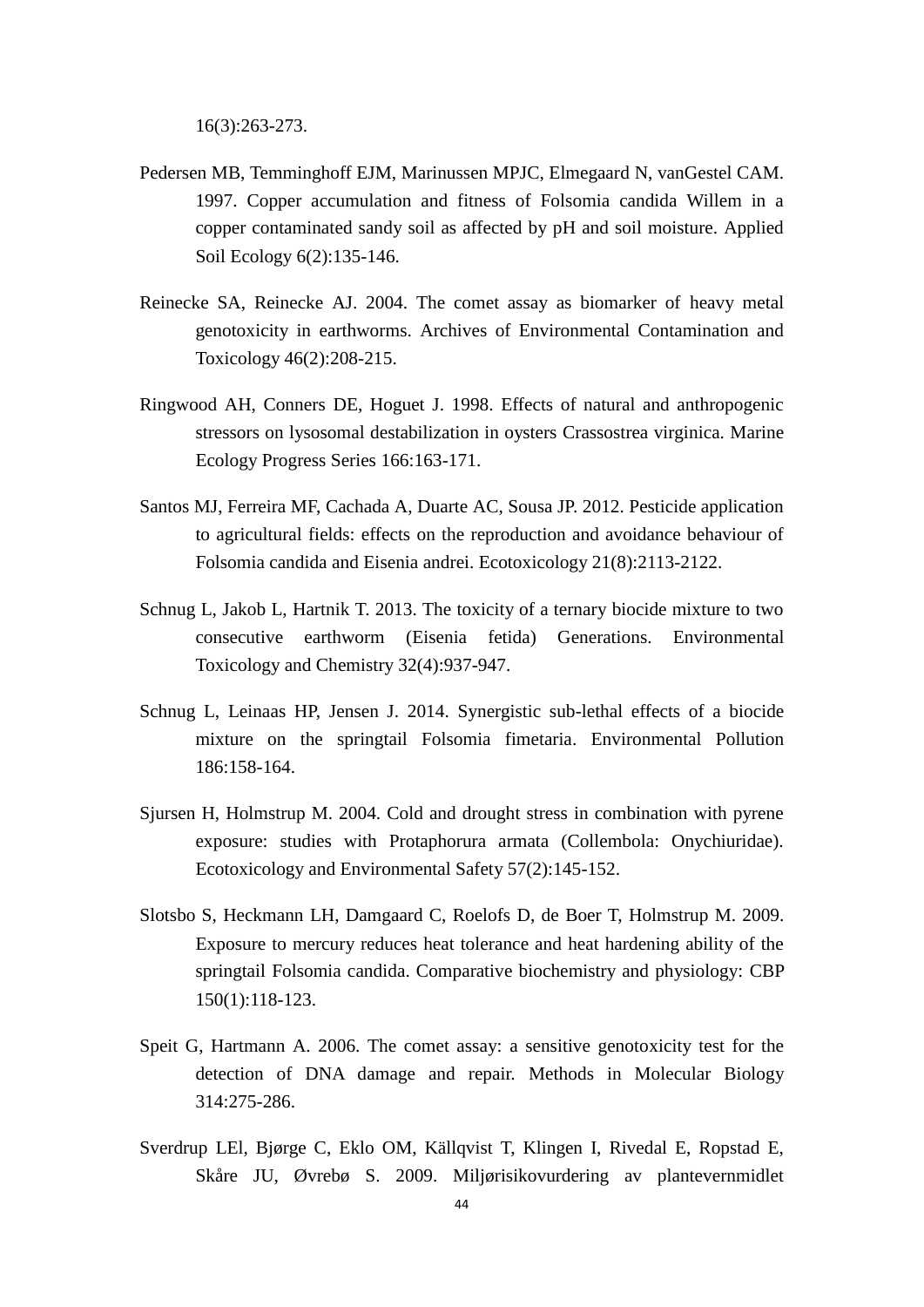Sumi-Alpha med det virksomme stoffet esfenvalerat. In: mattrygghet Vf, editor. Vitenskapskomiteen for mattrygghet (VKM): Uttalelse fra Faggruppe for plantevernmidler i Vitenskapskomiteen for mattrygghet. 14 p.

- Tice RR, Agurell E, Anderson D, Burlinson B, Hartmann A, Kobayashi H, Miyamae Y, Rojas E, Ryu JC, Sasaki YF. 2000. Single cell gel/comet assay: guidelines for in vitro and in vivo genetic toxicology testing. Environmental and Molecular Mutagenetics 35(3):206-221.
- Tomlin C. 1994. The pesticide manual : a world compendium : incorporating The agrochemicals handbook. Farnham: British Crop Protection Council. 1341 s. p.
- Waagner D, Heckmann LH, Malmendal A, Nielsen NC, Holmstrup M, Bayley M. 2010. Hsp70 expression and metabolite composition in response to short-term thermal changes in Folsomia candida (Collembola). Comparative Biochemistry Physiology. Part A, Molecular and Integrative Physiology 157(2):177-183.
- Weeks JM, Svendsen C. 1996. Neutral red retention by lysosomes from earthworm (Lumbricus rubellus) Coelomocytes: A simple biomarker of exposure to soil copper. Environmental Toxicology and Chemistry 15(10):1801-1805.
- Wentzel JF, Gouws C, Huysamen C, Dyk E, Koekemoer G, Pretorius PJ. 2010. Assessing the DNA methylation status of single cells with the comet assay. Analytical Biochemistry 400(2):190-194.
- Wilson JT, Pascoe PL, Parry JM, Dixon DR. 1998. Evaluation of the comet assay as a method for the detection of DNA damage in the cells of a marine invertebrate, Mytilus edulis L. (Mollusca: Pelecypoda). Mutation Research-Genetic Toxicology and Environmental Mutagenesis 399(1):87-95.
- Xu QA, Wang HC, Zhang L, Liu NN. 2006. Sodium channel gene expression associated with pyrethroid resistant house flies and German cockroaches. Gene 379:62-67.
- Yan H, Jia H, Wang X, Gao H, Guo X, Xu B. 2013. Identification and characterization of an Apis cerana cerana Delta class glutathione S-transferase gene (AccGSTD) in response to thermal stress. Die Naturwissenschaften 100(2):153-163.

Zhang W, Lei T, Lin Z-Q, Zhang H-S, Yang D-F, Xi Z-G, Chen J-H, Wang W. 2011.